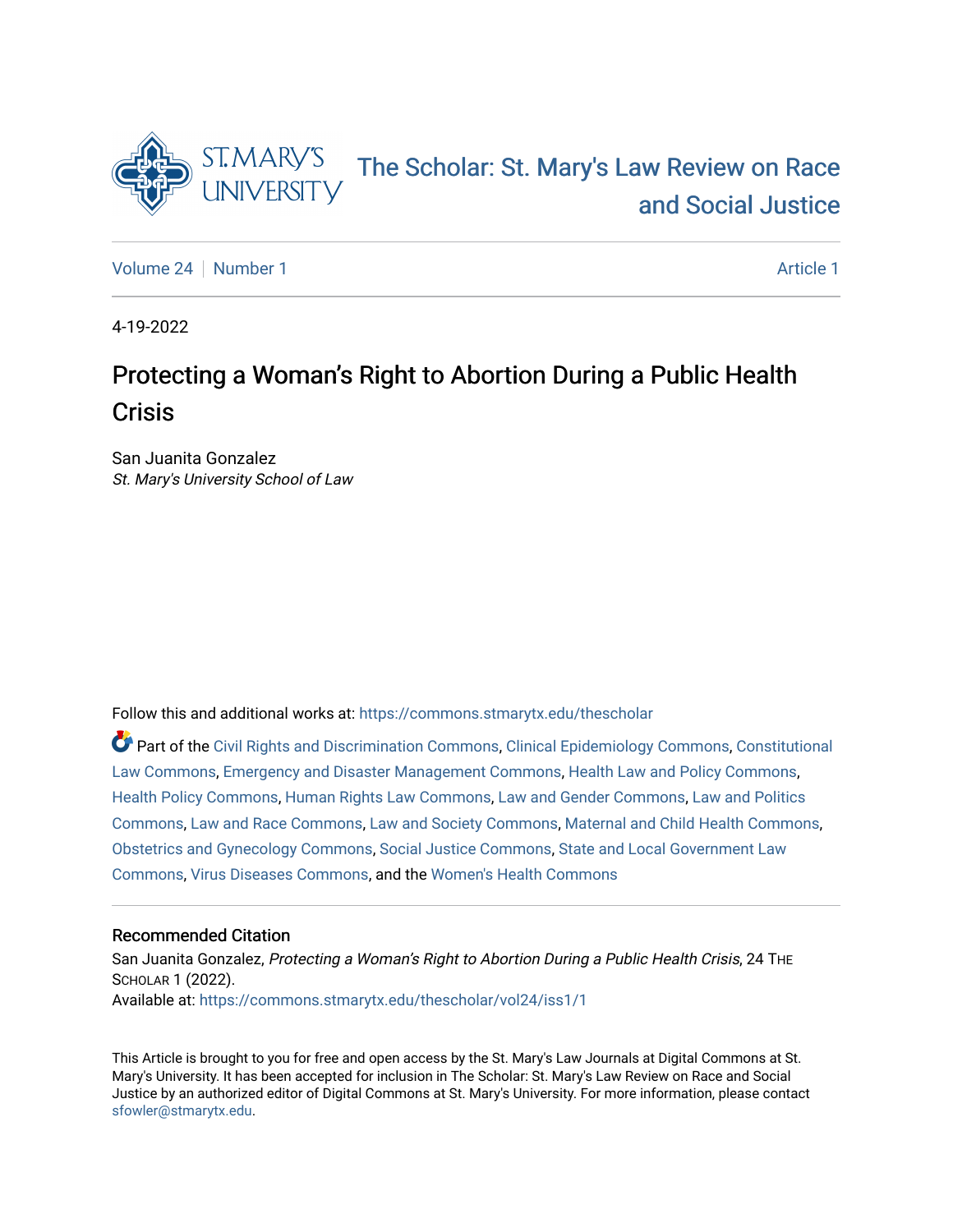## **COMMENTS**

## **PROTECTING A WOMAN'S RIGHT TO ABORTION DURING A PUBLIC HEALTH CRISIS**

## **SAN JUANITA GONZALEZ\***

|  |  | A. Whether Restricting Access to Abortion Bears a Real or |  |
|--|--|-----------------------------------------------------------|--|
|  |  |                                                           |  |

1

<sup>\*</sup> J.D. Candidate at St. Mary's University School of Law, May 2022. B.A. University of Houston, 2017. It is difficult to name everyone who has helped this piece come into fruition, but I am grateful and thankful for every single person who has helped in one form or another.

First and foremost, I'd like to thank my family, and my parents in particular, for their constant guidance, love, and unwavering support despite any difference in opinion.

To my friends and colleagues who served as interlocutors while I was writing this piece. Thank you for listening and challenging me with questions and philosophies to consider.

To my lovely fiancé Dan who was always by my side willing to lend an ear and listen to me mull over ideas. Thank you for your kindness, your honesty, and your patience with me while I wrote this piece.

Finally, I must thank Volume 23 of *The Scholar* for encouraging me in this endeavor and Volume 24's board for their assistance and meticulous attention to detail in editing this piece. I would like to express my sincere gratitude to you all for your help in turning this piece into its final form.

I wrote this piece to inspire others to always question the motivations and legitimacy of our laws, to research unfamiliar issues in search for truth, to stand by their convictions, and to continue fighting for what they believe in.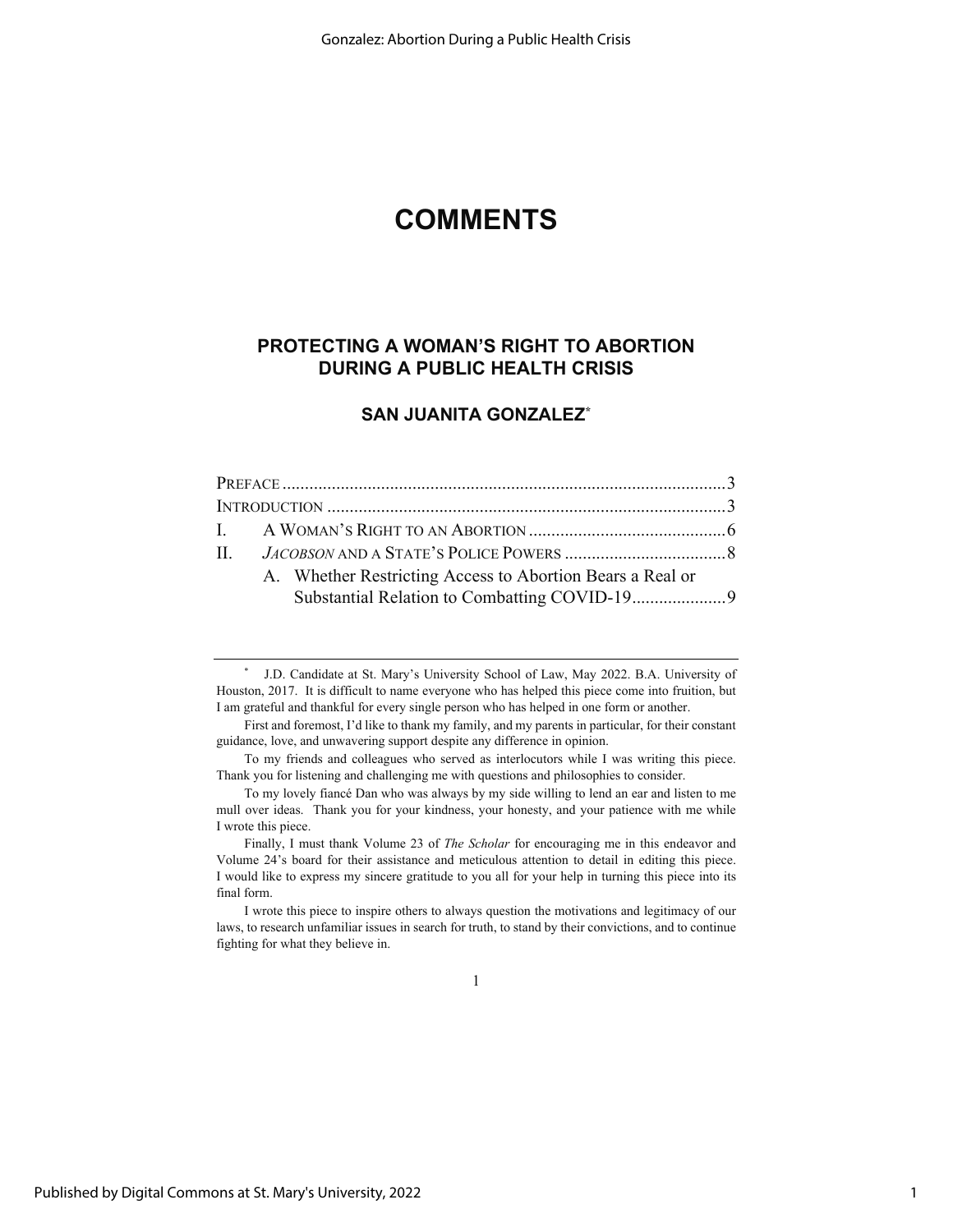| $\overline{2}$ |             | THE SCHOLAR                                                                                                                                                                    | [ $Vol. 24:1$ ] |
|----------------|-------------|--------------------------------------------------------------------------------------------------------------------------------------------------------------------------------|-----------------|
|                | B.          | Whether There is a Plain and Palpable Invasion of a                                                                                                                            |                 |
| III.           |             |                                                                                                                                                                                |                 |
| IV.            |             |                                                                                                                                                                                |                 |
|                | $A_{-}$     | Is GA-09 an Arbitrary, Unjust, or Unduly Harsh Exercise                                                                                                                        |                 |
|                | B.          | Is GA-09 Appropriate and Reasonably Necessary to<br>Accomplish a Purpose Within the Scope of the State's                                                                       |                 |
|                |             |                                                                                                                                                                                |                 |
| V.             |             | C. Classifying <i>Jacobson</i> : Rational Basis or Something More? 33<br>REPRODUCTIVE AUTONOMY AS A FUNDAMENTAL RIGHT38                                                        |                 |
|                |             |                                                                                                                                                                                |                 |
|                |             |                                                                                                                                                                                |                 |
|                | $B_{\cdot}$ | Procreation, Contraception, & Abortion: One of These                                                                                                                           |                 |
| VI.            |             |                                                                                                                                                                                |                 |
|                |             | A. Whether Women Who Seek to Procure Abortions<br>Are a Subclass of Women Discriminated Against 48                                                                             |                 |
|                | B.          | Whether Allowing for the Destruction of Embryos in the<br>Context of In Vitro Fertilization, But Not in the Context<br>of Abortion, Serves Important Governmental Objectives52 |                 |
|                | $C_{\cdot}$ | Whether Subjecting a Woman Procuring an Abortion to<br>Different Regulations Than a Woman Seeking IVF is<br>Substantially Related to the Achievement of the                    |                 |
|                |             | Governmental Objective of Protecting Potential Life  54                                                                                                                        |                 |
|                | D.          | Whether Women Making the Decision Not to Bear a<br>Child Through Procuring an Abortion Are Afforded<br>Less Protection Than Those Deciding to Do the Same                      |                 |
|                |             |                                                                                                                                                                                |                 |
|                |             |                                                                                                                                                                                |                 |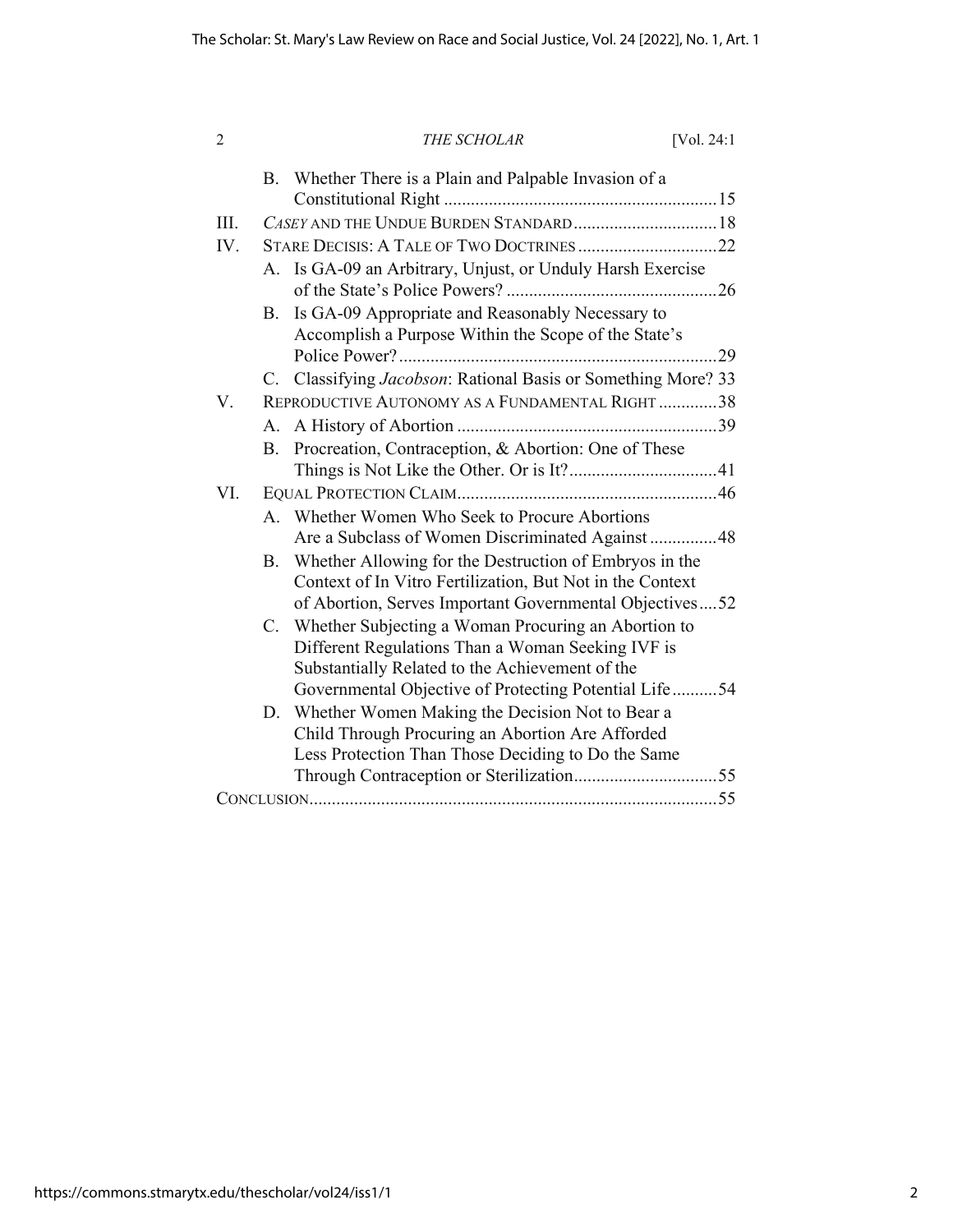## PREFACE

I'd like to start by acknowledging the sensitive nature of the abortion controversy. Abortion is, and likely always will be, a divisive issue.

"One's philosophy, one's experiences, one's exposure to the raw edges of human existence, one's religious training, one's attitudes toward life and family and their values, and the moral standards one establishes and seeks to observe, are all likely to influence and to color one's thinking and conclusions about abortion."1

I have often been asked to explain why I defend abortion. After all, I was raised Catholic and currently attend a private Catholic institution. The answer is simple. *My* philosophy, *my* experiences, *my* religious training, and *my* attitudes toward life are *mine* and mine alone and they are not to be imposed on another person when they are making decisions on whether to bear or beget a child.

I do not pretend to know the answer of when life begins. "When those trained in the disciplines of medicine, philosophy, and theology are unable to arrive at any consensus," I am in no position to speculate as to the answer. But how *I* feel about abortion should have no bearing on a person making a decision as important as this one.

I defend abortion because it is a constitutionally protected right and has been since *Roe* was decided in 1973 and reaffirmed nineteen years later in *Casey*. I defend abortion because it is repeatedly under attack.<sup>2</sup> I defend abortion because I believe in bodily autonomy and reproductive freedom and a person's right to choose.

#### **INTRODUCTION**

On March 11, 2020, the novel Coronavirus Disease, COVID-19, was declared a pandemic by the World Health Organization.3 COVID-19 is a highly contagious and life-threatening respiratory disease caused by SARS-CoV-2 and transmitted through respiratory transmission, including droplet and possibly aerosolized transmission, and the touching

<sup>1.</sup> *See* Roe v. Wade, 410 U.S. 113, 116 (1973).

<sup>2.</sup> *See id.* at 159.

<sup>3.</sup> *WHO Director-General's Opening Remarks at the Media Briefing on COVID-19*, WORLD HEALTH ORG. (Mar. 11, 2020), https://www.who.int/dg/speeches/detail/who-directorgeneral-s-opening-remarks-at-the-media-briefing-on-covid-19—-11-march-2020 [https://perma. cc/M32P-NXSQ] (declaring the COVID-19 outbreak a pandemic and calling on countries to scale up emergency response mechanisms).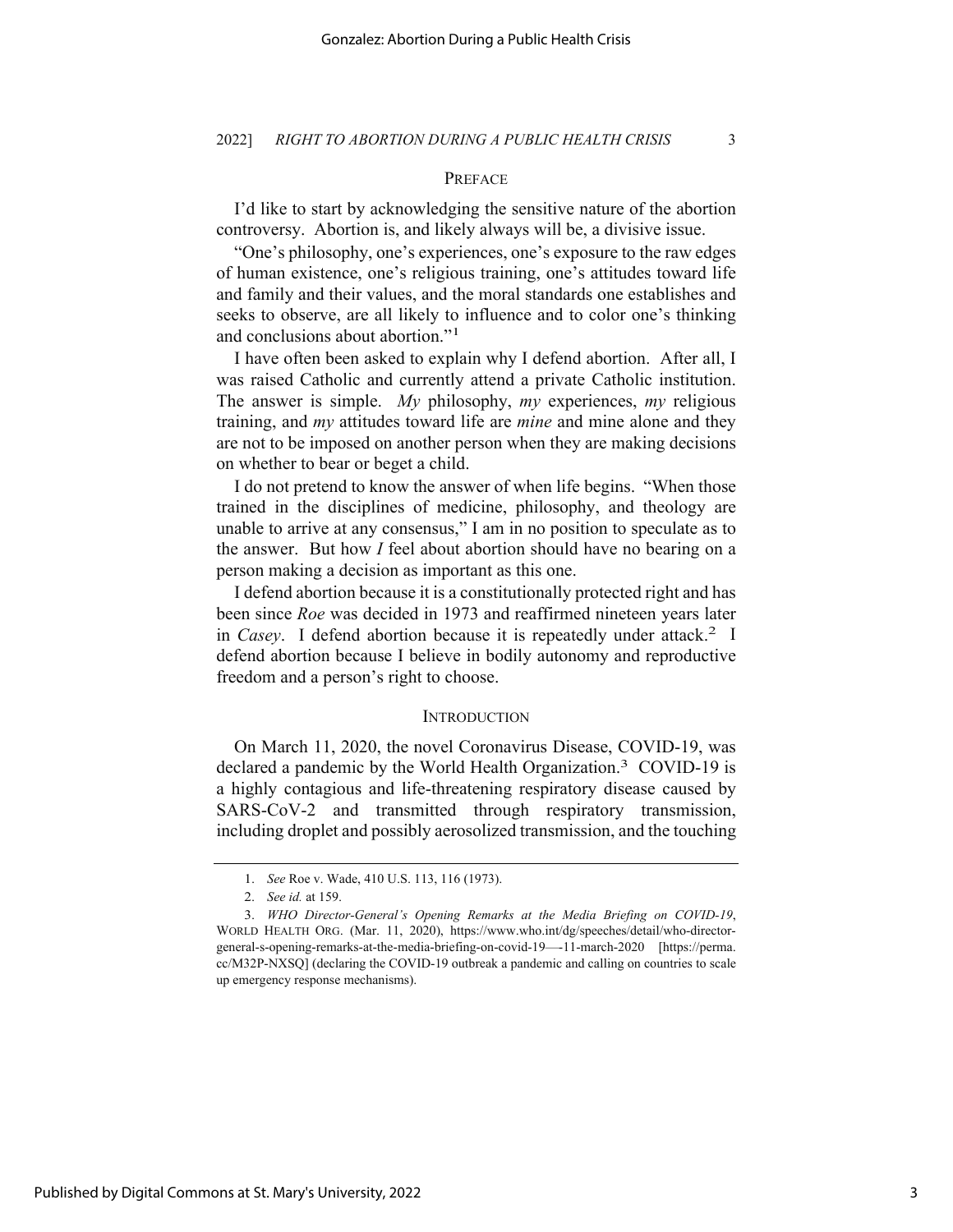of contaminated surfaces.4 The Centers for Disease Control and Prevention ("CDC") reports that there have been over thirteen million cases of COVID-19 and over 250,000 deaths across the nation since the first confirmed case reported in the United States in late January 2020.<sup>5</sup> Within the first week of 2021, the CDC reported that Texas saw a total of 1,843,153 confirmed cases.<sup>6</sup> As COVID-19 infected our nation, states were quick to issue executive orders restricting various aspects of daily life under the pretense of public safety.<sup>7</sup> It was clear at the outset that certain civil liberties were going to be tested.<sup>8</sup> Among them, a woman's constitutional right to an abortion.<sup>9</sup>

On March 22, 2020, in response to the pandemic, Texas Governor Greg Abbott issued Executive Order GA-09.10 The order pertained to preserving hospital capacity and postponing non-essential surgeries and procedures until 11:59 p.m. on April 21, 2020.<sup>11</sup> The language of the order stated surgeries and procedures to be postponed were those deemed, "not immediately medically necessary to correct a serious medical condition, or to preserve the life of a patient who without immediate

<sup>4.</sup> *See* Ranjan K. Mohapatra et al., *The Recent Challenges of Highly Contagious COVID-19, Causing Respiratory Infections: Symptoms, Diagnosis, Transmission, Possible Vaccines, Animal Models, and Immunotherapy*, 96 CHEM. BIOLOGY & DRUG DESIGN 1187, 1188 (2020) (expanding on the origin, transmission, symptoms, and diagnosis of the coronavirus).

<sup>5.</sup> *See United States COVID-19 Cases, Deaths, and Laboratory Testing (NAATs) by State, Territory, and Jurisdiction*, CDC, https://covid.cdc.gov/covid-data-tracker/#cases\_casesper100kla st7days [https://perma.cc/33GV-VHPK] (last updated Oct. 16, 2021) (providing the number of COVID-19 cases by state).

<sup>6.</sup> *See id.* (identifying the total number of confirmed coronavirus cases in Texas).

<sup>7.</sup> *See Stay at Home: These States Have Issued Orders for Residents Not to Go Out Amid COVID-19 Pandemic*, FOX10 PHX., https://www.fox10phoenix.com/news/stay-at-home-thesestates-have-issued-orders-for-residents-not-to-go-out-amid-covid-19-pandemic [https://perma.cc/ VA66-4QWX] (last updated April 9, 2020) (providing a list of states where executive orders have been issued ordering or encouraging residents to stay at home due to health and safety concerns).

<sup>8.</sup> *See, e.g.*, Laurie Sobel et al., *State Action to Limit Abortion Access During the COVID-19 Pandemic*, KAISER FAM. FOUND. (Aug. 10, 2020), https://www.kff.org/coronavirus-covid-19/issue-brief/state-action-to-limit-abortion-access-during-the-covid-19-pandemic/ [https://perma. cc/WSB9-VE2X] (describing how states justify the ban on abortion due to the COVID-19 pandemic).

<sup>9.</sup> *See id.* (discussing the limited accessibility of abortions in states that have imposed restrictions due to the pandemic).

<sup>10.</sup> *See* The Governor of the State of Tex., Exec. Order No. GA-09, 45 Tex. Reg. 2271, 2272 (2020) [hereinafter GA-09] (referring to Chapter 81 of the Texas Health and Safety Code's definition of a public health disaster).

<sup>11.</sup> *See id.* (stalling surgeries and procedures not "immediately medically necessary").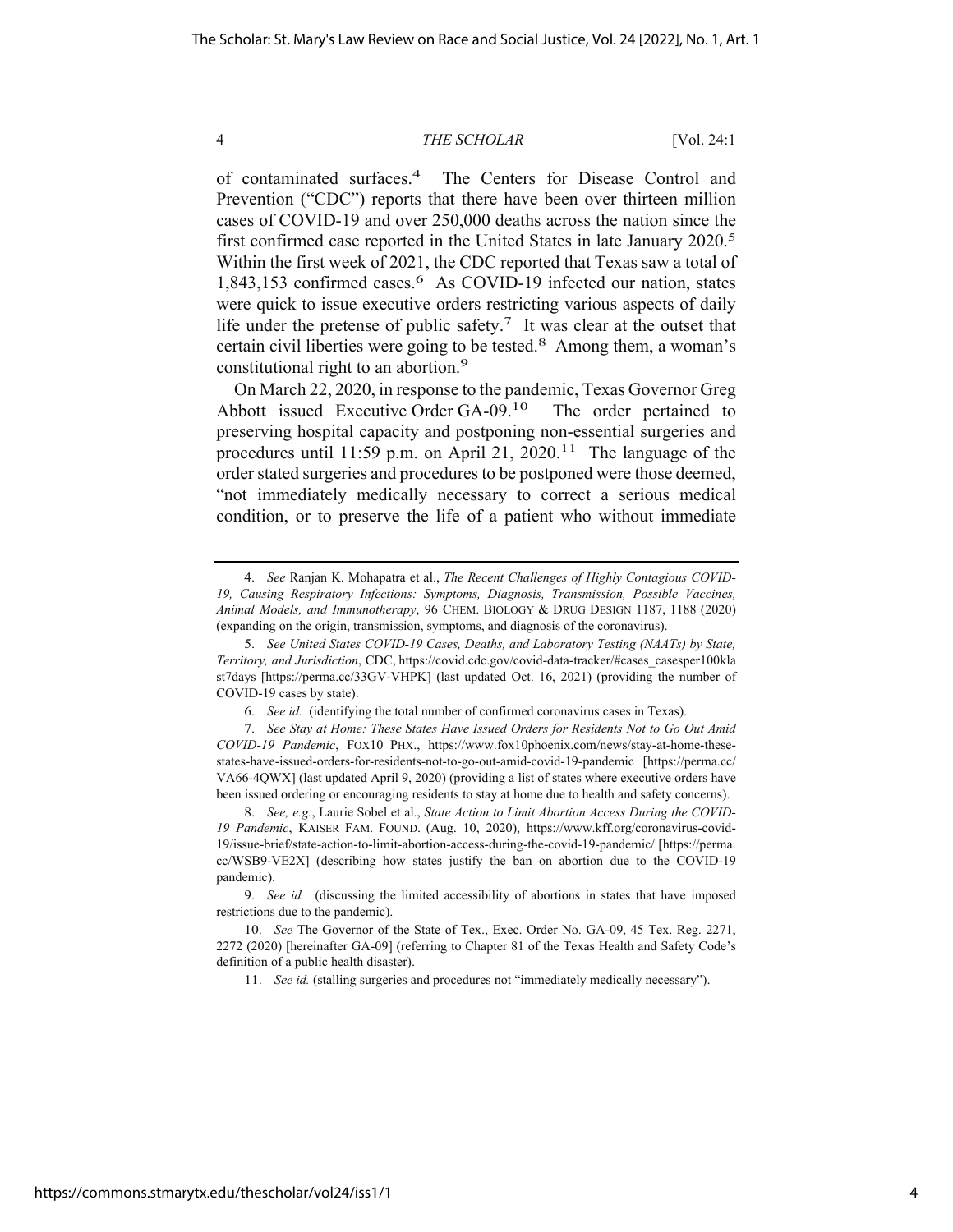performance of the surgery or procedure would be at risk for serious adverse medical consequences or death."12

Physicians and medical professionals who violated the law were subject to criminal penalties, including fines up to \$1,000 and imprisonment for up to  $180$  days.<sup>13</sup> The day after Governor Abbott gave the order, Texas Attorney General Ken Paxton issued a press release stating that the prohibition applied to all surgeries and procedures, including any type of abortion that was not necessary to preserve the life or health of the mother.14

Across the nation, other states issued similar orders that attempted to restrict abortion access: Alabama, Arkansas, Iowa, Louisiana, Ohio, Tennessee, and West Virginia.<sup>15</sup> Three days after Executive Order GA-09 was issued, several Texas abortion providers filed suit in federal district court in response to Paxton's interpretation of the order.<sup>16</sup> The providers sought a temporary restraining order prohibiting GA-09 from applying to medication and procedural abortions, which the district court granted.17 Governor Abbott and state officials subsequently petitioned

15. *See* Jessica Glenza, *States Use Coronavirus to Ban Abortions, Leaving Women Desperate: 'You Can't Pause a Pregnancy,'* GUARDIAN (Apr. 30, 2020, 7:00 AM), https://www. theguardian.com/world/2020/apr/30/us-states-ban-abortions-coronavirus-leave-women-desperate [https://perma.cc/V38W-3DFD] (conveying the American Medical Association's view that state abortion restrictions are exploiting the pandemic).

<sup>12.</sup> *Id.*

<sup>13.</sup> *See* Tex. Gov't Code Ann. § 418.173 (creating a penalty for violation of an emergency management plan).

<sup>14.</sup> *See* Press Release, Ken Paxton, Att'y Gen., Health Care Professionals and Facilities, Including Abortion Providers, Must Immediately Stop All Medically Unnecessary Surgeries and Procedures to Preserve Resources to Fight COVID-19 Pandemic, (Mar. 23, 2020), (https://www.texasattorneygeneral.gov/news/releases/health-care-professionals-and-facilities-incl uding-abortion-providers-must-immediately-stop-all) [https://perma.cc/77QY-3N8E] [hereinafter Medically Unnecessary Surgeries] (warning that the prohibition on all medically unnecessary surgeries, including abortion procedures, applies throughout the State).

<sup>16.</sup> *See* M. Tyler Gillett, *Texas Providers File Lawsuit Against Executive Order Banning Abortions*, JURIST (Mar. 26, 2020, 5:44 AM), https://www.jurist.org/news/2020/03/texasproviders-file-lawsuit-against-executive-order-banning-abortions/ [https://perma.cc/5HSL-DW DU] (detailing the procedural litigation that ensued after Executive Order GA-09 was issued).

<sup>17.</sup> *See* Planned Parenthood Center for Choice v. Abbott, 450 F. Supp.3d 753, 757 (W.D. Tex. 2020) (issuing a temporary restraining order based on the findings that plaintiffs can show "(1) a likelihood of success on the merits, (2) that they will suffer irreparable harm if the temporary relief is not granted, (3) that the injury to the Plaintiffs outweighs any harm the temporary relief might cause Defendants, and (4) that a temporary restraining order will not disserve the public interest.").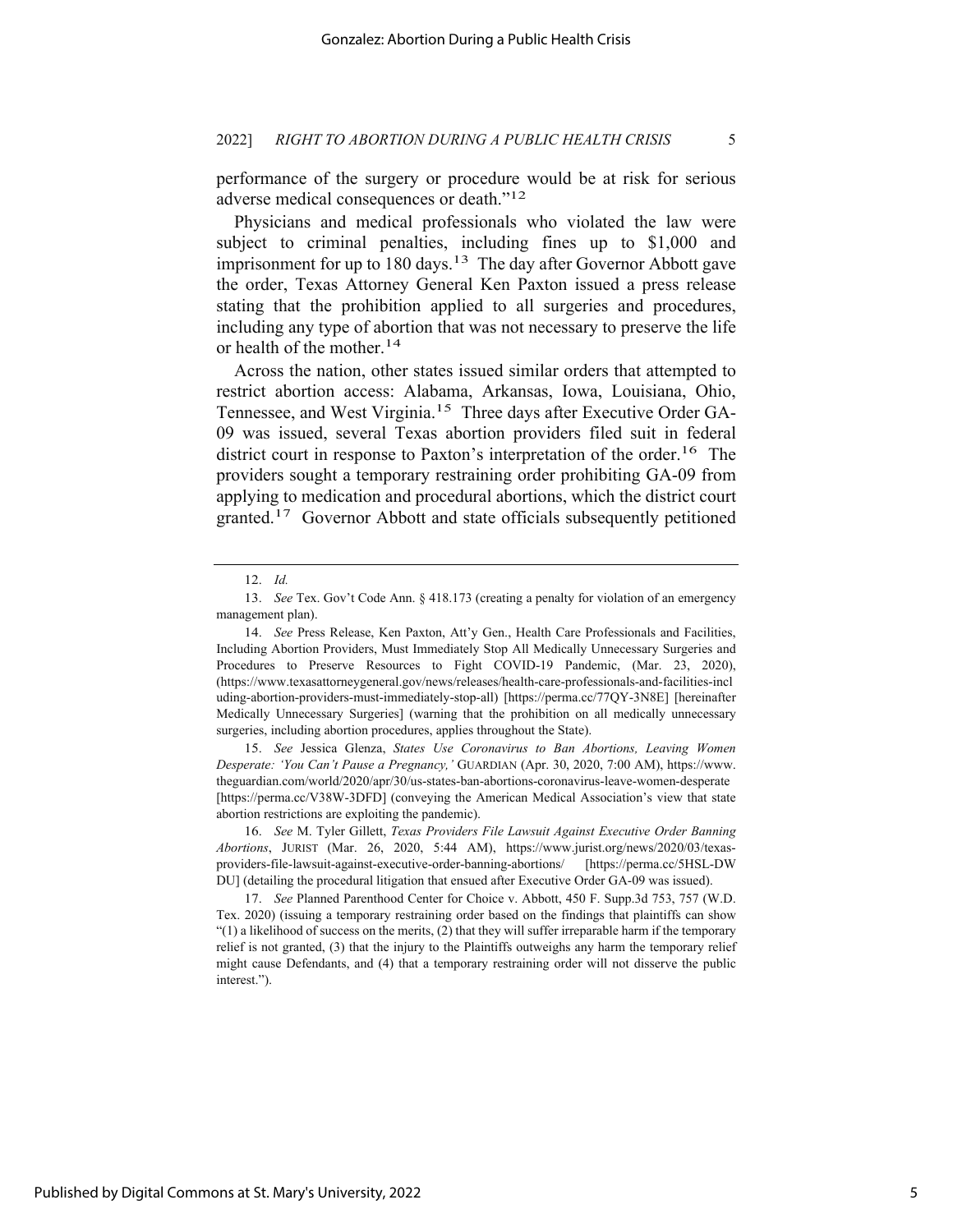for a writ of mandamus to the Fifth Circuit and filed an emergency motion to stay the district court's order.<sup>18</sup> Ultimately, the Fifth Circuit held that the district court had "abused its discretion by failing to apply the framework governing emergency exercises of state authority during a public health crisis."19

This comment provides an overview of the litigation that ensued following the issuance of Executive Order GA-09 and focuses on the unprecedented restriction to a woman's right to an abortion under the guise of public safety. It will attempt to address the legitimacy of the "public health concerns" listed in executive orders issued throughout numerous states and will discuss the pertinent legal framework and judicial scrutiny to apply.

### I. A WOMAN'S RIGHT TO AN ABORTION

The issue of a woman's constitutional right to abortion was decided in *Roe v. Wade*, wherein the Supreme Court established the trimester framework and announced that a state's interest in potential life begins at viability, not before.20 Nineteen years later, the Supreme Court reaffirmed a woman's constitutional right to abortion in *Planned Parenthood v. Casey*. 21 The Court in *Casey*, however, rejected the trimester construct in *Roe* and held a woman's liberty is not as unlimited.22 *Casey* clarified that a state's interest in potential life has sufficient force to restrict a woman's right to an abortion before viability so long as it does not place an undue burden on a woman's ability to make

<sup>18.</sup> *See In re* Abbott, 954 F.3d 772, 778 (5th Cir. 2020) (issuing a writ of mandamus based on the extraordinary nature of the COVID-19 pandemic and the state's interest in protecting public health).

<sup>19.</sup> *Id.* at 783; *see also* David Lee, *Fifth Circuit Lets Texas Limit Abortions During Covid-19 Crisis*, COURTHOUSE NEWS SERV. (Apr. 20, 2020), https://www.courthousenews.com/fifthcircuit-rules-texas-can-restrict-medication-abortions-during-covid-19-crisis/ [https://perma.cc/5U QD-825B] (announcing the Fifth Circuit's decision to restore Texas' ban on most abortions during pandemic).

<sup>20.</sup> *See* Roe v. Wade, 410 U.S. 113, 163–64 (1973) (determining that a state's legitimate interest in potential life begins at viability).

<sup>21.</sup> *See* Planned Parenthood of Southeastern Pennsylvania v. Casey, 505 U.S. 833, 879 (1992) (reasoning that the adoption of the undue burden analysis does not disturb the central holding of *Roe v. Wade*).

<sup>22.</sup> *See id.* at 872 (modifying *Roe* by holding that a state can express its concern for potential life prior to fetal viability).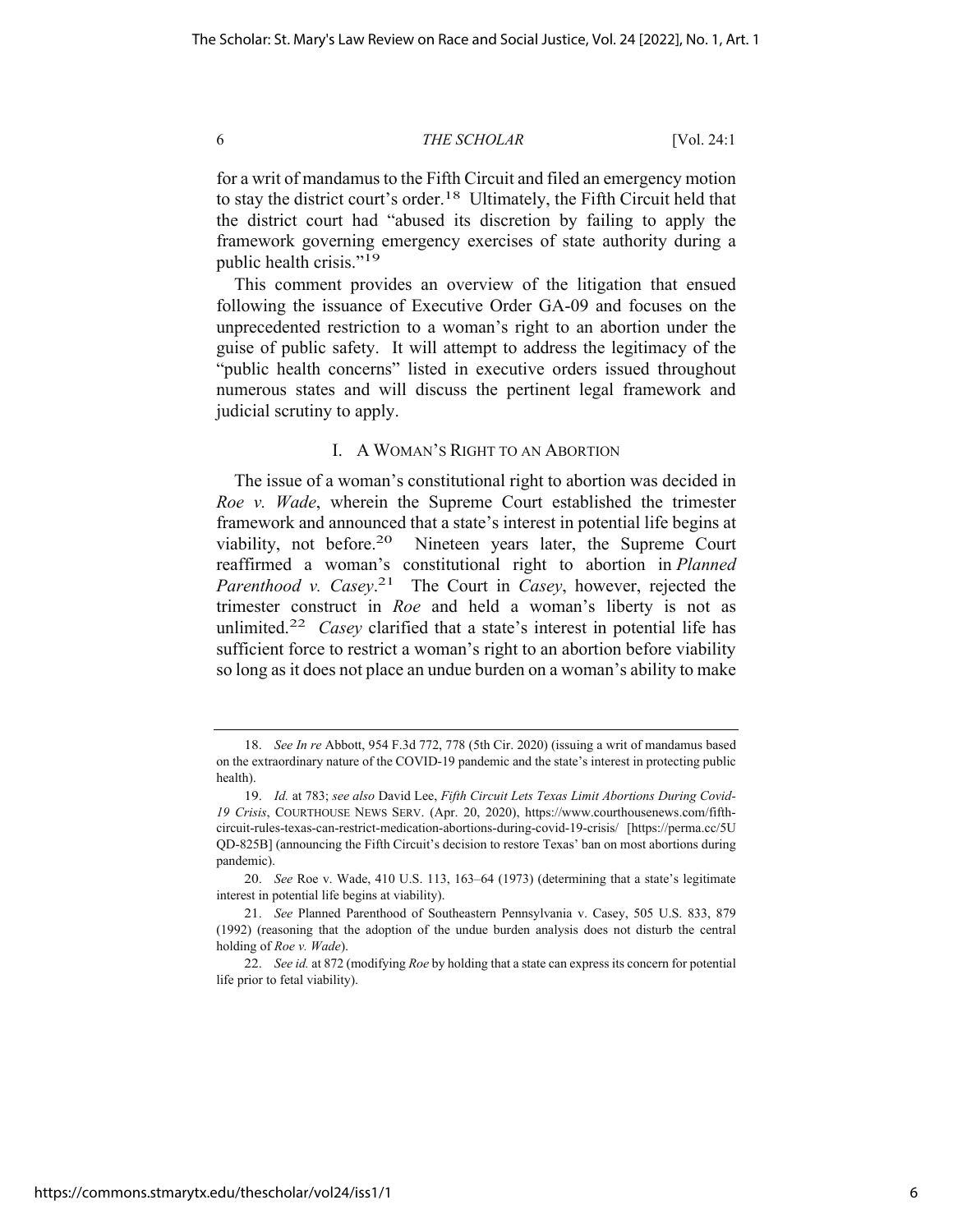that decision.<sup>23</sup> Therefore, a statute which furthers a valid state interest but has the effect of placing a substantial obstacle in the path of a woman's choice, is an undue burden, and cannot be considered a permissible means of serving its legitimate interests.24 The Court held that the new "undue burden" analysis did not disturb the central holding in *Roe*, regardless of whether exceptions were made for specific circumstances.25

COVID-19 introduced an unprecedented challenge to a woman's constitutional right to an abortion during a public health crisis.<sup>26</sup> According to the Fifth Circuit, the applicable legal framework to apply to the question of whether a state may restrict access to a pre-viability abortion during a pandemic was set out in *Jacobson v. Commonwealth of Massachusetts*. 27 In *Jacobson*, the Supreme Court considered a 1905 Massachusetts compulsory regulation that required citizens to get vaccinated in an attempt to combat a smallpox epidemic.<sup>28</sup> The defendant argued that the regulation violated his Fourteenth Amendment rights, but the Supreme Court disagreed and held that the liberty to be secured by the Constitution does not import an absolute right free from restraint.29 The Court went on to say a state may exercise its police power to enact quarantine and health laws related to and protecting public

<sup>23.</sup> *See id.* at 874 ("Only where state regulation imposes an undue burden on a woman's ability to make this decision does the power of the State reach into the heart of liberty protected by the Due Process Clause.").

<sup>24.</sup> *See id.* at 878 (explaining that a finding of an undue burden standard is equivalent to a state regulation that has the purpose or effect of placing a substantial obstacle in the path of a woman seeking an abortion).

<sup>25.</sup> *See id.* at 879 ("[A] State may not prohibit any woman from making the ultimate decision to terminate her pregnancy before viability.").

<sup>26.</sup> *See* Joanna L. Grossman & Mary Ziegler, *Unconstitutional Chaos: Abortion in the Time of COVID-19*, JUSTICIA: VERDICT (Apr. 15, 2020), https://verdict.justia.com/2020/04/15/ unconstitutional-chaos-abortion-in-the-time-of-covid-19 [https://perma.cc/DE3X-FYHQ] (describing the effects state executive orders had on abortion access during the pandemic).

<sup>27.</sup> *See In re* Abbott, 954 F.3d 772, 785 (5th Cir. 2020) (declaring the restriction of abortion access during a public health crisis must be analyzed under the standards set out in *Jacobson v. Commonwealth of Massachusetts*).

<sup>28.</sup> *See generally* Jacobson v. Massachusetts, 197 U.S. 11, 11–12 (1905) (considering the constitutionality of a state's compulsory vaccination laws during a smallpox outbreak).

<sup>29.</sup> *See id.* at 26 ("There are manifold restraints to which every person is necessarily subject for the common good.").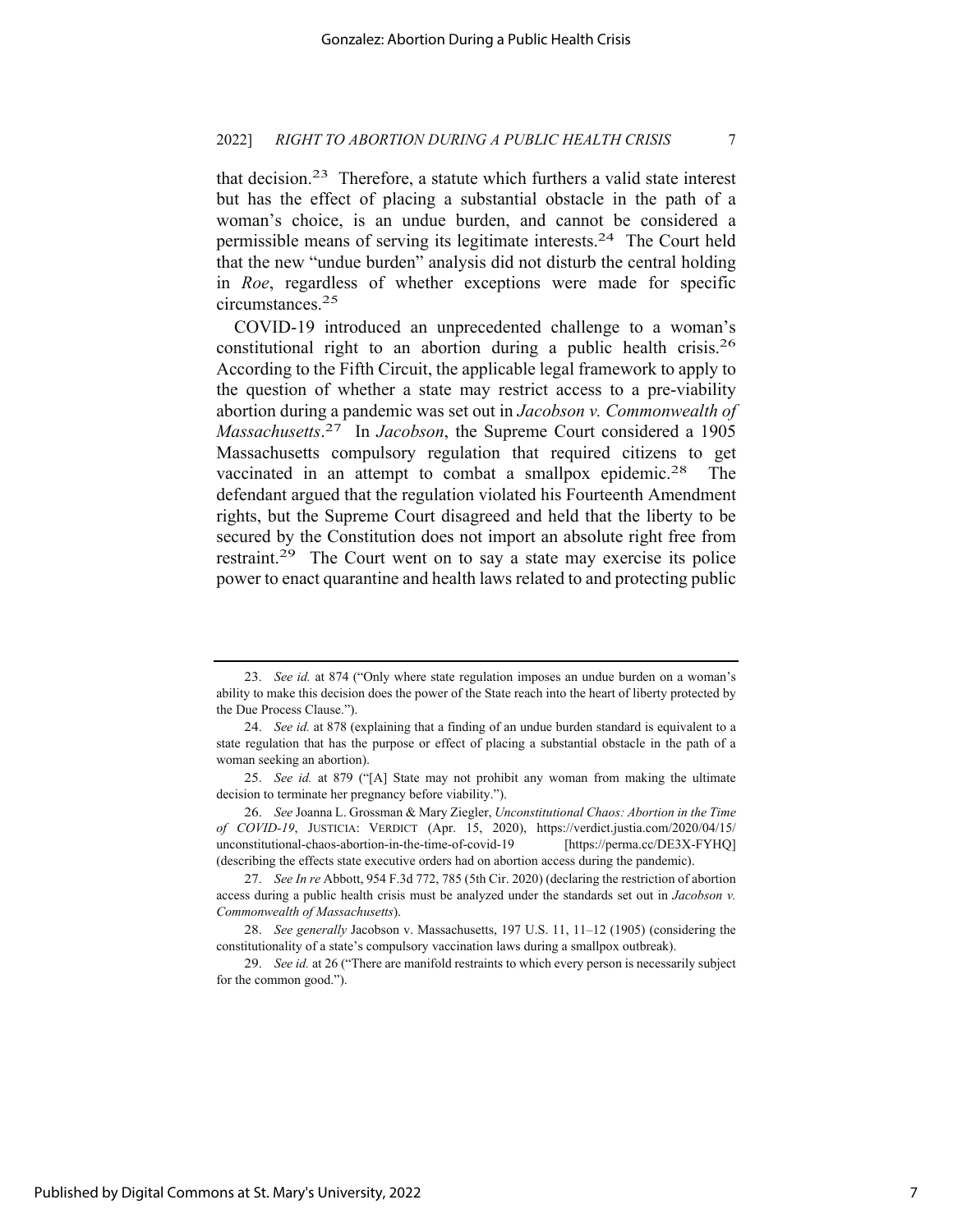health and safety.30 Relying on *Jacobson*, the Fifth Circuit reasoned that "*all* constitutional rights may be reasonably restricted to combat a public health emergency" and that abortion is no exception.<sup>31</sup>

The question then turns to whether these two distinct legal standards are diametrically opposed to one another or whether the language set out in Jacobson must be reconciled with more recent cases concerning a woman's constitutional right to abortion.<sup>32</sup> I examine each of these distinct legal standards in further detail.

#### II. *JACOBSON* AND A STATE'S POLICE POWERS

Although *Jacobson* established state authority during a public health crisis, it also set out the instance in which a court could review the actions of a legislature.33 The Court appeared to anticipate a state's ability to abuse its police power and deemed it appropriate to clarify that if the state exerted its police power in an arbitrary and oppressive manner, it would justify interference of the courts to prevent wrong and oppression.<sup>34</sup> The Supreme Court cautioned:

[I]f a statute purporting to have been enacted to protect the public health, the public morals, or the public safety has no real or substantial relation to [that] object, or is beyond all question, a plain palpable invasion of rights secured by the fundamental law, it is the duty of the courts to so adjudge and thereby give effect to the Constitution.<sup>35</sup>

<sup>30.</sup> *See id.* at 38 (holding that a community has the right to protect itself against an epidemic of disease which threatens the safety of its members).

<sup>31.</sup> *In re* Abbott, 954 F.3d at 786.

<sup>32.</sup> *Cf.* Lindsay F. Wiley & Stephen I. Vladeck, *Coronavirus, Civil Liberties, and the Courts: The Case Against "Suspending" Judicial Review*, 133 HARV. L. REV. F. 179, 194 (2020) (recognizing the Fifth Circuit's reliance on a Supreme Court decision which the Fifth Circuit uses to support their claim that *Jacobson* relaxes standards of scrutiny was misled.) ("The Supreme Court has *never* said that *Jacobson* applies to all constitutional rights.").

<sup>33.</sup> *See* Jacobson, 197 U.S. at 31 (allowing judiciary review of legislative acts purporting to relate to the welfare of the state when such acts have no real or substantial relationship to the welfare of the state or its citizens).

<sup>34.</sup> *See id.* 38 (emphasizing instances for judicial intervention).

<sup>35.</sup> *Id.* at 31 (first quoting Mugler v. Kansas, 123 U. S. 623, 661(1887); then quoting Minnesota v. Barber, 136 U. S. 313, 320 (1890); and then quoting Atkin v. Kansas, 191 U. S. 207, 223 (1903)).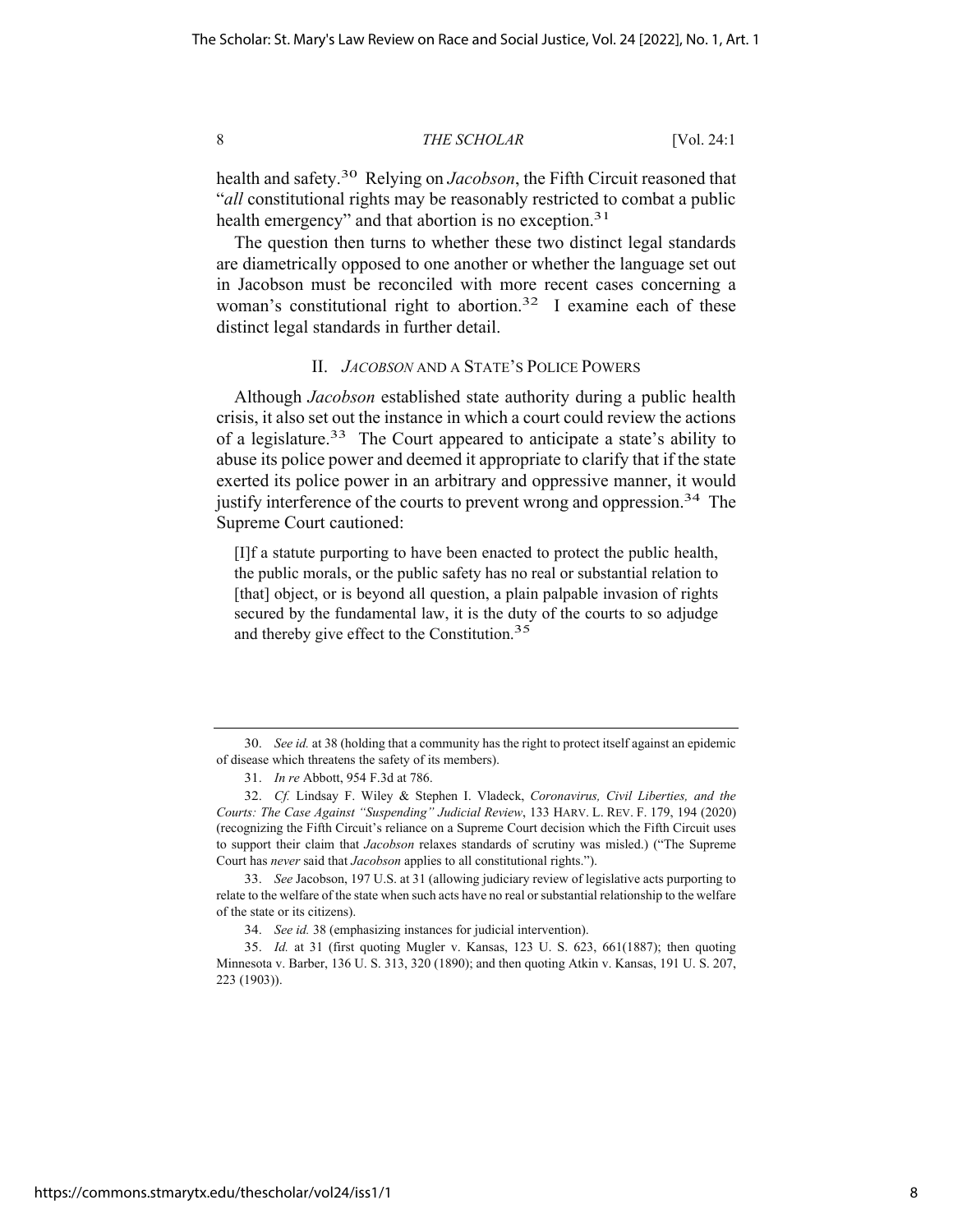Nonetheless, the Fifth Circuit determined the district court had "usurped the state's authority to craft emergency health measures,"<sup>36</sup> and the proper inquiries under *Jacobson* would consider whether 1) GA-09 lacked a real or substantial relation to the COVID-19 crisis, and 2) whether GA-09 was beyond question, in palpable conflict with the Constitution.37 After applying *Jacobson*, the Fifth Circuit held Executive Order GA-09 was not an outright ban on pre-viability abortions but rather a "temporary postponement" on "non-essential abortions" that bore a real and substantial relation to the public health crisis and was not, beyond question, in palpable conflict with the Constitution.<sup>38</sup>

## *A. Whether Restricting Access to Abortion Bears a Real or Substantial Relation to Combatting COVID-19*

The first *Jacobson* inquiry asks whether GA-09 lacks a "real or substantial relation" to the crisis Texas faces.<sup>39</sup> GA-09's purported purpose was to allow for maximum hospital capacity in anticipation of those affected by the virus *and* to maintain a supply of personal protective equipment ("PPE").<sup>40</sup> PPE refers to N95 respirators, surgical masks, non-sterile and sterile gloves, disposable protective eyewear, gowns, and hair and shoe covers. $41$  According to GA-09, a shortage of hospital capacity or PPE would hinder efforts to cope with COVID-19.42 While it is undeniably true that a shortage of hospital capacity would hinder COVID-19 efforts, both medication and procedural abortions afforded to

<sup>36.</sup> *See In re* Abbott, 954 F.3d 772, 778 (5th Cir. 2020) (discussing deference afforded to the states and implying that the district court substituted its own view of the efficacy of GA-09).

<sup>37.</sup> *See id.* (suggesting courts may not second-guess the wisdom or efficacy of the measures taken by a state's response to emergency measures).

<sup>38.</sup> *See id.* at 788 (stressing that those characteristics, which the district court failed to mention, placed GA-09 in contrast with restrictions set out in prior court decisions).

<sup>39.</sup> *See* Jacobson 197 U.S. at 31 (cautioning that statutes that have no real or substantial relation warrant judicial intervention); *see also In re* Abbott, 954 F.3d at 787 (describing the current state of the Texas public health crisis).

<sup>40.</sup> *See* GA-09, *supra* note 10, at 2271 (claiming hospital capacity and personal protective equipment were being depleted by unnecessary surgeries and procedures).

<sup>41.</sup> *See In re* Abbott, 954 F.3d at 794 (discussing the PPE required for procedural abortions and stating abortion is a common procedure in Texas).

<sup>42.</sup> *See* GA-09, *supra* note 10, at 2271 (acknowledging the need for increased amounts of protective equipment, such as masks, to combat COVID-19).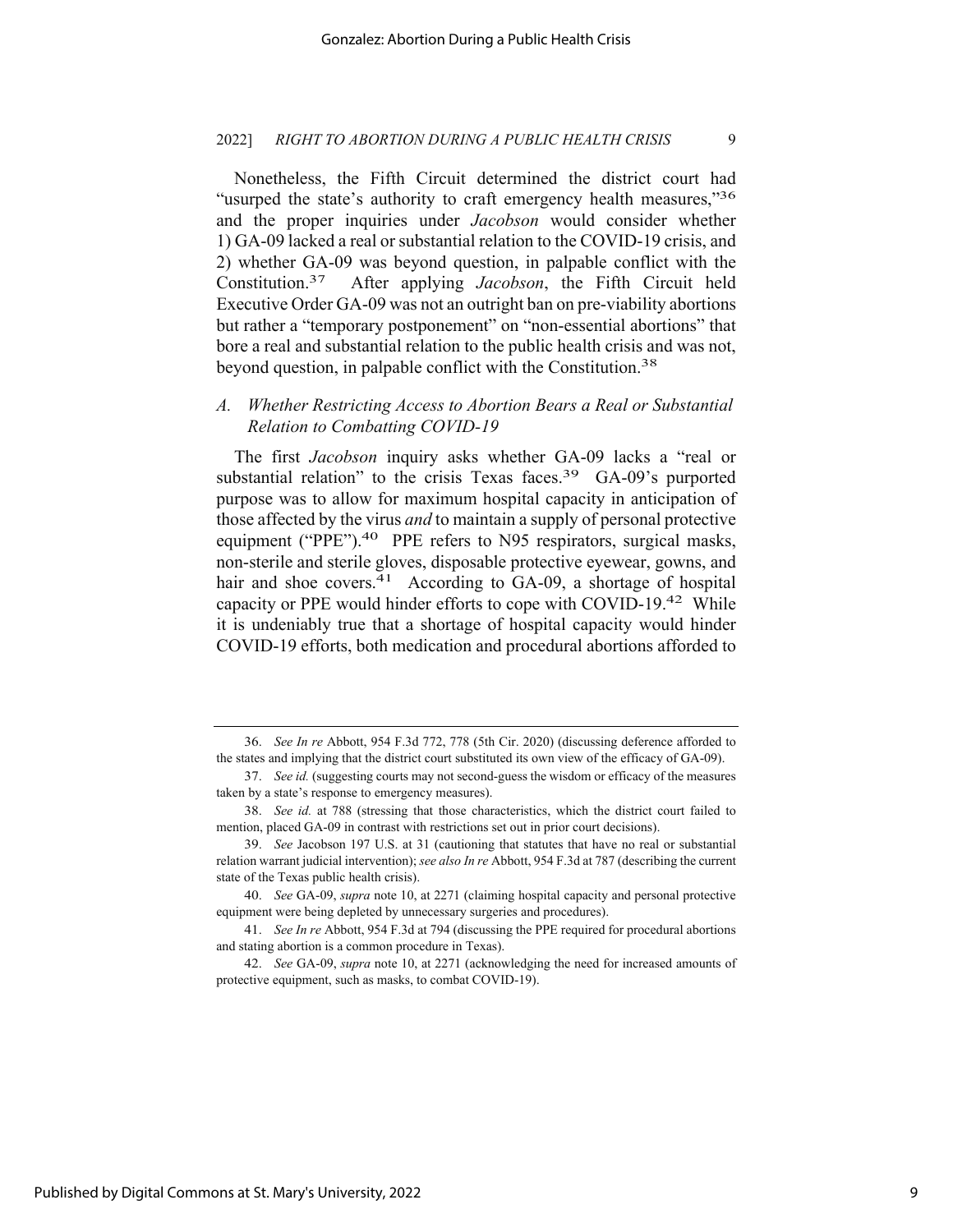women seeking to terminate a pre-viable pregnancy are not typically performed in hospitals but instead in clinical out-patient settings.43

Typically, pregnancy is measured from the first day of a pregnant woman's last menstrual period ("LMP").<sup>44</sup> Texas prohibits abortion after twenty weeks from the first day of the pregnant woman's LMP.45 Up until ten weeks LMP, women wishing to terminate their pregnancy can choose between medication abortion<sup>46</sup> and procedural abortion.<sup>47</sup> Texas restricts medication abortion to the first ten weeks of pregnancy, and after ten weeks, only procedural abortion is available.<sup>48</sup> Past sixteen weeks, only a licensed ambulatory surgical center or hospital may perform an abortion.49 "[P]rocedural abortion is not what is commonly understood to be 'surgery'[.]<sup>50</sup> It involves no incision, no need for general anesthesia, and no requirement of a sterile field."51

<sup>43.</sup> *See* Nat'l Acad. of Scis., Eng'g, & Med., *The Safety and Quality of Abortion Care in the United States*, NCBI (2018), https://www.ncbi.nlm.nih.gov/books/NBK507229/ [https://perma.cc/ 38K5-MBCH] (reporting fewer than five percent of abortions were provided in hospitals in 2014).

<sup>44.</sup> *See* Natalia Viarenich, M.D., *Gestational Age: How Do You Count Pregnancy Weeks?*, FLO, https://flo.health/pregnancy/week-by-week/gestational-age [https://perma.cc/W68M-LGNQ] (last updated Mar. 10, 2021) (defining gestational age as a way to determine how far along a pregnancy is).

<sup>45.</sup> *See* Tex. Health & Safety Code Ann. § 171.044 (forbidding abortion once the probable post-fertilization age of the fetus is twenty or more weeks).

<sup>46.</sup> *See How Does the Abortion Pill Work?,* PLANNED PARENTHOOD, https://www.planned parenthood.org/learn/abortion/the-abortion-pill/how-does-the-abortion-pill-work [https://perma.cc /BG82-E4RY] (explaining how the "abortion pill" is actually a misnomer because there are two pills one must take. The first pill, called mifepristone, stops the pregnancy from growing. The second pill, misoprostol, helps expel the pregnancy.).

<sup>47.</sup> *See* Planned Parenthood Center for Choice v. Abbott, 450 F. Supp.3d 753, 757 (W.D. Tex. 2020) ("Under the attorney general's interpretation, the Executive Order either bans all nonemergency abortions in Texas or bans all non-emergency abortions in Texas starting at 10 weeks of pregnancy, and even earlier among patients whom medication abortion is not appropriate."); *see also In-Clinic Abortion,* PLANNED PARENTHOOD https://www.plannedparenthood.org/up loads/filer\_public/38/e0/38e00243-38bc-4e36-be90-745285238985/in\_clinic\_abortion\_informatio n-.pdf [https://perma.cc/535X-N5KY] (describing the differences between aspiration abortion and D&E abortion, where a clinician uses gentle suction at times accompanied with medical tools to empty the patient's uterus).

<sup>48.</sup> *See generally* Tex. Health & Safety Code Ann. § 171.063 (ordering that only a physician may administer the abortion-inducing drug after assessing the pregnant woman).

<sup>49.</sup> *See* Tex. Health & Safety Code Ann. § 171.004 (establishing the specific requirements on when and where an abortion may be performed).

<sup>50.</sup> Order Granting Plaintiffs' Second Motion for a Temporary Restraining Order at 6, *In re* Abbott, 954 F.3d 772 (5th Cir. 2020), (No. A-20-CV-323-LY), 2020 WL 1815587.

<sup>51.</sup> *Id.*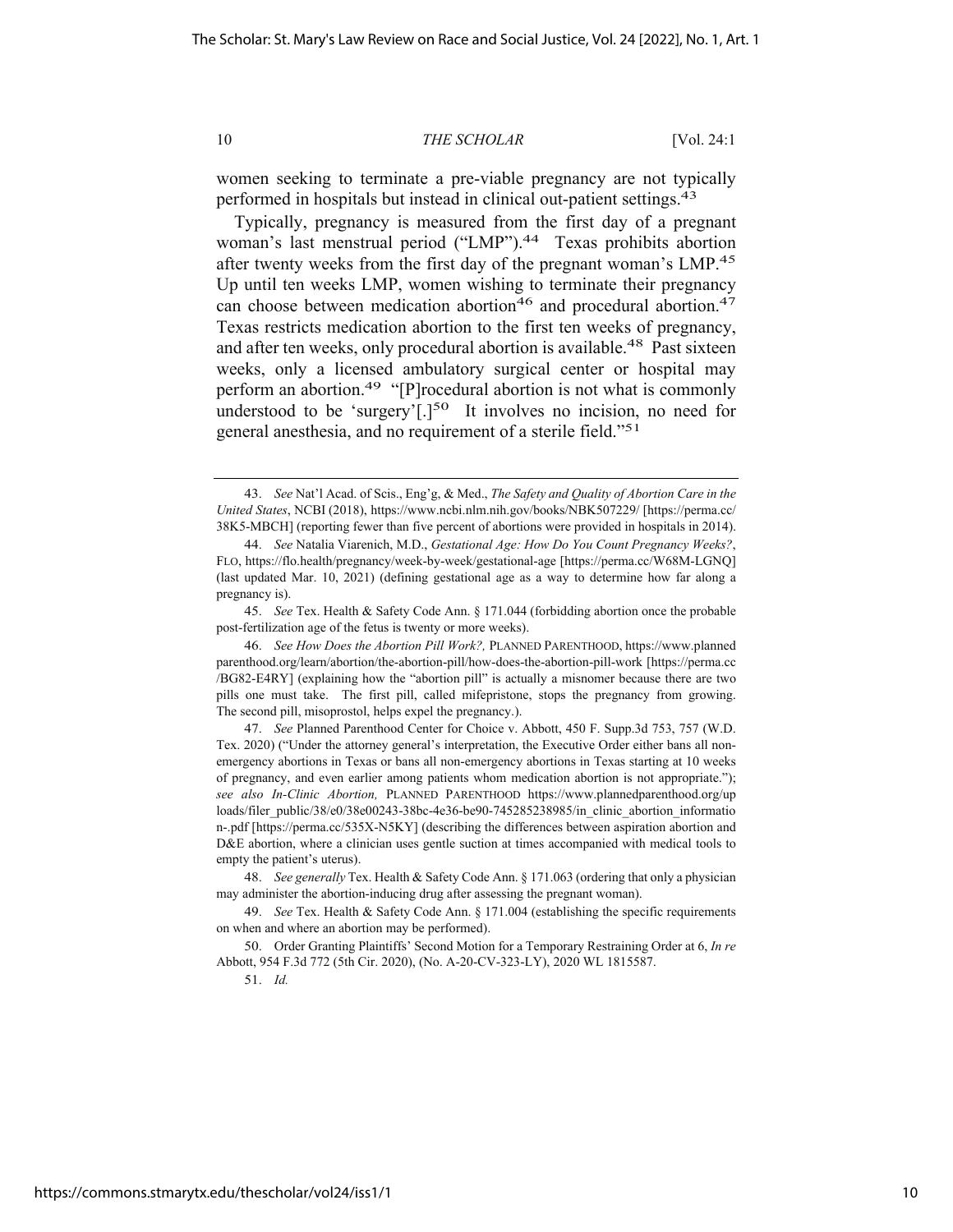The only abortions required in ambulatory surgical centers or hospitals are those past sixteen weeks LMP.52 Furthermore, abortion providers in this suit declared they were taking measures to protect the health and safety of patients and staff by: screening patients for COVID-19 symptoms before each visit, reducing patient volume, and/or increasing appointment spacing between patients to comply with social distancing precautions.53 Abortion providers also required patients to wait in their cars rather than in the waiting room after checking in for an appointment, and also implemented techniques to minimize PPE use.<sup>54</sup> Compulsory pregnancy equates to more, not less medical care.<sup>55</sup>

Even if concerns of sufficient PPE were legitimate, Governor Abbott announced in a press conference—held while GA-09 was in effect—that there were "more than 20,000 hospital beds available with 2,448 intensive care unit beds available and 7,834 ventilators."56 Abbott also stated that Texas companies had stepped up to increase PPE production by distributing more than three million masks, four million gloves, and 78,000 coveralls to health care facilities.57 Moreover, on March 31, 2020

55. *See* Daniel Grossman, *Abortions Don't Drain Hospital Resources*, BOS. REV. (Apr. 17, 2020), https://bostonreview.net/science-nature-politics-law-justice/daniel-grossman-abortions-do nt-drain-hospital-resources [https://perma.cc/EA36-GE7A] (narrating a gynecologist's routine when providing a first trimester abortion, noting the PPE required. The gynecologist compares the amount used for continued pregnancies and declares more PPE will be used, not less.).

<sup>52.</sup> *See* Tex. Health & Safety Code Ann. § 171.004 (requiring abortions be performed in certain hospitals and surgical centers after sixteen weeks since a woman's last menstrual period).

<sup>53.</sup> *See* Second Amended Complaint for Injunctive and Declaratory Relief at 51, *In re* Greg Abbott, et al, (No. 1:20-cv-00323-LY), 2020 WL 1815587 at 17 (underscoring the commitment Plaintiffs have made in responding to the current public health crisis, including preserving medical resources in short supply during the pandemic).

<sup>54.</sup> *See id.* at 17 (implementing additional COVID-19 precautions to ensure the health and safety of Plaintiffs' patients); *see also* Jordan Smith, *Abortion Providers File Emergency Lawsuit Challenging Texas Coronavirus Restrictions*, THE INTERCEPT (Mar. 26, 2020, 12:55 PM), https://theintercept.com/2020/03/26/coronavirus-texas-abortion-lawsuit/ [https://perma.cc/Y5U3- ATB7] (suggesting abortion providers had taken precautions to maximize safety and limit PPE since the beginning of the outbreak).

<sup>56.</sup> Shawna M. Reding & Sammy Turner, *Executive Order Regarding Texas Businesses Reopening Could Be Coming, Gov. Greg Abbott Says*, KVUE (Apr. 10, 2020, 2:32 PM), https://www.kvue.com/article/news/health/coronavirus/coronavirus-texas-covid19-cases-update/2 69-f1c36a64-eedc-4d08-bf40-97c62ffcb39b [https://perma.cc/NJY7-XQNU].

<sup>57.</sup> *See* Press Release, Off. of the Tex. Governor, Governor Abbott Announces Incoming Shipments of PPE, Provides Update on Distrib. in Tex. (Apr. 6, 2020), (https://gov.texas. gov/news/post/governor-abbott-announces-incoming-shipments-of-ppe-provides-update-on-distri bution-in-texas) [https://perma.cc/2N6S-CQ52] (announcing PPE to be received in the coming weeks).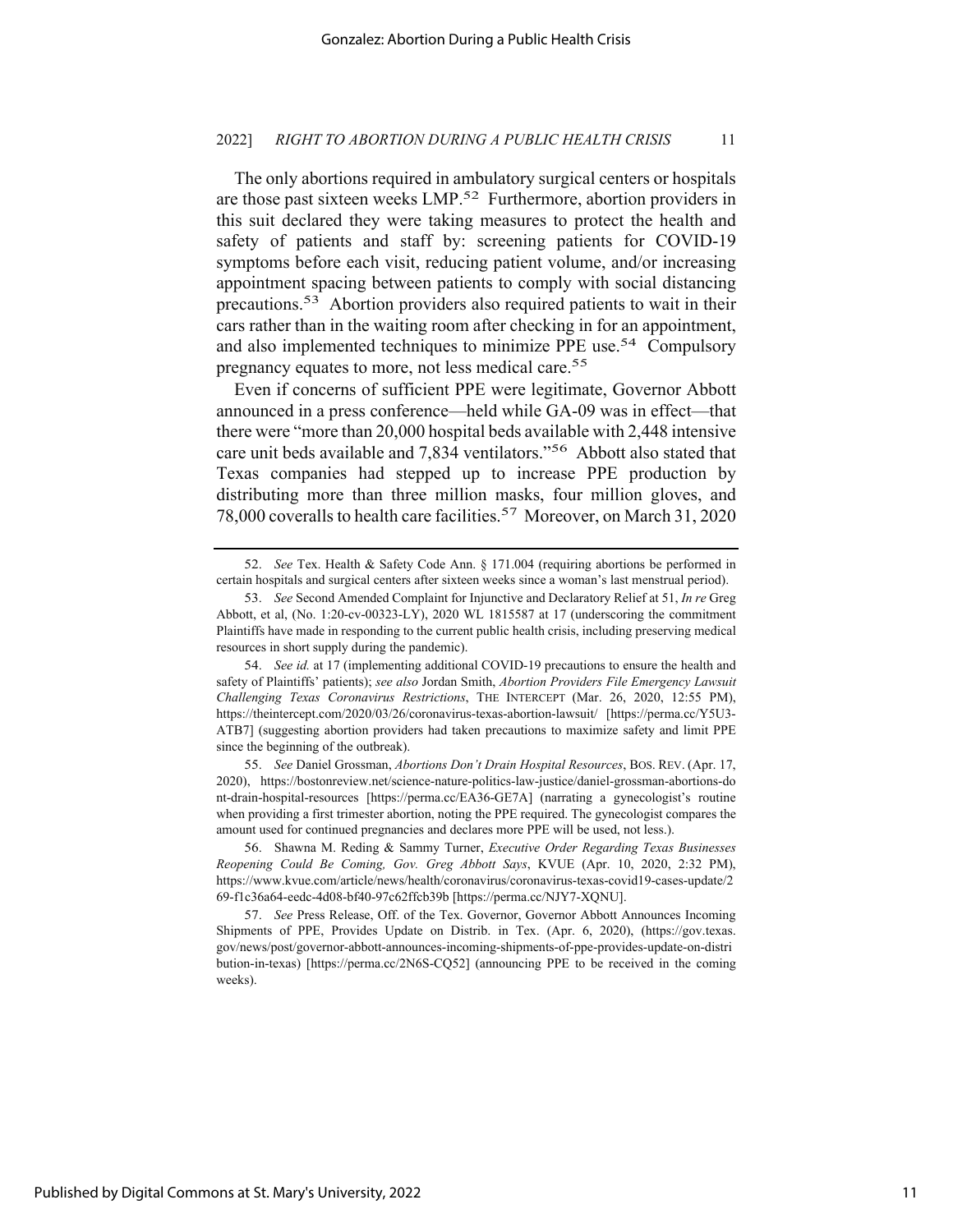(nine days after GA-09 was issued), Abbott issued Executive Order GA-14 relating to the statewide continuity of essential services and activities during the COVID-19 disaster, which included religious services conducted in churches, congregations, and houses of worship.58 Furthermore, on April 17, 2020, Abbott issued several executive orders to coincide with the first phase of his plan to reopen Texas.<sup>59</sup> Loosening restrictions on businesses and religious services creates a heightened risk of exposure that could—and ultimately did—lead to a surge in hospitalizations, which in turn required use of PPE.<sup>60</sup>

Nonetheless, the Fifth Circuit reasoned that while GA-09 was a drastic measure, the order aligned with those similarly passed by other states.<sup>61</sup>

59. *See* Executive Orders by Governor Greg Abbott, LEGIS. REFERENCE LIBR., https://lrl.texas.gov/legeLeaders/governors/displayDocs.cfm?govdoctypeID=5&governorID=45 [https://perma.cc/P7ZN-JUCB] (providing a list of all executive orders issued by Governor Greg Abbott beginning March of 2016 to the present date); *see also* Brittany Taylor, *Gov. Abbott Says He Will Sign Executive Order Next Week on How Texas Businesses Will Begin to Reopen*, CLICK2HOUSTON (Apr. 10, 2020, 2:09 PM), https://www.click2houston.com/news/exas/ 2020/04/10/live-gov-abbott-to-provide-coronavirus-update/ [https://perma.cc/EP23-JCDT] (discussing the possibility of reopening businesses in the state).

60. *See* Fadel Allassan, *Texas Pauses Its Reopening as Coronavirus Cases Surge*, AXIOS, https://www.axios.com/texas-governor-suspends-elective-surgeries-bc5621ea-4e2b-4bd7-a05e-b5 6bd8bdcedd.html [https://perma.cc/PJ39-L46Q] (last updated June 25, 2020) (reporting Governor Abbott once again suspended elective surgeries to ensure hospitals continue to have the ability to treat COVID-19 patients); *see also* Corky Siemaszko, *Texas Pauses Reopening as Hospitals Inundated with 'Explosion' of COVID-19 Cases*, NBC NEWS (June 5, 2020, 11:04 AM), https://www.nbcnews.com/news/us-news/texas-governor-pauses-state-s-reopening-due-spike-new -covid-n1232118 [https://perma.cc/9YT2-Y6DF] (quoting Governor Abbott as saying, "the last thing we want to do as a state is go backwards and close down business." State officials reported a daily record of nearly 6,000 infections.).

61. *See In re* Abbott, 954 F.3d 772, 787 (5th Cir. 2020) (observing that while these measures would be constitutionally intolerable in ordinary times, they're recognized as appropriate, and even necessary, during the coronavirus pandemic due to the risk of transmission).

<sup>58.</sup> *See* Proclamation, Off. of the Tex. Governor, Governor Abbott Issues Exec. Ord. Implementing Essential Serv. & Activities Protocols (Mar. 31, 2020), https://gov.texas. gov/news/post/governor-abbott-issues-executive-order-implementing-essential-services-and-activ ities-protocols [https://perma.cc/Y96U-FUUB] (defining as essential services, among other things, religious services conducted in churches, congregations, and houses of worship); *see also* Tara Haelle, *Texas Governor Says Attending Church is 'Essential' but Abortions Can Wait Indefinitely*, FORBES (Apr. 1, 2020, 6:11 AM), https://www.forbes.com/sites/tarahaelle/2020/04/01/texasgovernor-says-attending-church-is-essential-but-abortions-can-wait-indefinitely/#19769a488ab3 [https://perma.cc/2CT5-YWLY] (asserting that both free exercise of religion and a woman's right to terminate pregnancy are constitutionally guaranteed but only the former is accommodated for).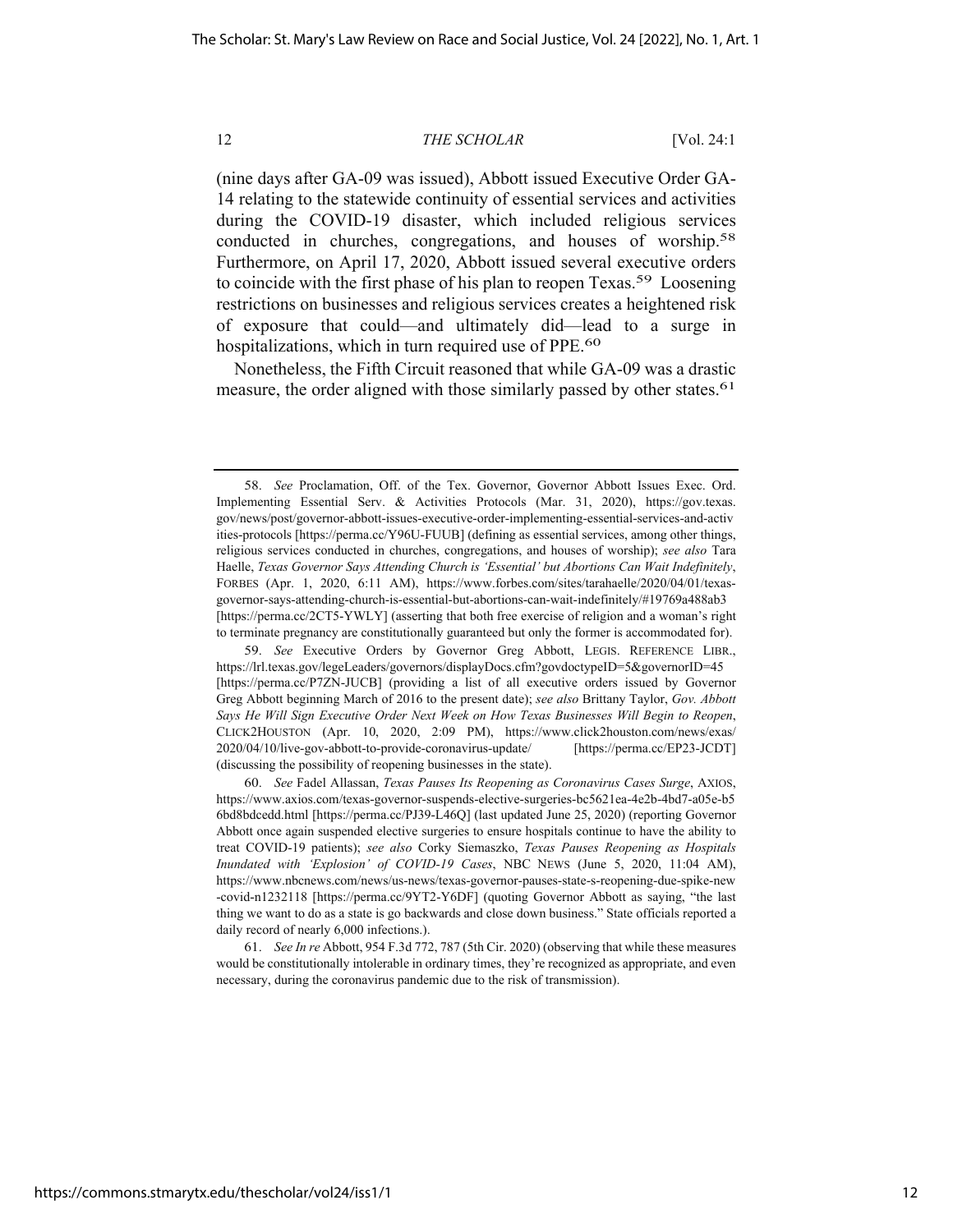Oklahoma, Ohio, and Alabama all passed similar orders.<sup>62</sup> Those orders equally brought concerns and claims of Fourteenth Amendment violations.63 The U.S. District Court for the Western District of Oklahoma held that while the current public health emergency allowed the state to impose some measure, the state's police power is not unfettered.<sup>64</sup> There, the district court held that the executive order in question would deny the Fourteenth Amendment right to abortion access and the prohibition on medication abortion was improper under both *Jacobson* and *Casey*.<sup>65</sup> It went on to say the state acted in an unreasonable, arbitrary, and oppressive way and imposed an undue burden on abortion access.<sup>66</sup> Similarly, the Alabama State Public Health Officer set forth an order restricting all surgical procedures subject to emergency exceptions.<sup>67</sup> There, the state's attorney general interpreted the order as implementing a blanket postponement on all abortions, medication or procedural, that were not necessary to preserve the life or health of the mother.<sup>68</sup> The United States District Court for the Middle District of Alabama held that because Alabama law imposes time limits on when women can obtain abortions, the required delay may have posed an undue burden that was not justified by the state's purported rationales.69

<sup>62.</sup> *See id.* at 796–97 (Dennis, J., dissenting) (listing states that have attempted to limit access to abortion in response to the COVID-19 pandemic).

<sup>63.</sup> *See* Temporary Restraining Order at 2, S. Wind Women's Ctr. v. Stitt, (W.D. Okla.) (No. CIV-20-277-G), 2020 WL 1677094, at \*2–3, *appeal dismissed*, 808 F. App'x 677 (10th Cir. 2020) (reviewing the validity of an Oklahoma executive order limiting access to abortion, which was enacted in response to the COVID-19 public health emergency); *see also* Robinson v. Marshall, 450 F.Supp.3d 1293, 1297 (M.D. Ala. 2020), *stay granted, order amended,* No. 2:19CV365-MHT, 2020 WL 1659700 (M.D. Ala. Apr. 3, 2020) (issuing a temporary restraining order to enjoin a Alabama public health order which postponed abortion).

<sup>64.</sup> *See* Temporary Restraining Order, *supra* note 63, at 1 (stating that although a court should not substitute its opinion for that of the legislatures, it also shouldn't sanction invasion of rights).

<sup>65.</sup> *See id.* at 6 (concluding that the executive order was invalid as an unreasonable use of the state's emergency powers and invalid as an undue burden on a woman's right to abortion).

<sup>66.</sup> *See id.* at 2 (stressing that the measures taken in delaying abortion procedures in effect denied access to abortion).

<sup>67.</sup> *See generally* Robinson, 450 F.Supp.3d at 1296 (pertaining to an Alabama state order mandating postponement of surgeries, including abortion).

<sup>68.</sup> *Id.* (reiterating the state's argument that the order's constitutionality rested upon its emergency powers).

<sup>69.</sup> *Id.* (noting the order was, "likely to fully prevent some women from exercising their right to obtain an abortion.").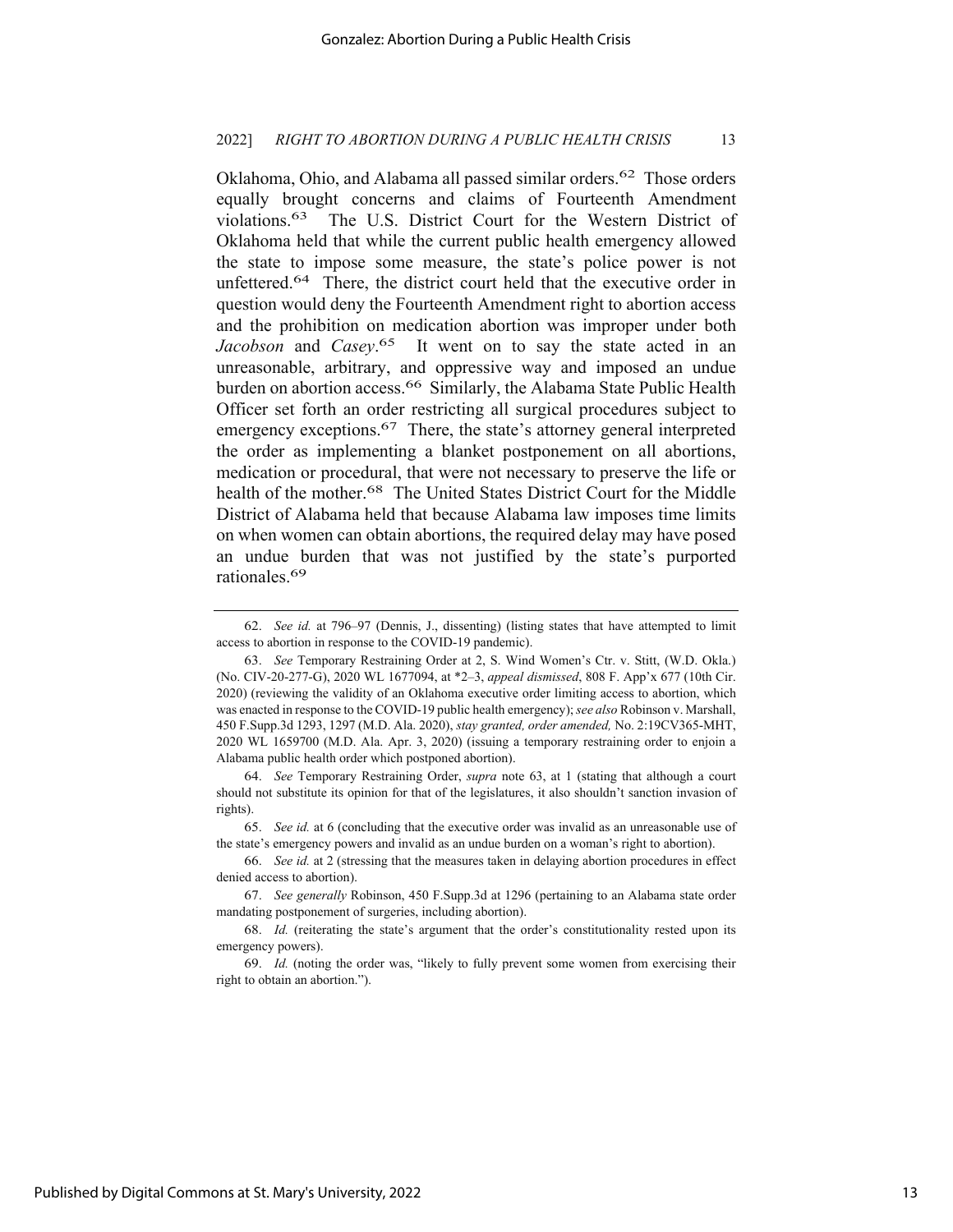Although GA-09 was undoubtedly enacted due to the state's interest in combatting the COVID-19 pandemic, the state's insistence that preventing women from obtaining an abortion furthers that interest goes beyond the necessity of the case considering (1) the amount of PPE used for abortions, (2) the locations that perform abortions, and (3) the measures implemented at abortion clinics to maximize patient and staff health and safety.<sup>70</sup> If a state were truly interested in combatting the pandemic, it would not force a woman already under a time constraint to seek refuge in another state, further imposing additional risks associated with travel.<sup>71</sup> A Colorado abortion provider stated they had patients travel as far as fifteen hours by car to get an available appointment solely to obtain a medication abortion.72 In *Am. Coll. of Obstetricians & Gynecologists v. U.S. Food & Drug Admin.*, the United States District Court of Maryland issued a nationwide injunction against an FDA regulation which required women to obtain medication used to induce an abortion in person.73 There, the court held the burdens of the in-person requirement in light of the COVID-19 pandemic were significant and likely to place a substantial obstacle in the path of a woman's choice.<sup>74</sup>

<sup>70.</sup> *See, e.g.*, Grossman, *supra* note 55 (rejecting the notion that abortions deplete PPE or hospital space); *see also* Jen Villavicencio, *Opinion: I'm an OB-GBYN. Halting Abortions Won't Help Supply Shortage,* BRIDGE MICH. (Apr. 8, 2020), https://www.bridgemi.com/guestcommentary/opinion-im-ob-gyn-halting-abortions-wont-help-supply-shortage [https://perma.cc/ V4V2-YXNH] (listing the PPE needed for medication and procedural abortions).

<sup>71.</sup> *See* Am. Coll. of Obstetricians & Gynecologists v. U.S. Food & Drug Admin., 472 F. Supp. 3d 183, 196 (D. Md. 2020) (relying on expert opinions regarding additional risks associated with travel including stops at gas stations, restrooms, public transportation, and sharing an enclosed car with others).

<sup>72.</sup> *See* Claire Cleveland, *Colorado's Abortion Providers See More Out-of-State Patients During the Coronavirus Pandemic*, CPR NEWS (Apr. 15, 2020), https://www.cpr.org/2020/04/ 15/colorado-abortion-providers-are-seeing-more-out-of-state-patients-during-the-coronavirus-pan demic/ [https://perma.cc/63QE-DTYG] ("Medication abortion is typically a very straight forward process . . . [t]he fact that that individual had to go through so much to obtain something that is typically a very straightforward process. It was just heart wrenching.").

<sup>73.</sup> *See* Am. Coll. of Obstetricians & Gynecologists., 472 F. Supp. 3d at 229 (finding plaintiffs had satisfied all four required elements to grant a preliminary injunction after presenting extensive evidence to support the "common sense inference" that the burdens of the in-person requirement during the pandemic presented a substantial obstacle).

<sup>74.</sup> *See id.* at 211–23 (considering a range of relevant factors including, "increases in travel distance or time to an abortion facility, greater difficulties in securing transportation to the facility, the need to arrange for childcare during visits relating to abortion procedures, additional costs associated with the abortion, the ability of abortion providers to keep up with patient demand and other practical considerations in light of the reality on the ground.").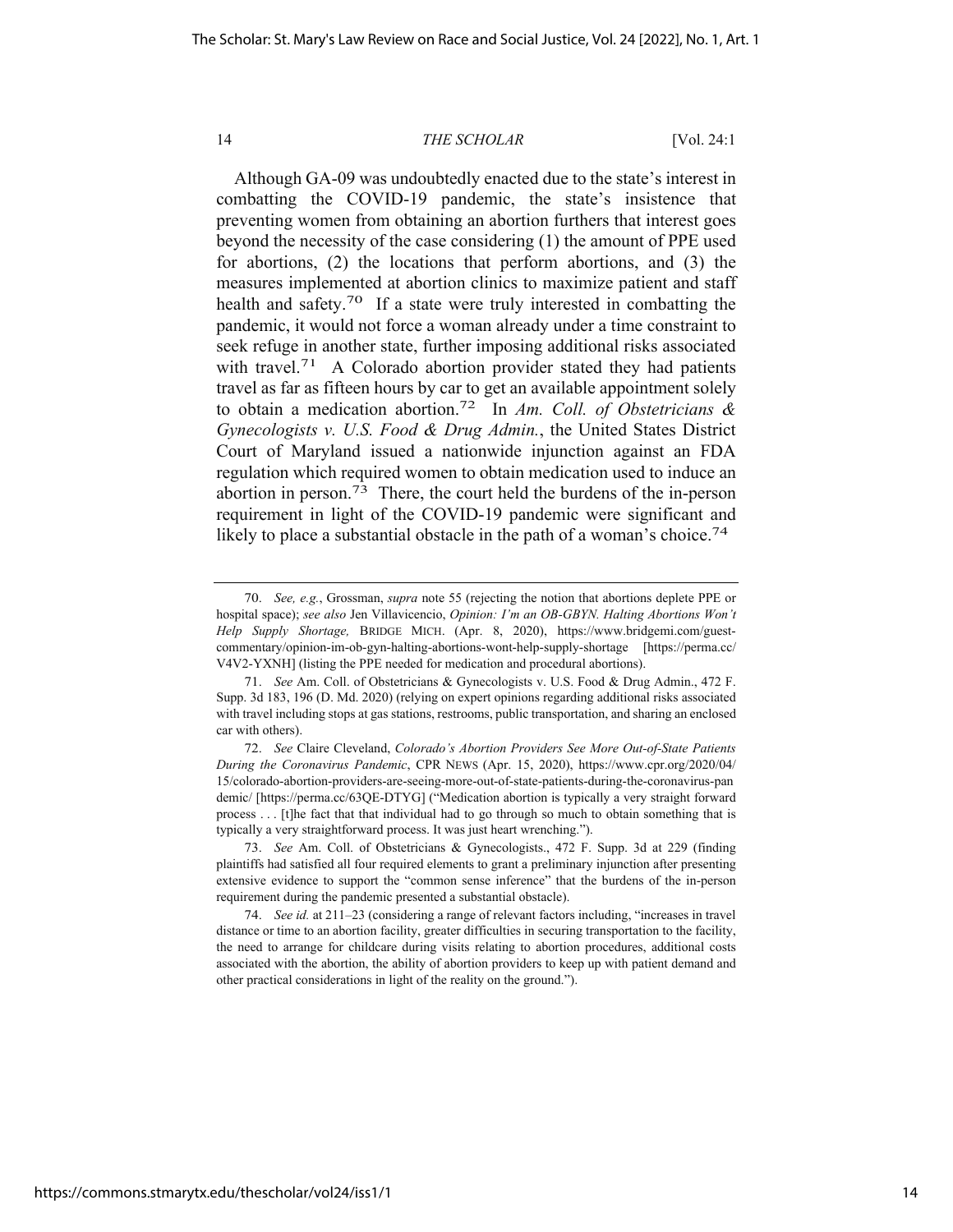It cannot be said that preventing a woman from obtaining an abortion in a clinical setting—with little to no PPE—bears a real or substantial relationship to the state's purported interests of maximum hospital capacity and PPE preservation.75

## *B. Whether There is a Plain and Palpable Invasion of a Constitutional Right*

Although the Fifth Circuit held the applicable framework governing emergency exercises of state authority during a public health crisis was established in *Jacobson*, laws that violate rights secured by the Constitution are invalid.76 According to the Fifth Circuit, the district court erred in determining that GA-09 conflicted with the Constitution because it grossly misread GA-09 as, "an 'outright ban' on all previability abortions."77 Instead, the Fifth Circuit attempted to reason that GA-09 was not a ban but rather a mere postponement of certain nonessential abortions.78

 If we accept the Fifth Circuit's contention that the executive order is a mere postponement of non-essential abortions, under GA-09, "non-essential abortions" would include abortion surgeries and procedures that do not deplete PPE, and are not immediately medically necessary to correct a serious medical condition or preserve the life of a

<sup>75.</sup> *See* Lauren Young, *'Not the Time to Play Politics': The False Premise Behind Texas' Anti-Abortion COVID-19 Order*, REWIRE NEWS GRP. (Mar. 27, 2020, 2:06 PM), https://rewire. news/article/2020/03/27/not-the-time-to-play-politics-the-false-premise-behind-texas-anti-abortio n-covid-19-order/ [https://perma.cc/5SZQ-U3CA] (asserting GA-09 was made in bad faith considering reproductive clinics rarely need the equipment in demand at hospitals).

<sup>76.</sup> *See* Jacobson v. Massachusetts, 197 U.S. 11, 28 (1905) (distinguishing a state's attempt to pass laws that regulated transportation of cattle brought within its limits for the purpose of preventing infectious diseases from entering the state. The regulation was deemed an invalid exercise of police power because it went beyond the necessity of the case, invaded federal authority, and violated rights secured by the Constitution. (citing Hannibal & St. J.R. Co. v. Husen, 95 U.S. 465, 471–73 (1877)).

<sup>77.</sup> *See In re* Abbott, 954 F.3d 772, 788 (5th Cir. 2020) (opining GA-09 was not an outright ban because it differed in three key respects to other regulations which were held to be invalid. According to the Fifth Circuit, GA-09 was not an outright ban because it was set to expire, included an emergency exception, and contained a separate exception for procedures that would not deplete hospital capacity or PPE.).

<sup>78.</sup> *See id.* at 788 (reasoning that because GA-09 had an expiration date, it could not be a ban).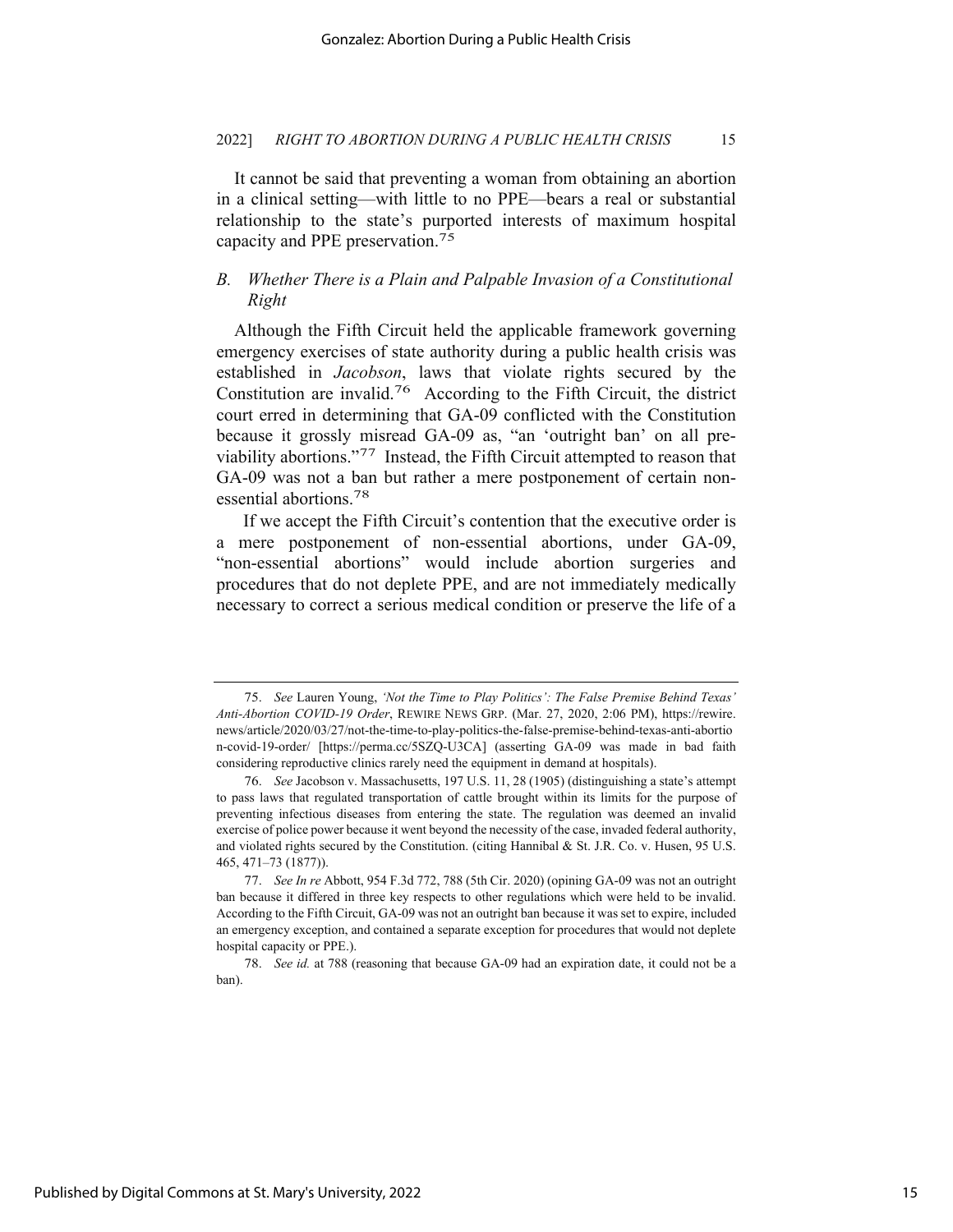patient.79 In effect, every woman seeking an abortion in Texas would either need to 1) be at the stage of pregnancy where they could receive a drug-induced abortion with no PPE required, or 2) be on the verge of a serious medical condition.<sup>80</sup> But those emergency exceptions are at odds with abortion constitutional doctrine, which states that regardless of whether exceptions are made for certain circumstances, a state may not prohibit any woman from making the ultimate decision to terminate her pregnancy before viability.<sup>81</sup> Furthermore, "the proper focus of constitutional inquiry is the group for whom the law is a restriction, not the group for whom the law is irrelevant."82

The Fifth Circuit ironically proclaimed the ban was only temporary, and that time was of the essence when combatting COVID-19.83 The order went into effect on March 22, 2020, and expired at 11:59 p.m. on April 21, 2020.<sup>84</sup> However, the state could have modified or extended the order.85 This kept a woman from exercising her right to an abortion for an entire month merely because she had not manifested a severe adverse medical condition.86 The American College of Obstetricians and

81. *See* Planned Parenthood of Southeastern Pennsylvania v. Casey, 505 U.S. 833, 837 (1992) (revealing several guiding principles for the undue burden test).

83. *See In re* Abbott, 954 F.3d at 794 (citing the rise of confirmed COVID-19 cases as a justification for the state's inability to wait until the expiration of the temporary restraining order).

<sup>79.</sup> *See* GA-09, *supra* note 10, at 2271, 2272 (setting out the applicable procedures to be performed and their exceptions); *see also In re* Abbott, 954 F.3d at 788 (explaining the order contains a broad exception for procedures that would not deplete medical resources).

<sup>80.</sup> *See* GA-09, *supra* note 10, at 2271, 2272 (instructing health care professionals and licensed health care facilities to postpone surgeries not immediately medically necessary); *see also* Medically Unnecessary Surgeries, *supra* note 14 (announcing unnecessary surgeries and procedures to include any type of abortion).

<sup>82.</sup> *See id.* at 894 (explaining that while the spousal requirement at issue would not impose a burden for all women, the burden imposed by legislation is measured by the impact on those it does affect).

<sup>84.</sup> *See* GA-09, *supra* note 10, at 2271, 2272 (decreeing the order was to remain in effect and in full force unless modified, amended, rescinded, or superseded).

<sup>85.</sup> *See* Emma Platoff, *Texas Can Enforce Abortion Ban During Coronavirus Pandemic, Federal Appeals Court Rules*, TEX. TRIB. (Apr. 7, 2020, 5:00 PM), https://www.texastribune.org/ 2020/04/07/texas-abortion-ban-can-remain-place-during-coronavirus-court-rules/ [https://perma. cc/ZTC5-TJJA] (highlighting that prohibiting abortion for any period of time would leave many unable to terminate their pregnancies at all).

<sup>86.</sup> *See* María Méndez, *The Fight Over Texas' Abortion Ban During the COVID-19 Pandemic is Over, but What Did It All Mean?*, DALL. MORNING NEWS (Apr. 28, 2020, 1:40 PM), https://www.dallasnews.com/news/public-health/2020/04/28/the-fight-over-texas-abortion-ban-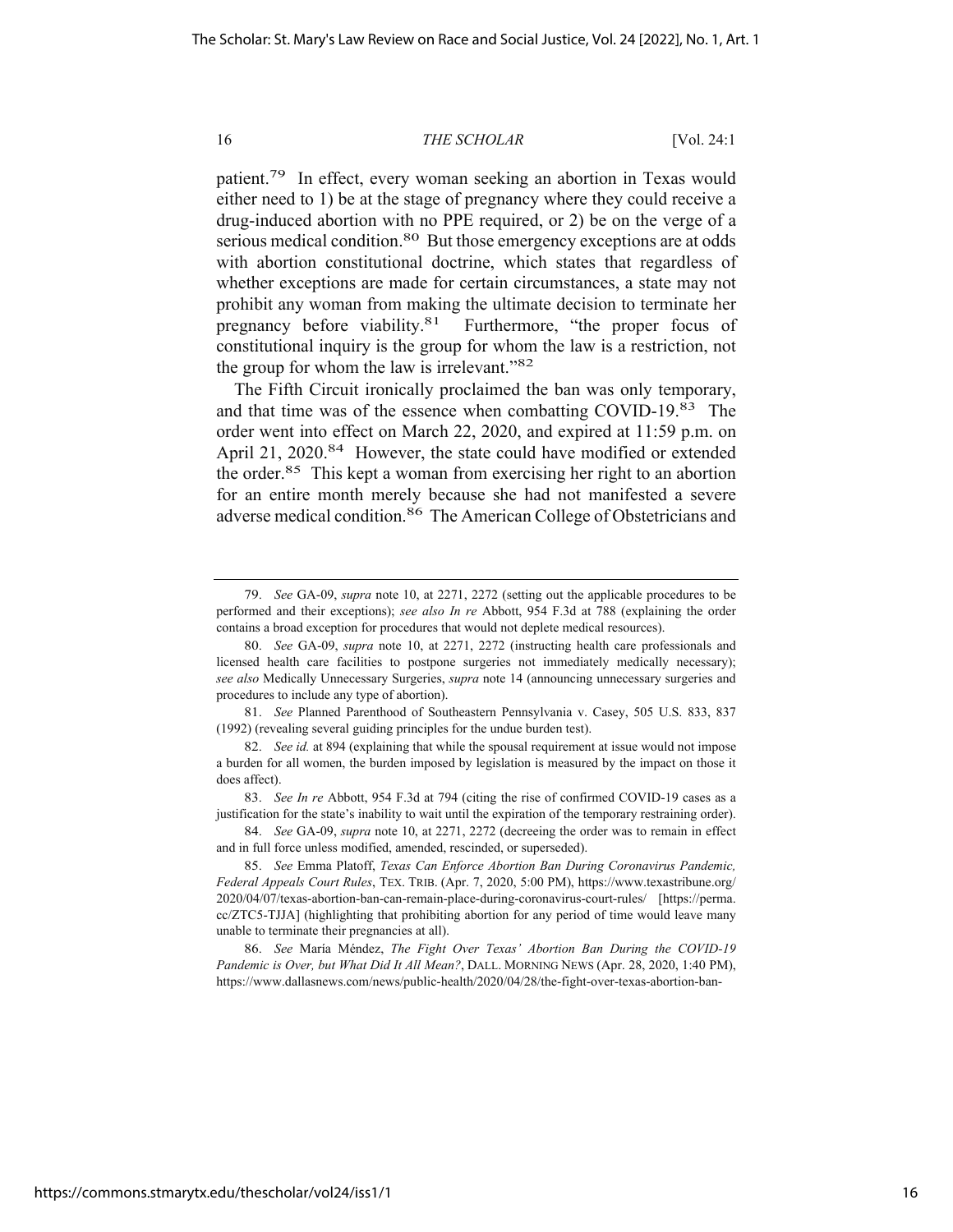Gynecologists, along with others, released a statement regarding delaying abortion procedures,  $87$  wherein they stated abortion is, "a time-sensitive service for which a delay of several weeks, or in some cases days, may increase the risks or potentially make it completely inaccessible."88 What the Fifth Circuit failed to realize is that a "mere postponement" easily manifests itself into an outright ban if a woman is kept waiting long enough along her pregnancy so that her constitutional right to abortion is no longer afforded to her.89

The fact of the matter is that this order and others like it attempt to prevent women from exercising their right to obtain an abortion, and they do so under the illusion of public health.90 Orders like GA-09 prevent a woman from accessing abortion within her state, force her to travel to a neighboring state without similar restrictions, or wait until the state rescinds the order.<sup>91</sup> They place an undue burden on her choice to

89. *See In re* Abbott, 954 F.3d 772, 803 (5th Cir. 2020) (Dennis, J., dissenting) ("[I]t is painfully obvious that a delayed abortion procedure could easily amount to a total denial of that constitutional right: If currently scheduled abortions are postponed, many women will miss the small window of opportunity they have to access a legal abortion.").

90. *See* Emma Day, *The Coronavirus Is a Flimsy Excuse to Ban Abortion*, WASH. POST (Apr. 8, 2020, 5:00 AM), https://www.washingtonpost.com/outlook/2020/04/08/covid-19-isflimsy-excuse-ban-abortion/ [https://perma.cc/PH98-2PLB] (insinuating states took advantage of the situation to limit abortion access); *see also* Katelyn Burns, *Republicans Are Using the Pandemic to Push Anti-abortion and Anti-trans Agendas*, VOX (Mar. 26, 2020, 2:50 PM), https://www. vox.com/2020/3/26/21195308/republicans-coronavirus-anti-abortion-trans [https://perma.cc/5K GN-X32M] (accusing Ken Paxton of exploiting the pandemic to end abortion in the state); *see also*  Ashoka Mukpo, *Defying Medical Experts, Lawmakers Are Weaponizing COVID-19 to Restrict Abortion Access*; ACLU (Apr. 21, 2020), https://www.aclu.org/news/reproductive-freedom/ defying-medical-experts-lawmakers-are-weaponizing-covid-19-to-restrict-abortion-access/ [https: //perma.cc/G95E-F3WD] (suggesting the pandemic is a cover that is helping conservatives accomplish their objective to eliminate abortion access).

91. *See e.g*., Pavithra Mohan, *For Many Women, Abortion Access Was Already Limited. Then COVID-19 Hit*, FAST CO. (Apr. 28, 2020), https://www.fastcompany.com/90496986/formany-women-abortion-access-was-already-limited-then-covid-19-hit [https://perma.cc/9B7E-LX2L] (telling the story of a Houston woman who had to travel 1,500 miles to get an abortion despite living three miles from a clinic).

during-the-covid-19-pandemic-is-over-but-what-did-it-all-mean/ [https://perma.cc/Q7Q8-GZ85] (discussing the effects and impact of not having access to abortion).

<sup>87.</sup> *See Joint Statement on Abortion Access During the COVID-19 Outbreak*, AM. COLL. OBSTETRICIANS & GYNECOLOGISTS (Mar. 18, 2020), https://www.acog.org/news/news-releases/ 2020/03/joint-statement-on-abortion-access-during-the-covid-19-outbreak [https://perma.cc/87 FQ-FB65] (asserting abortion should not be categorized as a non-essential procedure).

<sup>88.</sup> *See id.* (illustrating the consequences of being unable to procure an abortion).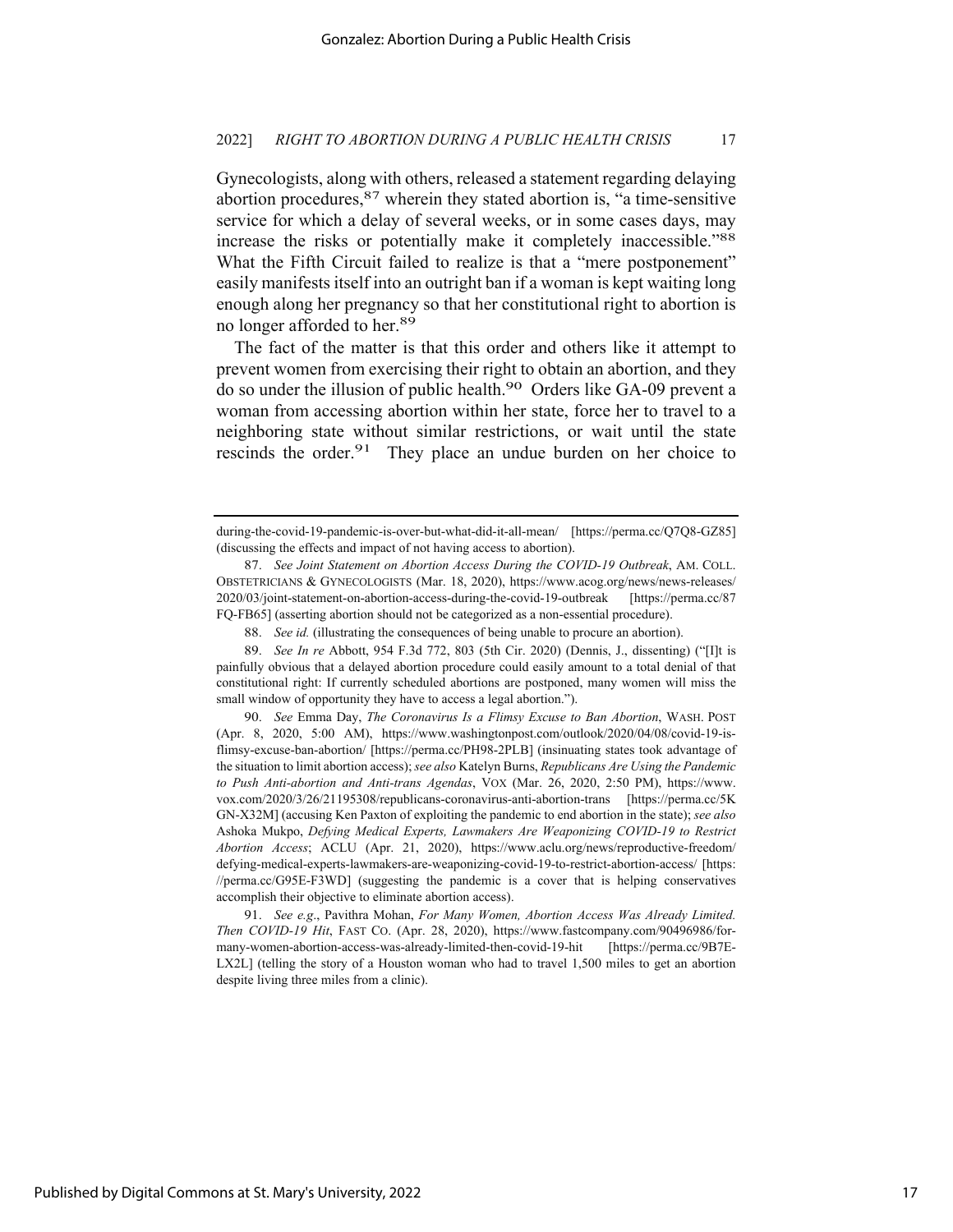terminate her pregnancy.<sup>92</sup> Assuming this was merely a temporary ban and not an outright ban as the Fifth Circuit declared, what relief will the women forced into full-term pregnancies be entitled to?<sup>93</sup>

Executive Order GA-09, though potentially well-intentioned to serve the state's interest of preserving PPE, does not bear a substantial relation<sup>94</sup> to combatting the COVID-19 pandemic; it is a plain and palpable invasion of a constitutional right under *Casey's* undue burden standard.95 Unnecessary health regulations that have the purpose or effect of presenting a substantial obstacle to a woman seeking an abortion impose an undue burden, which amounts to an unconstitutional burden.<sup>96</sup>

#### III. *CASEY* AND THE UNDUE BURDEN STANDARD

In *Casey*, the Court clarified that not every law which makes a right more difficult to exercise is, ipso facto, an infringement of that right.<sup>97</sup>

94. *See* Michelle J. Bayefsky et al., *Abortion During the Covid-19 Pandemic— Ensuring Access to an Essential Health Service*, NEW ENG. J. MED. (May 7, 2020), https://www.nejm.org/doi/full/10.1056/NEJMp2008006 [https://perma.cc/Z6H8-Z2YS] (rebutting the argument that the restriction of abortion will allow increase in availability of PPE by showing restriction to abortion leads to greater need for PPE).

https://commons.stmarytx.edu/thescholar/vol24/iss1/1

<sup>92.</sup> *See* Robinson v. Marshall, 450 F.Supp.3d 1293, 1297 (M.D. Ala.), *stay granted, order amended,* No. 2:19CV365-MHT, 2020 WL 1659700 (M.D. Ala. 2020) (finding plaintiffs had established a likelihood of success on the merits of their claim that an executive order violated a woman's constitutional right to an abortion).

<sup>93.</sup> *See e.g.,* Aleem Maqbool, *Coronavirus: Texas Banned Abortion—How Did that Affect Women?*, BBC NEWS (May 6, 2020), https://www.bbc.com/news/world-us-canada-52535940 [https://perma.cc/AD63-6H62] (illustrating the lengths a woman in Austin had to go through to obtain an abortion of a fetus that had already passed away and another that was destined to die at birth); *see also* Kevin Clark, *Texas Clinics: Abortions Later in Pregnancy Increased After Temporary Ban*, KXAN (Aug. 12, 2020, 6:16 PM), https://www.kxan.com/investigations/ texas-clinics-abortions-later-in-pregnancy-increased-after-temporary-ban/ [https://perma.cc/84 3W-PALN] (reporting that many women who did not have the financial means to travel to another state were forced to seek second-trimester abortions); *see also* Galina Espinoza, '*Total Panic': How One Texas Woman Sought an Abortion After Her State Banned Them*, REWIRE NEWS GRP. (Apr. 6, 2020, 1:55 PM), https://rewire.news/article/2020/04/06/total-panic-how-one-texas-woman -sought-an-abortion-after-her-state-banned-them/ [https://perma.cc/TP9V-PS5H] (portraying a woman's five-day journey to procure an abortion).

<sup>95.</sup> *See generally* Planned Parenthood of Southeastern Pennsylvania v. Casey, 505 U.S. 833, 877–78 (1992) (holding a statute that furthers a valid state interest but nonetheless places a substantial obstacle in the path of a woman's choice cannot be considered a permissible means of serving its legitimate ends).

<sup>96.</sup> *Id.* at 877–78 ("[A]n undue burden is an unconstitutional burden.").

<sup>97.</sup> *See id.* at 873–74 (recognizing states have substantial flexibility in regulating liberties and concluding that not all such regulations are necessarily infringements of those rights).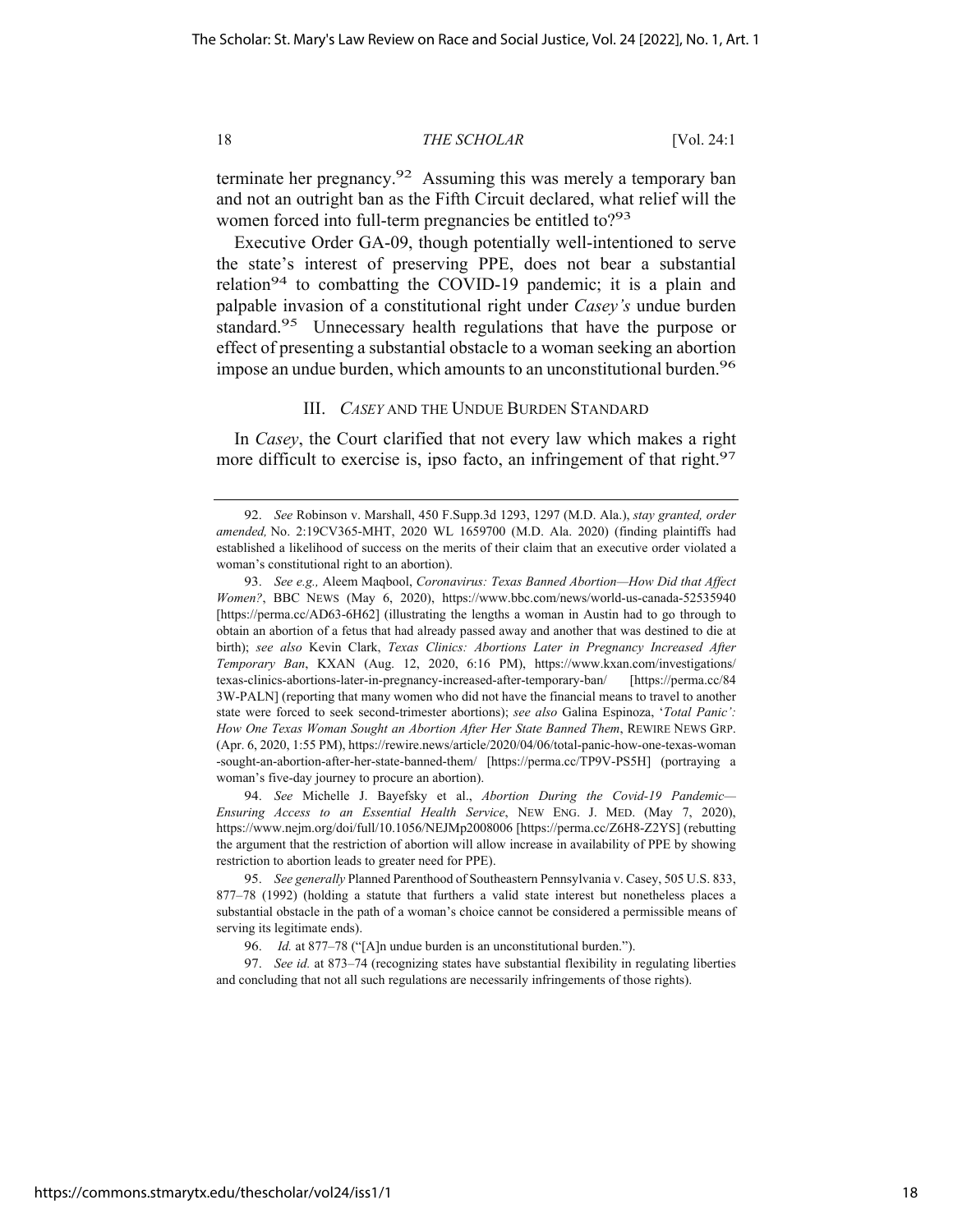Numerous forms of state regulation might have the incidental effect of increasing the cost or decreasing the availability of medical care, whether for abortion or any other medical procedures.<sup>98</sup>

The Fifth Circuit conflates *Whole Woman's Health v. Hellerstedt* with *Casey* when it states GA-09 would constitute an undue burden if it were proven "'beyond question,' [that] GA-09's burdens outweigh its benefits[.]"99 The concept of an undue burden has been utilized by the Court in ways that could be considered inconsistent.100 But in setting forth the undue burden standard, the Court in *Casey* clarified that:

A finding of an undue burden is a shorthand for the conclusion that a state regulation has the purpose or effect of placing a substantial obstacle in the path of a woman seeking an abortion of a nonviable fetus . . . And a statute which, while furthering some valid state interest, has the effect of placing a substantial obstacle in the path of a woman's choice cannot be considered a permissible means of serving its legitimate ends.<sup>101</sup>

Though the undue burden analysis set out in *Casey* takes the benefits and burdens into consideration, these benefits "were not placed on a scale opposite [to] the law's burdens."102 "Rather, *Casey* discussed benefits in considering the threshold requirement the state has a 'legitimate purpose' and that the law is 'reasonably related to that goal.'"103

The issue then is whether GA-09 places a substantial obstacle in the path of a woman's choice.<sup>104</sup> GA-09 does more than make it difficult

101. *Id.* at 877.

<sup>98.</sup> *Id.* at 874 (stating an incidental effect of making it more difficult or more expensive to procure an abortion cannot be enough to invalidate a law).

<sup>99.</sup> *See In re* Abbott, 954 F.3d 772, 788–91 (5th Cir. 2020) (citing Whole Woman's Health v. Hellerstedt, 136 S. Ct. 2292, 2310 (2016)) ("Under *Casey*, courts must ask whether an abortion restriction is 'undue,' which requires consider[ing] the burdens a law imposes on abortion access together with the benefits those laws confer."); *see also* Stephen G. Gilles, *Restoring Casey's Undue Burden Standard After Whole Women's Health v. Hellerstedt*, 35 QUINNIPIAC L. REV. 701, 709 (2017) (addressing Justice Thomas's dissent which argued the majority had "radically rewrit[ten]" the undue-burden test by requiring courts to compare the burdens and benefits of a challenged regulation).

<sup>100.</sup> Casey, 505 U.S. at 876 (citing several Supreme Court opinions which have created inconsistent applications of the undue burden standard).

<sup>102.</sup> June Med. Servs. v. Russo, 591 U.S. \_\_\_, 140 S. Ct. 2103, 2138 (2020) (Roberts, C.J., concurring) (analyzing how the Court in *Casey* focused on the "substantial obstacle" standard).

<sup>103.</sup> *Id.*

<sup>104.</sup> *Compare* GA-09, *supra* note 10, at 2271, 2272 (establishing a woman cannot receive an abortion during the COVID-19 pandemic because it is considered a surgery or procedure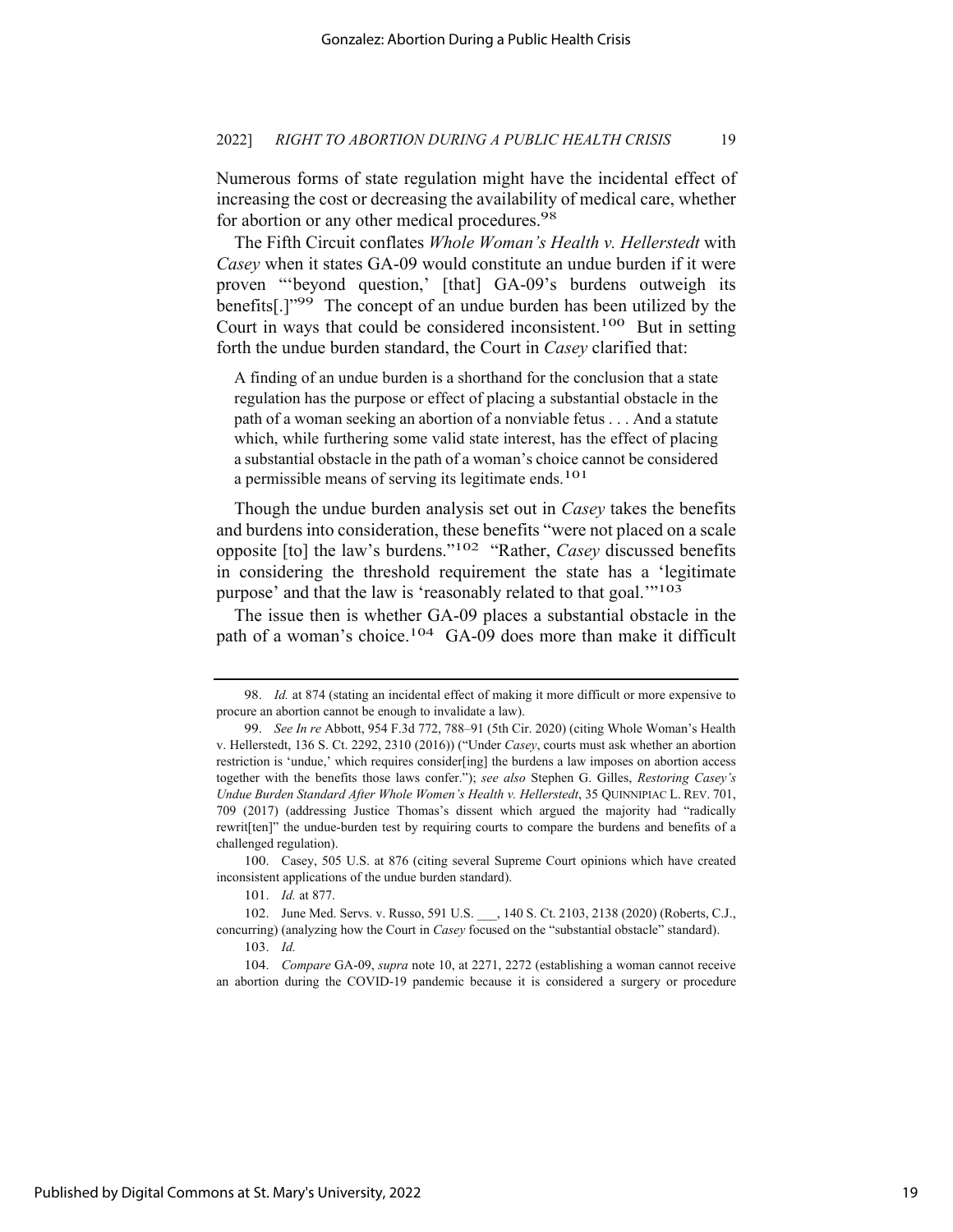for a woman to procure an abortion; it expressly forbids her from doing so until the state decides otherwise.<sup>105</sup> Therefore, the decision to get an abortion before viability is no longer within a woman's control but within the control of the state.106 The Court in *Casey* emphasized a woman's right to terminate her pregnancy before viability is the rule of law and a component of liberty that could not be renounced.<sup>107</sup> The majority suggested that a woman who fails to act before viability has consented to the state's intervention.108 But the suggestion set out in *Casey* is far more lenient than the real-world application of GA-09.<sup>109</sup> Governor Abbott's order does not afford a woman the opportunity to fail to act.<sup>110</sup> Instead, the order *prevents* a woman from acting altogether and assaults her constitutional right without her consent.<sup>111</sup> This order causes women to lose their bodily autonomy and forces them to continue their pregnancies.112

Similarly, in *Casey*, the Court upheld Pennsylvania's twenty-four-hour mandatory waiting period which the state argued furthered their

<sup>&</sup>quot;not immediately necessary to correct a serious medical condition. . ."), *with* Casey, 505 U.S. at 877 (holding a woman has a right to choose to have an abortion before fetal viability and to obtain it without undue interference from the state).

<sup>105.</sup> *See* GA-09, *supra* note 10, at 2271, 2272 (requiring women to abstain from elective abortions to prevent the depletion of hospital capacity and PPE); *see also* Medically Unnecessary Surgeries, *supra* note 14 (warning no one is exempt from Governor Abbott's executive order banning elective procedures, including abortion providers).

<sup>106.</sup> *See* GA-09, *supra* note 10, at 2271, 2272 (prohibiting all abortions which are not immediately medically necessary); *see also* Medically Unnecessary Surgeries, *supra* note 14 (reiterating the ban on elective procedures issued in Abbott's executive order and underlining that women will be forced to carry a pregnancy to term during the pandemic if that pregnancy does not pose a health emergency).

<sup>107.</sup> *See* Casey, 505 U.S. at 871 (stressing a woman's right to pre-viability termination is the central principal of *Roe v. Wade* and a component of liberty which cannot be renounced).

<sup>108.</sup> *See id.* at 870 (implying that the viability line has an element of fairness because it enables a woman to act before the state can intervene).

<sup>109.</sup> *Compare id.* at 871 (giving a woman the ultimate authority before viability to terminate her pregnancy), *with* GA-09, *supra* note 10, at 2271, 2272 (prohibiting a woman from exercising her right to an abortion during the height of COVID-19).

<sup>110.</sup> *See* GA-09, *supra* note 10, at 2271, 2272 (ordering postponement of all unnecessary surgeries and procedures during a public health disaster).

<sup>111.</sup> *See id.* (threatening those who fail to comply with the order with punishment by fine and/or jail time).

<sup>112.</sup> *See generally id.* (banning all elective procedures, including abortions, not immediately medically necessary); *contra* Casey, 505 U.S. at 928 (Blackmun, J., concurring) ("The State does not compensate women for their services; instead, it assumes that they owe this duty as a matter of course.").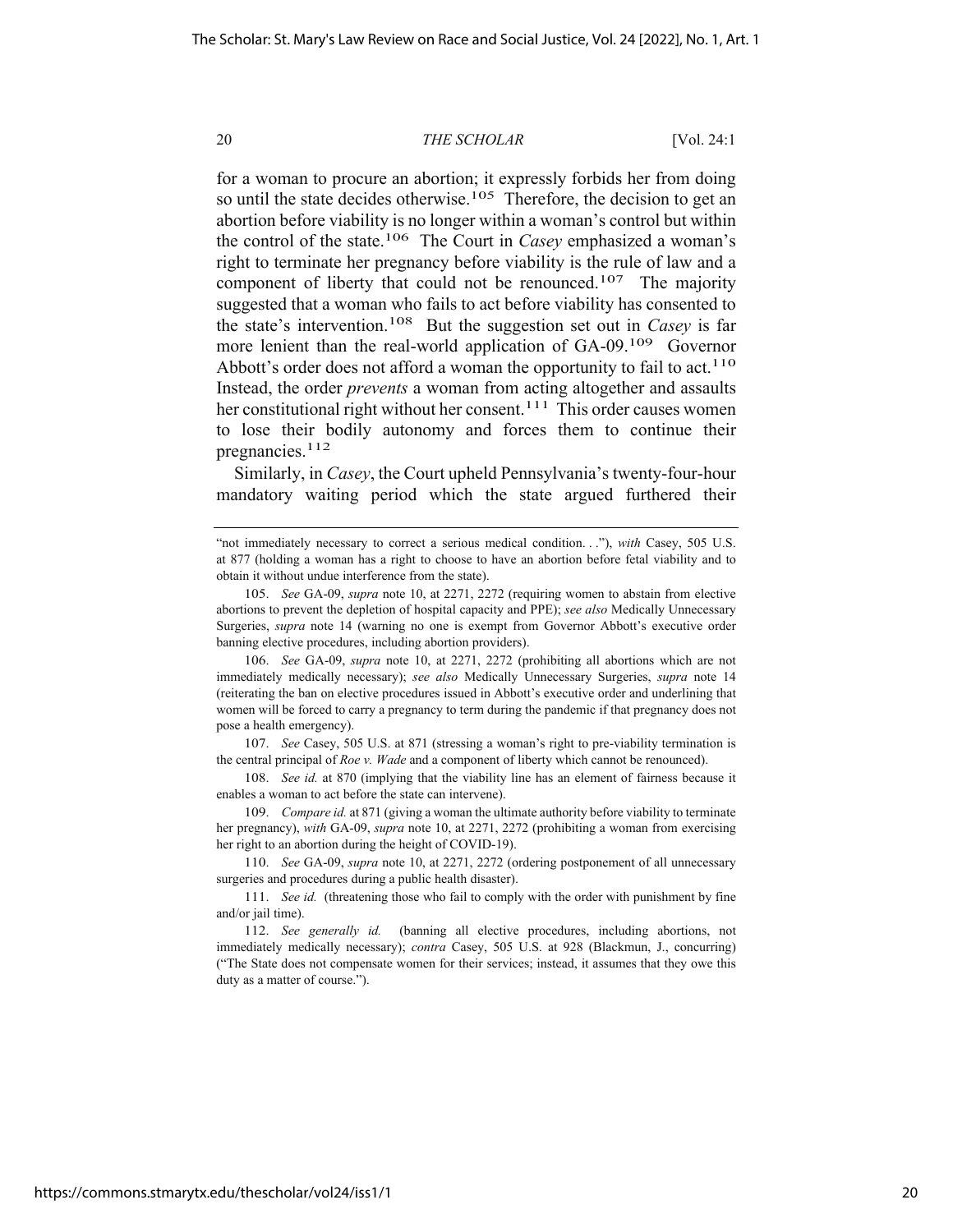legitimate interest in maternal health and in unborn life.<sup>113</sup> The mandatory period was said to delay, but not prohibit, abortions and was therefore found not to impose a health risk or a substantial obstacle.<sup>114</sup> But a twenty-four-hour waiting period varies drastically from a thirty-day waiting period.<sup>115</sup> Compelled continuation of a pregnancy infringes upon a woman's right to bodily integrity by imposing substantial physical intrusions and significant risks of physical harm.<sup>116</sup> The Court has ruled that a state must avoid subjecting women to health risks not only where the pregnancy itself creates danger, but also where state regulation forces women to resort to less safe methods of abortion.<sup>117</sup> If forced to wait until GA-09's expiration date, a woman at nine weeks LMP would be forced to procure a procedural abortion instead of a medication one.<sup>118</sup> A woman who had every intention to seek a procedural abortion at sixteen weeks LMP would be forced to travel to another state before she reaches twenty weeks and is therefore no longer eligible to obtain an abortion in Texas.119 Likewise, if a woman were unable to procure an abortion due to GA-09, or any other order, she would require ongoing in-person

<sup>113.</sup> *See* Casey, 505 U.S. at 885 ("The idea that important decisions will be more informed and deliberate if they follow some period of reflection does not strike us as unreasonable, particularly where the statute directs that important information become part of the background of the decision.").

<sup>114.</sup> *See id.* at 969 (claiming the 24-hour waiting period ensured a woman's decision to abort was a well-considered one).

<sup>115.</sup> *Compare id.* at 885 (justifying the 24-hour waiting period as a reasonable measure that does not impede too greatly on a woman's choice), *with* GA-09, *supra* note 10, at 2271, 2272 (enforcing an indefinite executive order that could be extended).

<sup>116.</sup> *See* Casey, 505 U.S. at 927 (Blackmun, J., concurring) (emphasizing how state restrictions on abortion violate a woman's right to privacy).

<sup>117.</sup> *See* Planned Parenthood of Central Missouri v. Danforth, 428 U.S. 52, 78–79 (1976) (holding a ban on abortion which would force women to terminate their pregnancies through a more dangerous method unconstitutional).

<sup>118.</sup> *See* Tex. Health & Safety Code Ann. § 171.063(a)(2) (showcasing how the executive order changes the time frame for when a woman can no longer receive a medical abortion); *see also Mifeprex (mifepristone) Information*, U.S. FOOD & DRUG ADMIN., https://www.fda.gov/drugs/ postmarket-drug-safety-information-patients-and-providers/mifeprex-mifepristone-information [https://perma.cc/2TUC-AZ5K] (last updated Apr. 13. 2021) (advising people not to use abortion pills after seventy days has elapsed since the first day of their last menstrual period).

<sup>119.</sup> *See* Tex. Health & Safety Code Ann. § 171.004 ("An abortion of a fetus age 16 weeks or more may be performed only at an ambulatory surgical center or hospital licensed to perform the abortion.").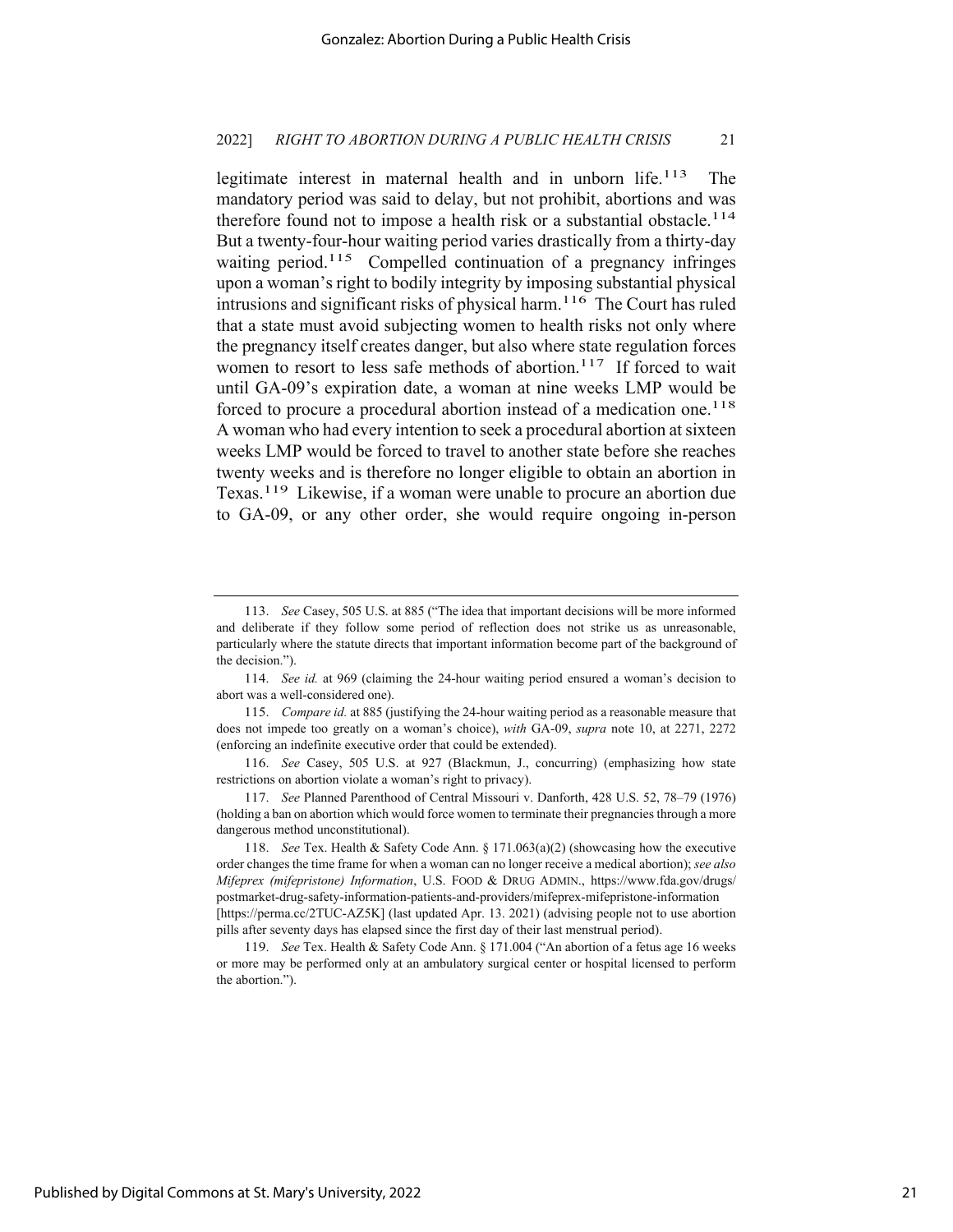healthcare, lab tests, ultrasounds, and ultimately more PPE at each stage of the pregnancy.120

Court rulings concerning abortion have demonstrated that an undue burden exists in situations involving absolute obstacles and severe limitations on individuals' abortion decisions.121 "In *Roe*, the Court invalidated a Texas statute that criminalized *all* abortions except those necessary to save the life of the mother."<sup>122</sup> GA-09 imposes penalties for all abortions performed except those necessary to save the life of the mother.123 What is GA-09, if not the Texas statute in *Roe*, by a different name?<sup>124</sup> GA-09 constitutes an undue burden.<sup>125</sup>

#### IV. STARE DECISIS: A TALE OF TWO DOCTRINES

Before constructing its undue burden framework in *Casey*, the Court goes into a lengthy discussion regarding its obligation to follow the precedent set out in *Roe*.<sup>126</sup> It notes that stare decisis is not an "inexorable command," but rather an examination informed by a series of pragmatic considerations that include: whether related principles of law have so far developed as to have left the old rule no more than a remnant of abandoned doctrine, or whether facts have so changed, or

<sup>120.</sup> *See* Bayefsky et al., *supra* note 94 ("Women who are unable to obtain abortions will either remain pregnant and require prenatal care and support during delivery or may use dangerous methods to induce an abortion on their own . . . Both these scenarios could lead to much more contact with clinicians and greater need for PPE, thereby increasing risks to both patients and staff.").

<sup>121.</sup> *See* Akron v. Akron Ctr. for Reprod. Health, Inc., 463 U.S. 416, 464 (1983), *overruled by* Planned Parenthood of Southeastern Pennsylvania v. Casey, 505 U.S. 833 (1992) (O'Connor, J., dissenting) (suggesting the Court upholds restrictions on abortion unless unduly burdensome).

<sup>122.</sup> *Id.*

<sup>123.</sup> *See* GA-09, *supra* note 10, at 2271, 2272 (imposing obstacles on a woman's constitutional right to obtain an abortion during a pandemic).

<sup>124.</sup> *Compare* Roe v. Wade, 410 U.S. 113, 113–14 (1973) (describing the Texas statute at issue, namely, that it bans abortions and attempted abortions except for the purpose of saving the life of the pregnant person), *with* GA-09, *supra* note 10, at 2271, 2272 (mandating all health care facilities cease all medically unnecessary surgeries, including abortions).

<sup>125.</sup> *See* Young, *supra* note 75 ("Texas's decision bans nearly all abortions ... "); *see generally* GA-09, *supra* note 10, at 2271, 2272 (banning abortions deemed not medically necessary); *cf.* Planned Parenthood of Southeastern Pennsylvania v. Casey, 505 U.S. 833, 877 (1992) ("A finding of an undue burden is shorthand for the conclusion that a state regulation has the purpose or effect of placing a substantial obstacle in the path of a woman seeking an abortion  $\ldots$ ").

<sup>126.</sup> *See* Casey, 505 U.S. at 854 (recognizing that no judicial system could do society's work if it viewed each issue afresh).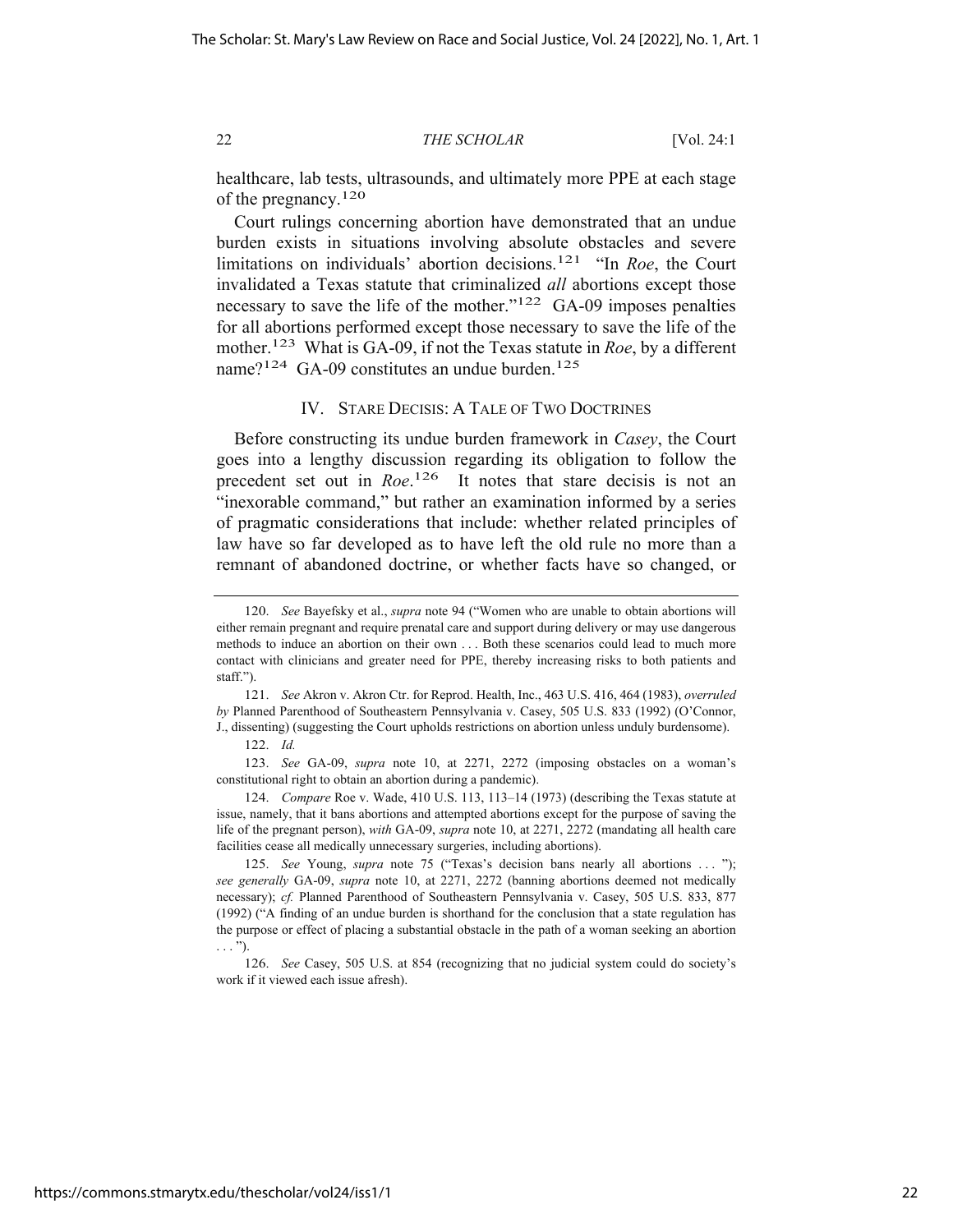come to be seen so differently, as to have robbed the old rule of significant application or justification.127

[A] court can either "retain or overrule" its precedents. If the former path is chosen, a court can operate within existing precedent in four distinct ways—by following, distinguishing, extending, or narrowing it. A court that *follows* precedent applies the principle of an earlier case when it is best understood to apply. A court that *distinguishes* precedent declines to apply the principle of an earlier case when that principle is best understood not to apply; that is, the court offers a persuasive explanation as to why the principle does not govern the present circumstances. A court that *extends* precedent applies the principle of an earlier case even when it is best understood not to reach the present fact pattern. And a court that *narrows* precedent declines to apply the principle of an earlier case even when it is properly regarded as controlling. Extending and narrowing are the inverse of one another; each subtly reformulates the original principle, either broadening or diminishing its scope, such that the modified principle either governs or fails to govern the present circumstances.128

Both *Jacobson* and *Casey* remain valid precedents and raise the issue of whether individuals possess a constitutional right to non-interference from the state.129 So, how do we determine which of the two precedents to apply?130 Are the frameworks set out within *Jacobson* and *Casey* in conflict with one another? $131$  On one end lies the bodily autonomy cases that hold no right is more sacred or is more carefully guarded than the

<sup>127.</sup> *See id.* at 854–55 ("[W]hen this Court reexamines a prior holding, its judgment is customarily informed by a series of prudential and pragmatic considerations designed to test the consistency of overruling a prior decision with the ideal of the rule of law, and to gauge the respective costs of reaffirming and overruling a prior case.").

<sup>128.</sup> Daniel B. Rice & Jack Boeglin, *Confining Cases to Their Facts*, 105 VA. L. REV. 865, 885 (2019).

<sup>129.</sup> *Compare* Casey, 505 U.S. at 846 (discussing the validity of a state's interest regarding interference with abortion access), *with* Jacobson v. Massachusetts, 197 U.S. 11, 24 (1905) (questioning a state's ability to compel vaccination in the interest of the public health).

<sup>130.</sup> *See* Casey, 505 U.S. at 870 (drawing the line for state interference concerning abortion at fetal viability); *see also* Jacobson, 197 U.S. at 38 (holding that mandatory vaccinations were a legitimate exercise of the state's powers to protect the health and safety of the people).

<sup>131.</sup> *Compare* Casey, 505 U.S. at 860–61 (reinforcing the Court's previous decision in *Roe v. Wade*), *with* Jacobson, 197 U.S. at 25 ("According to settled principles the police power of a State must be held to embrace, at least, such reasonable regulations established directly by legislative enactment as will protect the public health and the public safety.").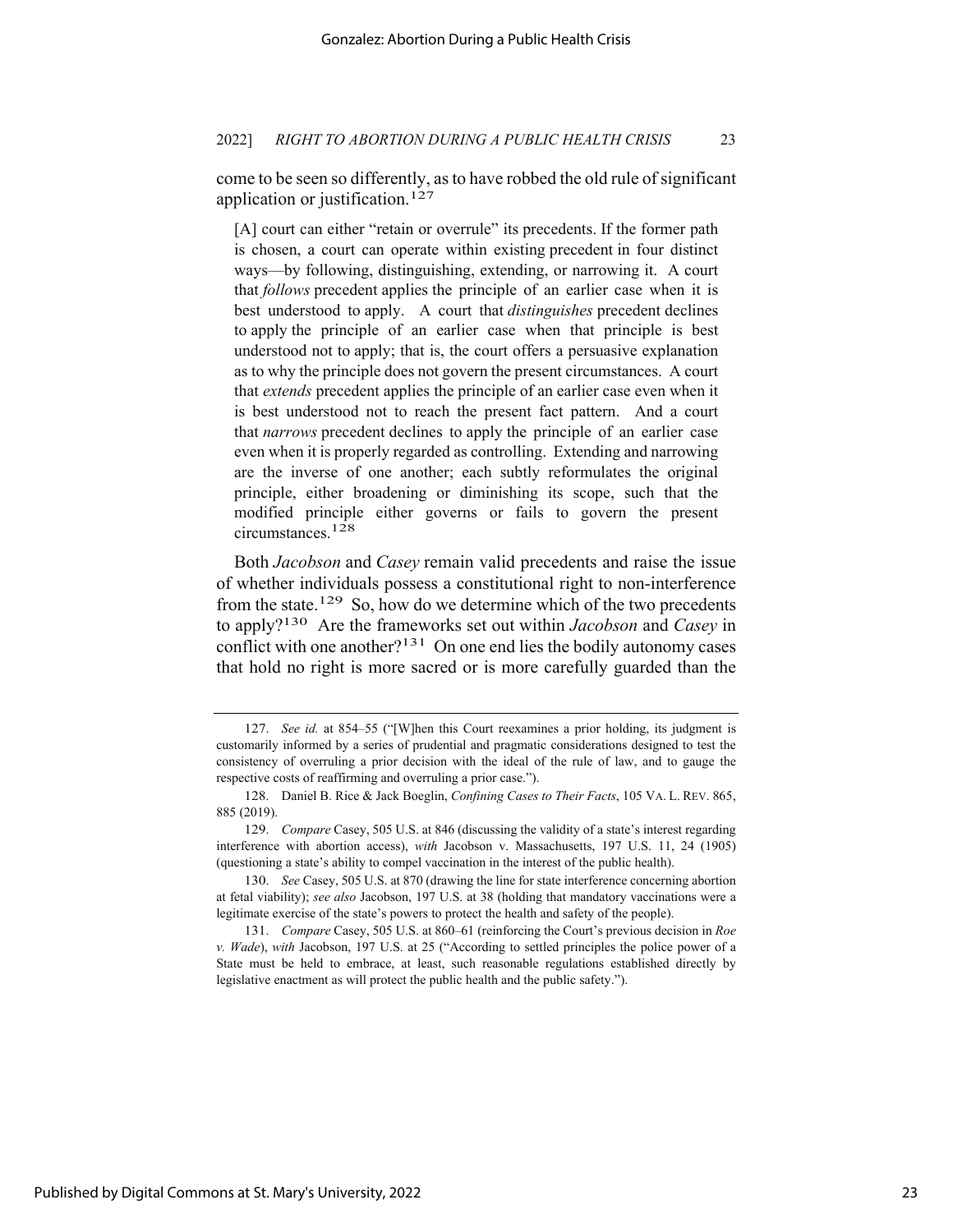right of every individual to the possession and control of his own person, free from all restraint or interference of others, unless by clear and unquestionable authority of law.<sup>132</sup> On the other end are public health cases established by *Jacobson* during the nineteenth century *Lochner* era.133 The former is subject to the undue burden analysis, while the latter is subject to the more lenient rational basis test.134 *Jacobson* emphasized the police power and duty of states to protect citizens from threats to their health, taking primarily a "population" view.<sup>135</sup> During the era *Jacobson* was decided:

[J]udges believed that the legislative authority to promote the health, safety, and morality of the community—the 'police power'—was not limited by theories and doctrines that attempted to identify a discrete set of inviolable 'fundamental rights' or 'preferred freedoms.' Instead, the police power was limited by assuming that a person's presumptive rights to livery and property were nevertheless subordinate to the laws of the land that actually advances the general welfare of the community as a whole  $\ldots^{136}$ 

But just how far-reaching are the state's police powers, and furthermore, when must state powers yield to the Constitution?137 Texas courts have recognized that police powers are both broad and

135. *See id.* 295 (explaining how cases such as *Jacobson* set the stage for right to access and freedom of choice in medical decisions).

136. Symposium, *What Is, and Isn't, Currently Disputed About Lochner-Era Police-Powers Jurisprudence*, 26 GEO. MASON L. REV. 1049, 1051 (2019) (expounding on the dynamic between an individual's fundamental rights and how the subordination of those rights by the police power in the nineteenth century).

137. *See generally* Randy E. Barnett & Heather Gerken, *Article I, Sec. 8: Federalism and the Overall Scope of Federal Power*, NAT'L CONST. CTR., https://constitutioncenter.org/interactive -constitution/interpretation/article-i/section/8712 [https://perma.cc/HP7H-XZKP] (outlining the Fourteenth Amendment and the interaction of federal constraints it places on things such as the state's police power).

<sup>132.</sup> *See* B. Jessie Hill, *The Constitutional Right to Make Medical Treatment Decisions: A Tale of Two Doctrines*, 86 TEX. L. REV. 277, 278 (2007) (opining there are two distinct lines of constitutional doctrine touching on the right to make medical treatment decisions).

<sup>133.</sup> *See id.* at 295 (emphasizing that the public health cases view sick individuals not as autonomous decision makers, but rather as public health problems and threats that must be controlled).

<sup>134.</sup> *See id*. at 294–95 ("The first is the 'public-health' line of cases, beginning with *Jacobson v. Massachusetts*, which dealt with the constitutionality of mandatory-vaccination laws. These cases emphasize the police power of the state over individual rights. The second is the newer 'autonomy' lines of case, beginning with *Griswold v. Connecticut*, which emphasizes individual dignity and autonomy interests.").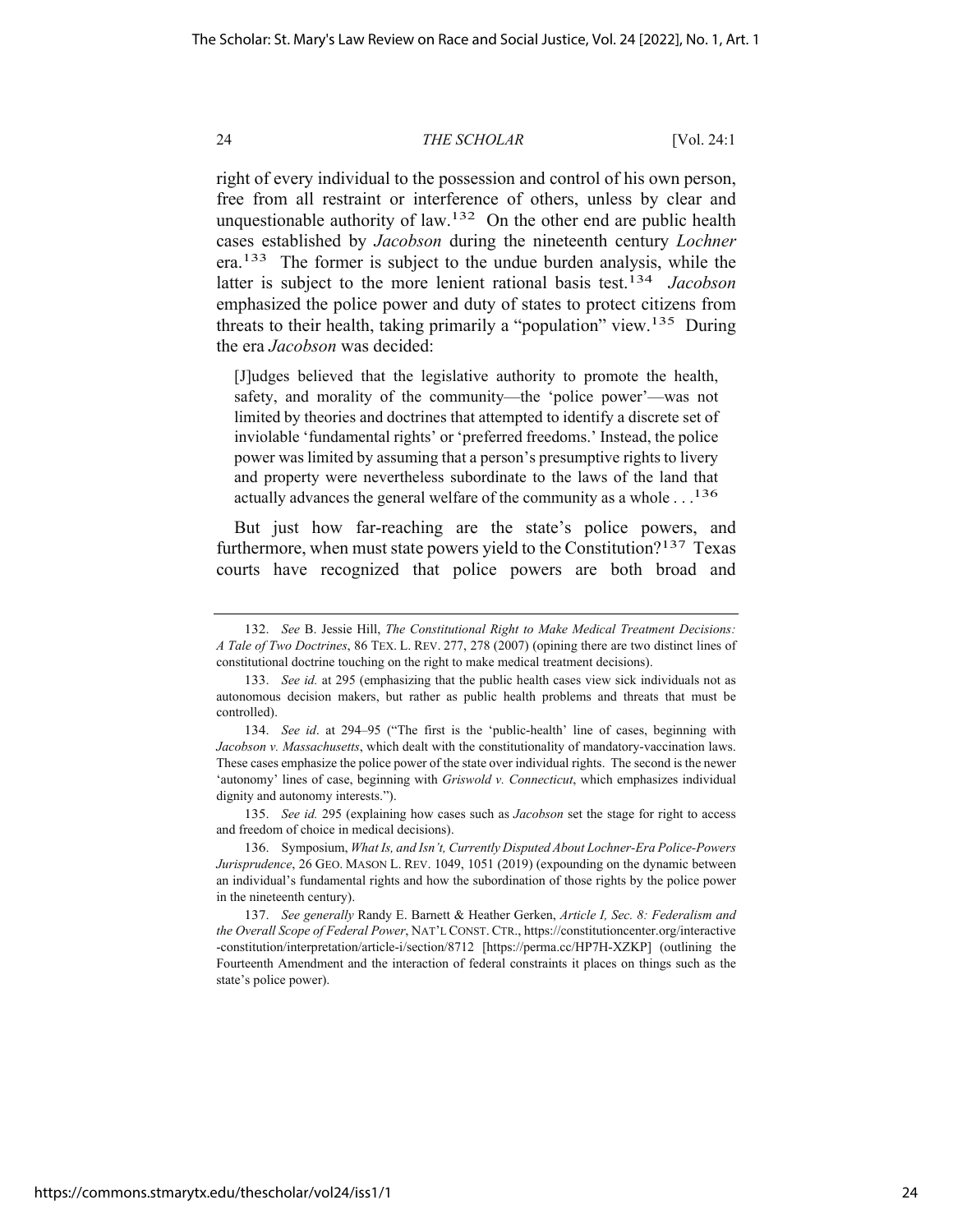comprehensive.<sup>138</sup> Although broad, the power is not without its limits.<sup>139</sup> Public necessity alone can justify the exercise of a state's police powers.140 Such exercises of a state's police power "hinges upon the public need for safety, health, security, and protection of the general welfare of the community."<sup>141</sup> However, if a statute claims it was enacted for these purposes yet bears no substantial relation to them, the statute must yield to the Constitution.<sup>142</sup> It does not follow that every statute enacted for the promotion of these ends should be accepted as a legitimate exertion of the state's police powers.<sup>143</sup>

In *Buck v. Bell*, the Supreme Court relied on *Jacobson* to justify sterilization of those deemed feeble-minded.<sup>144</sup> There, the Court stated that, "[t]he principle that sustains compulsory vaccination is broad enough to cover cutting the Fallopian tubes."<sup>145</sup> Fifteen years later, in *Skinner v. Oklahoma*, the Supreme Court emphasized that marriage and procreation are vital to the preservation of humans.146 The Court mentioned these matters not to reexamine the scope of the police powers of a state, but rather to emphasize their view that it was essential that *strict scrutiny* be the framework used when reviewing a sterilization law.147 In *Satterfield v. Crown Cork & Seal Co.*, the Texas Court of

141. *Id.* (citing City of Coleman v. Rhone, 222 S.W.2d 646 (Tex. App.—Eastland 1949, writ ref'd)).

142. *See id.* (explaining statutes that inhibit fundamental rights under the guise of the police power are invalid).

143. *See generally id.* (revealing some laws enacted under a state's police power as illegitimate exertions of said power).

145. *Id.* (holding the public welfare justifies compulsory sterilization).

147. *See id.* (emphasis added) ("We advert to them merely in emphasis of our view that strict scrutiny of the classification which a State makes in a sterilization law is essential, lest

<sup>138.</sup> *See* Travelers' Ins. Co. v. Marshall, 76 S.W.2d 1007, 1011 (Tex. 1934) (recognizing the police power but forbidding its exercise when the result is the destruction of rights, guaranties, privileges, and restraints).

<sup>139.</sup> *E.g.,* Satterfield v. Crown Cork & Seal Co., 268 S.W.3d 190, 215 (Tex. App.—Austin 2008, no pet.) (emphasizing the police power may not render the Constitution meaningless in that it may not disregard fundamental rights).

<sup>140.</sup> *See* Tex. State Bd. of Pharmacy v. Gibson's Disc. Ctr. 541 S.W.2d 884, 887 (Tex. App.—Austin 1976, writ ref'd n.r.e.) (acknowledging that the police power is grounded upon public necessity).

<sup>144.</sup> *See* Buck v. Bell, 274 U.S. 200, 207 (1927) ("It is better for all the world, if instead of waiting to execute degenerate offspring for crime, or to let them starve for their imbecility, society can prevent those who are manifestly unfit from continuing their kind.").

<sup>146.</sup> *See, e.g.,* Skinner v. Oklahoma *ex rel*. Williamson, 316 U.S. 535, 541 (1942) (acknowledging the importance of procreation in the survival of the human race).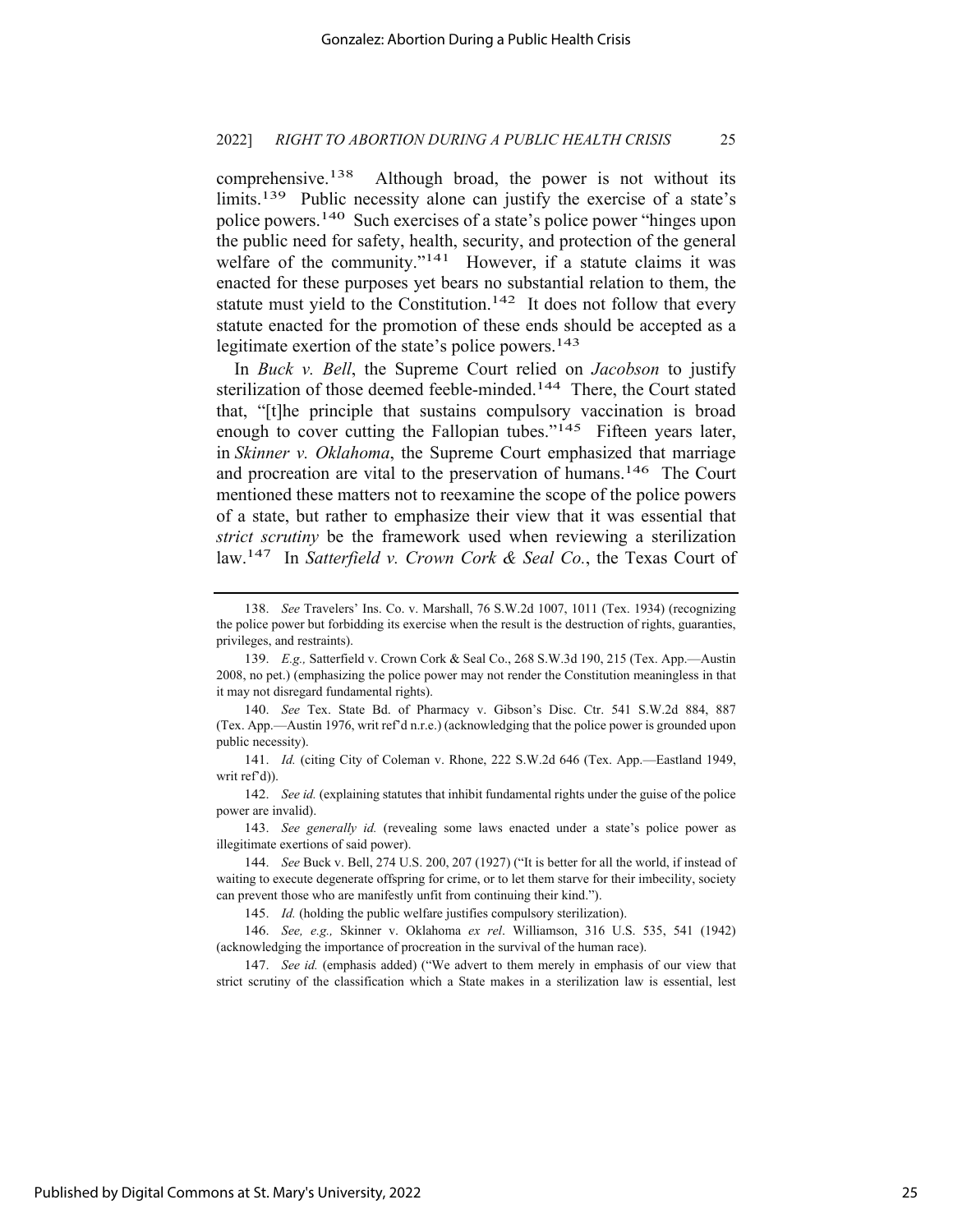Appeals stated, "[t]he legislature, in exercising its police power, 'cannot, by its mere fiat,' make reasonable that which is indisputably unreasonable, or unconstitutional."148 The court in *Satterfield* also noted:

For a statute or regulation to be a proper exercise of police powers, it must (i) be appropriate and reasonably necessary to accomplish a purpose within the scope of police power and (ii) be reasonable and not arbitrary or unjust in the manner it seeks to accomplish the goal or statute or so unduly harsh that it is out of proportion to the end sought to be accomplished.<sup>149</sup>

## *A. Is GA-09 an Arbitrary, Unjust, or Unduly Harsh Exercise of the State's Police Powers?*

GA-09 caused women with unwanted pregnancies to travel to other states to obtain abortion care.<sup>150</sup> Abortion providers declared they had turned away hundreds of patients seeking abortion care.<sup>151</sup> Since issuance of GA-09, Colorado abortion providers saw an increase in patients from states like Texas.<sup>152</sup> A thirty-four-year-old woman who lived near Austin, Texas was told that one of the twins she was carrying had died and the other twin was given a diagnosis of lethal skeletal dysplasia, a condition incompatible with life.153 Devastated, she attempted to obtain an abortion in Texas, but her doctor informed her that the state banned the procedure and she would have to seek the abortion

unwittingly, or otherwise, invidious discriminations are made against groups or types of individuals in violation of the constitutional guaranty of just and equal laws.").

<sup>148.</sup> Satterfield v. Crown Cork & Seal Co., 268 S.W.3d 190, 215 (Tex. App.—Austin 2008, no pet.).

<sup>149.</sup> *Id.*

<sup>150.</sup> *See* Glenza, *supra* note 15 (sharing stories of women who boarded planes or drove out of state seeking abortions); *see also* Maqbool, *supra* note 93 (describing the lengths some women have gone through to receive reproductive health care in New Mexico).

<sup>151.</sup> *See* Order Granting Plaintiffs' Second Motion for a Temporary Restraining Order at 10, *In re* Abbott, 954 F.3d 772 (5th Cir. 2020), (No. A-20-CV-323-LY), 2020 WL 1815587 (order granting temporary restraining order) (spotlighting the tremendous need for abortion care).

<sup>152.</sup> *Cf.* Cleveland, *supra* note 72 (stressing that Texas' restrictions on abortions due to COVID-19 forced women to seek solutions elsewhere).

<sup>153.</sup> *See* Maqbool, *supra* note 93 (discussing one woman's shock about her inability to procure an abortion considering her circumstances. "We were told that condition was incompatible with life and that the baby would suffocate upon being born and never be able to draw their first breath.").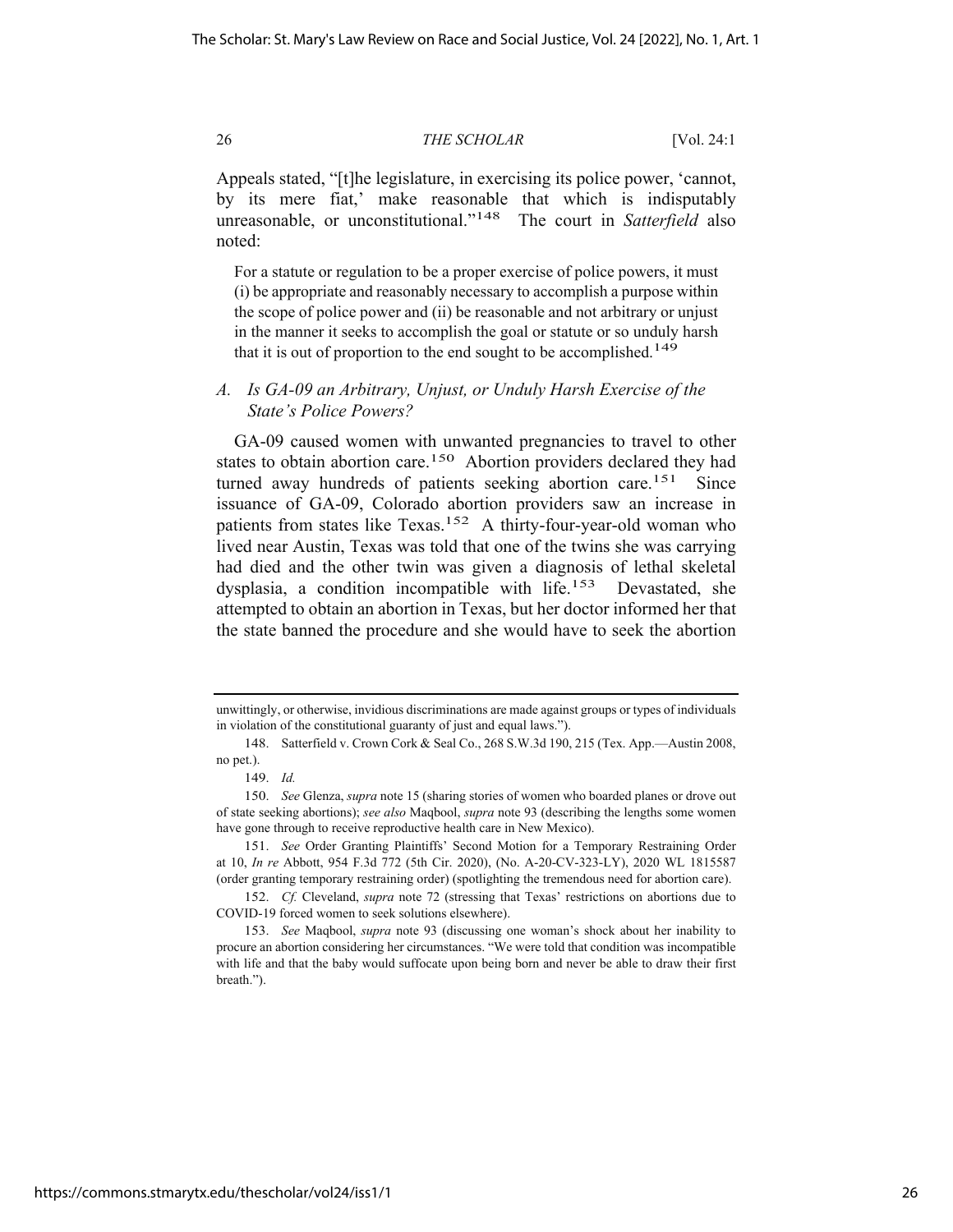elsewhere.<sup>154</sup> The woman and her husband ultimately traveled thirteen hours to New Mexico, the closest state without a ban in place, to procure the procedure she was unable to obtain in Texas.<sup>155</sup> Another woman from Waco, Texas had an appointment that was set to take place two days after GA-09 went into effect.<sup>156</sup> After her appointment was canceled due to the restrictions, the woman looked to neighboring states, including New Mexico, Oklahoma, Nevada, and Louisiana, which all had long wait times or restrictions of their own.<sup>157</sup>

In *In re Abbott*, the district court's temporary restraining order stated, "[p]atients delayed past [ten] weeks LMP are no longer eligible for a medication abortion."158 The order further stated, "[p]atients delayed past [fourteen] to [sixteen] weeks LMP are no longer eligible for an aspiration abortion and must instead have a [dilation and evacuation procedure (D&E)], which is lengthier and more complex."<sup>159</sup> Patients delayed past sixteen weeks are no longer eligible for an abortion at a clinic and must obtain care from a surgical center.160Patients delayed past twenty weeks LMP are no longer eligible to obtain an abortion in Texas at all, absent exceptional circumstances.161 Women delayed past the legal limit for abortion will have to carry the baby to term which will require extensive use of PPE.162

The detriment that the State would impose upon the pregnant woman by denying this choice altogether is apparent. Specific and direct harm

161. *See* Texas Health & Safety Code Ann. § 171.046 (listing exceptions to the general rules prohibiting abortion after 20 weeks).

<sup>154.</sup> *See id.* (detailing the tragedies one family faced during pregnancy and their frustration with restrictions on abortions in Texas during the height of the COVID-19 pandemic).

<sup>155.</sup> *See id.* (illustrating the difficulty placed upon families already struggling through difficult situations to secure abortion care).

<sup>156.</sup> *See, e.g.,* Cleveland, *supra* note 72 (expressing women's frustrations with regulations regarding abortions during the pandemic).

<sup>157.</sup> *See id.* (stressing the overload other states experienced due to orders like GA-09).

<sup>158.</sup> Order Granting Plaintiffs' Second Motion for a Temporary Restraining Order at 11, *In re* Abbott, 954 F.3d 772 (5th Cir. 2020), (No. A-20-CV-323-LY), 2020 WL 1815587.

<sup>159.</sup> *Id.*

<sup>160.</sup> *See* Texas Health & Safety Code Ann. § 171.004 (indicating the point during a pregnancy when abortions may only be performed at an ambulatory surgical center or hospital licensed to perform the procedure).

<sup>162.</sup> *Cf.* Order Granting Plaintiffs' Second Motion for a Temporary Restraining Order at 11, *In re* Abbott, 954 F.3d 772 (5th Cir. 2020), (No. A-20-CV-323-LY), 2020 WL 1815587 (emphasizing these regulations would overall hinder hospital resources and not conserve PPE).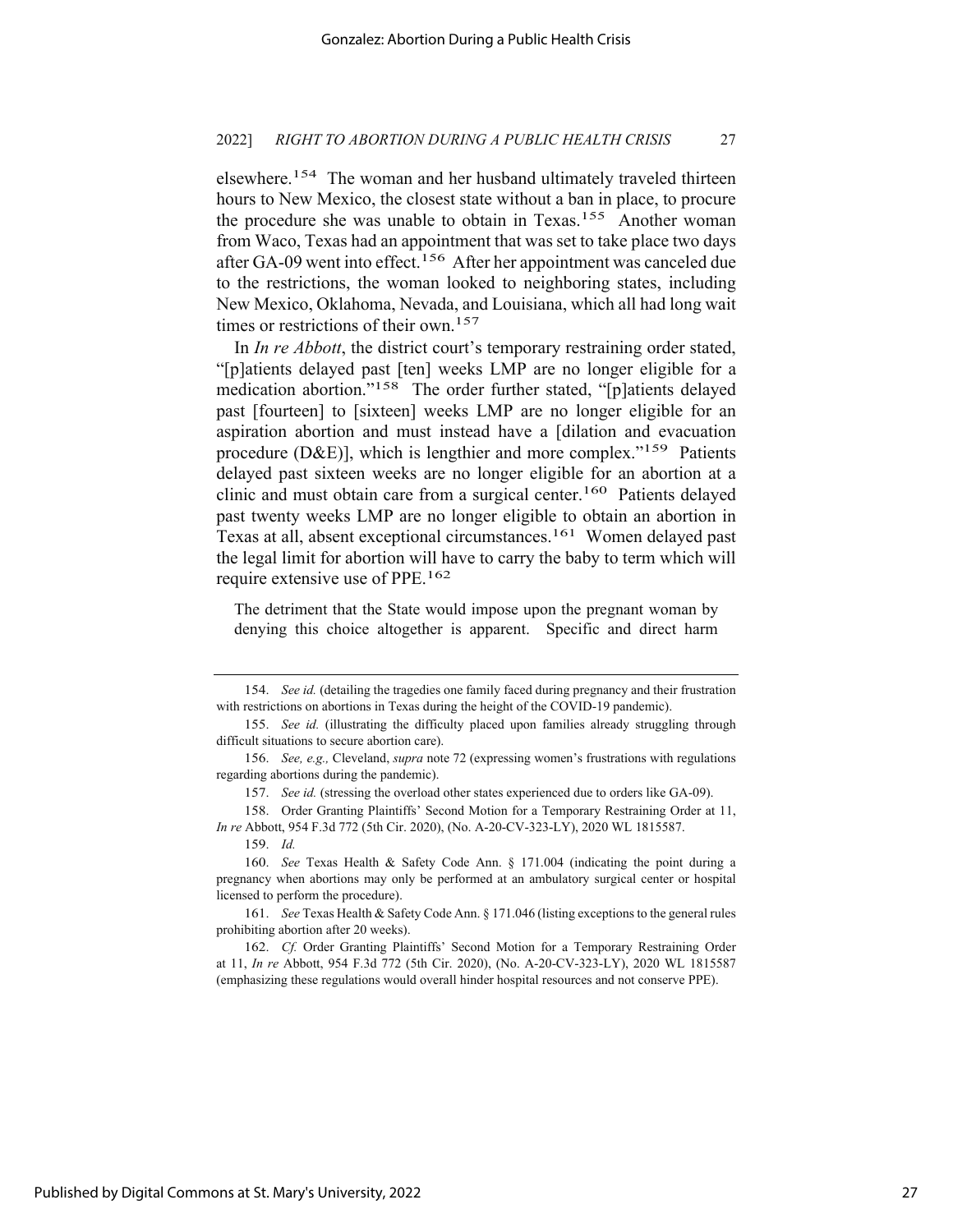medically diagnosable even in early pregnancy may be involved. Maternity, or additional offspring, may force upon the woman a distressful life and future. Psychological harm may be imminent. Mental and physical health may be taxed by child care. There is also the distress, for all concerned, associated with the unwanted child, and there is the problem of bringing a child into a family already unable, psychologically, and otherwise, to care for it. In other cases, as in this one, the additional difficulties and continuing stigma of unwed motherhood may be involved. All these are factors the woman and her responsible physician necessarily will consider in consultation.<sup>163</sup>

GA-09 had the potential to compel a woman into an extended pregnancy and place her in harm's way.164 The power to compel pregnancy, like the power to sterilize, may have far-reaching and devastating effects.<sup>165</sup> There is no redemption for whom the law touches, only deprivation of a basic liberty.166

By restricting the right to terminate pregnancies, the State conscripts women's bodies into its service, forcing women to continue their pregnancies, suffer the pains of childbirth, and in most instances, provide years of maternal care. The State does not compensate women for their services; instead, it assumes that they owe this duty as a matter of course.167

During the time GA-09 was in effect, abortions declined in Texas.<sup>168</sup> According to a study, after the order expired, abortions at twelve weeks

<sup>163.</sup> Roe v. Wade, 410 U.S. 113 (1973), *modified*, 505 U.S. 833 (1992).

<sup>164.</sup> *See* Planned Parenthood of Southeastern Pennsylvania v. Casey, 505 U.S. 833, 927 (1992) (Blackmun, J. concurring in part, concurring in the judgment in part, and dissenting in part) ("During pregnancy, women experience dramatic physical changes and a wide range of health consequences. Labor and delivery pose additional health risks and physical demands. In short, restrictive abortion laws force women to endure physical invasions far more substantial than those this Court has held to violate the constitutional principle of bodily integrity in other contexts.").

<sup>165.</sup> *Cf.* Skinner v. Oklahoma *ex rel*. Williamson, 316 U.S. 535, 541 (1942) (comparing forced sterilization to compulsory pregnancy).

<sup>166.</sup> *See id.* (suggesting the state's experiment will conclusively deprive the individual of their liberty).

<sup>167.</sup> Casey, 505 U.S. at 928 (Blackmun, J. concurring in part, concurring in the judgment in part, and dissenting in part).

<sup>168.</sup> *See, e.g.,* Kari White et al., *Changes in Abortion Following an Executive Order Ban During the Coronavirus Pandemic*, JAMA, Feb. 16, 2021, at 691 (noting stay-at home orders, facilities' coronavirus precautions, and patients' reluctance to seek in person care may also have contributed to the decline).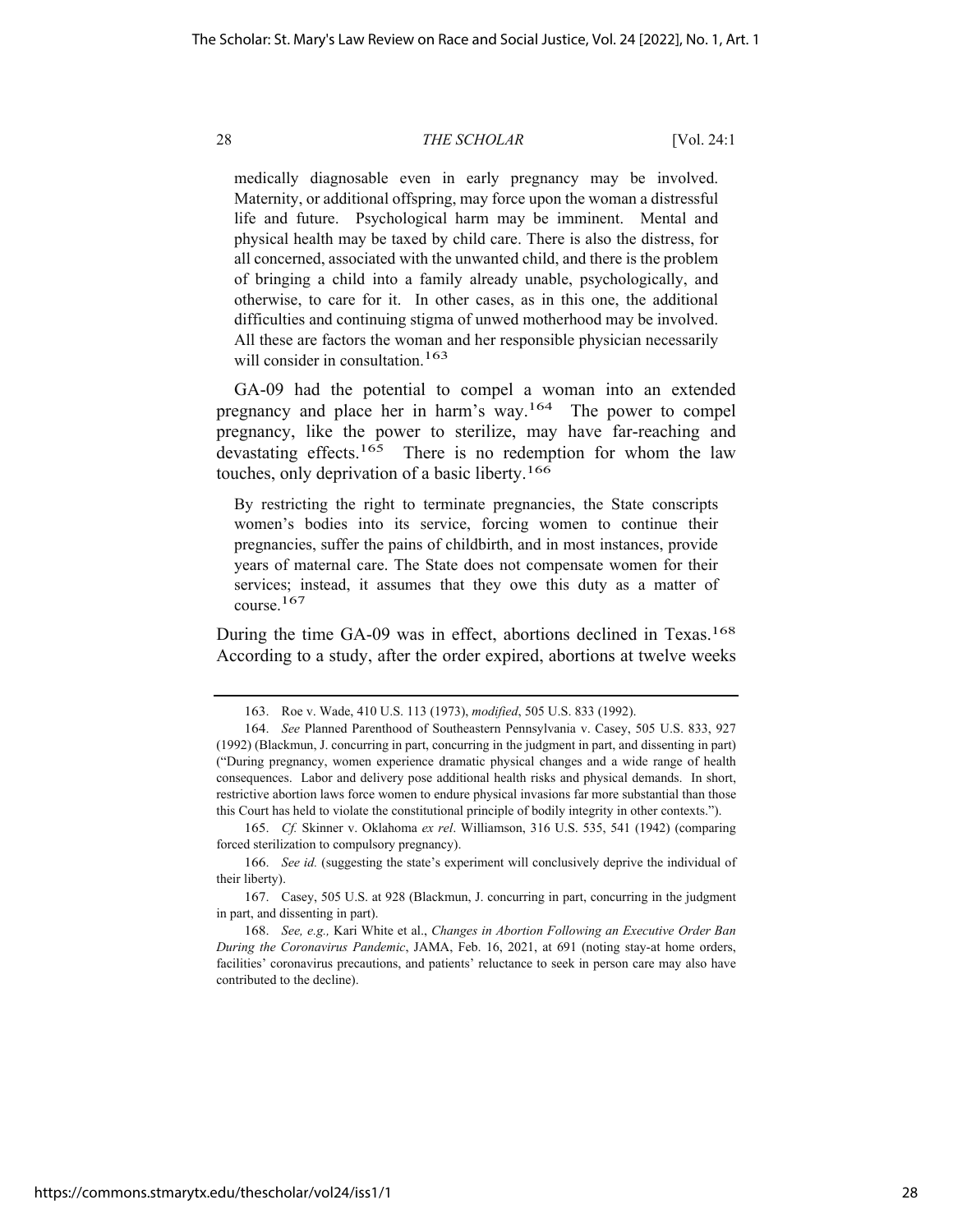or more increased.169 This increase was likely due to facilities' limited capacity to meet back-logged patient needs.170

## *B. Is GA-09 Appropriate and Reasonably Necessary to Accomplish a Purpose Within the Scope of the State's Police Power?*

In describing a state's police power to combat an epidemic, the Court in *Jacobson* explained that the rights of an individual in respect to his or her liberty, may at times under the pressure of great dangers, be subject to restraint enforced by *reasonable* regulations.<sup>171</sup> The Court has acknowledged a state may interfere wherever public interests demand it.172 The Fifth Circuit clarified that rights secured by the Constitution do not disappear during a public health crisis but can be *reasonably*  restricted.173 The Fifth Circuit maintained that GA-09 was both appropriate and reasonably necessary to accomplish its purported purpose of preventing the spread of COVID-19.174 The purpose of GA-09, according to the state, was furthered by "restricting" abortions because abortions: (1) reduce the scarce supply of PPE available to healthcare providers, (2) result in the hospitalization of women, thereby reducing hospital capacity, and (3) contribute to the spread of the virus.175

The Court in *Jacobson*, did not provide a different deferential framework for the intrusion on fundamental rights, but rather remained

<sup>169.</sup> *See*, e.g., *id.* at 691 ("Texas residents receiving care at out-of-state facilities increased from 157 in February 2020 to 947 in April 2020.").

<sup>170.</sup> *See id.* at 692 (outlining the rise in abortion cases following the removal of the order and the suspected reasons for the increase).

<sup>171.</sup> *See* Jacobson v. Massachusetts, 197 U.S. 11, 29 (1905) (posing the following hypothetical: "an American citizen arriving at a port on a vessel in which during the voyage, there had been cases of yellow fever or Asiatic cholera, he, although apparently free from disease himself, may yet, in some circumstances, be held in quarantine against his will on board of such vessel or in a quarantine station, until it be ascertained by inspection, conducted with due diligence, that the danger of the spread of the disease among the community at large has disappeared.").

<sup>172.</sup> *See id.* (clarifying that although the Fourteenth Amendment secures certain liberties, one may be compelled, "by force if need be," against his will and without regard to his personal wishes or even religious or political convictions for the purpose of protecting the collective public).

<sup>173.</sup> *See In re* Abbott, 954 F.3d 772, 784 (5th Cir. 2020) (justifying "reasonable" restrictions on rights secured by the Constitution and describing the scope of judicial authority to review under certain circumstances).

<sup>174.</sup> *See id.* at 787 (stating that GA-09 would be constitutionally intolerable in ordinary times but is a proper response to emergencies like the COVID-19 crisis).

<sup>175.</sup> *Id.* at 802 (Dennis, J., dissenting).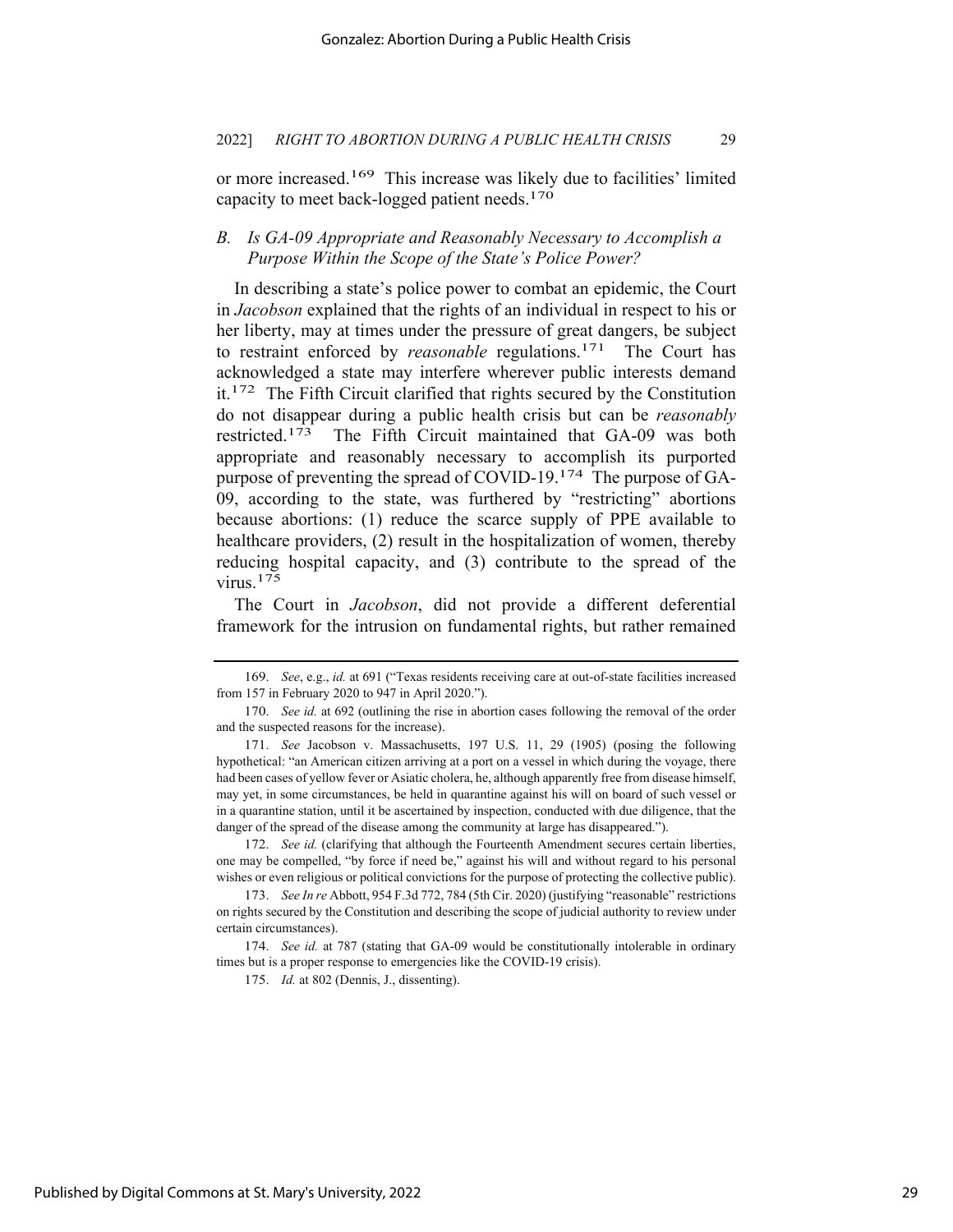committed to the normal scrutiny required by the Constitution.<sup>176</sup> Preventing a woman from procuring an abortion during a pandemic is not a valid exercise of police power under *Jacobson*. 177 Although *Jacobson*  emphasizes deference to legislatures,<sup>178</sup> the mere assertion by the legislature that a statute relates to the public health, safety, or welfare does not in and of itself bring such statute within the police powers of a state.<sup>179</sup> Police powers must not invade or intrude upon the constitutional rights of citizens.180 Nonetheless, the Fifth Circuit turned to cases that were upheld against Fourteenth Amendment challenges and referred to or relied on *Jacobson*, in order to justify GA-09's regulations.181 However, GA-09 is unlike any of those exercises of police power for one distinct reason; the implication of this regulation is compulsory pregnancy.182 A woman's right to an abortion was not

<sup>176.</sup> *See* Jeffrey D. Jackson, *Tiered Scrutiny in a Pandemic*, 12 CONLAWNOW 39, 41 (2020) (examining the powers possessed by government during times of emergency and determining whether Supreme Court jurisprudence in *Jacobson* mandates a more deferential standard for government action during those times); *see generally* Jacobson, 197 U.S. at 20 ("If they act in an arbitrary manner, depriving any individual of a right protected by the Fourteenth Amendment, their action in such individual case is void.").

<sup>177.</sup> *See* Roman Cath. Diocese of Brooklyn v. Cuomo, 592 U.S. \_\_\_ (2020), 141 S.Ct. 63, 70 (2020) (Gorsuch, J. concurring) (opining that *Jacobson* did not seek to depart from normal rules during a pandemic and reiterating the scrutiny test set forth by the Court for all future cases).

<sup>178.</sup> *See* Hill, *supra* note 132, at 282 (suggesting the question of deference boils down to the question of who decides whether a medical treatment has therapeutic merit and arguing that legislatures are particularly ill suited to this task).

<sup>179.</sup> *See* Satterfield v. Crown Cork & Seal Co., 268 S.W.3d 190, 215 (Tex. App.–Austin 2008, no pet.) (detailing the circumstances in which a statute would fall under police powers of state. Emergency circumstances may allow for the exercise of police powers, but those powers cannot exceed rights secured by the Constitution).

<sup>180.</sup> *See* Laura D. Heard, *Education-House Bill 72-Teacher Competency Testing Is Valid Exercise of State Legislative Police Power*. *Texas State Teacher's Ass'n v. State, 711 S.W. 2d 421 (Tex. App.–Austin 1986, No Writ)*, 18 ST. MARY'S L.J. 661, 662 (1986) (indicating there is no exception for the state to interfere with constitutional rights under the Texas Constitution or the U.S. Constitution).

<sup>181.</sup> *See In re* Abbott, 954 F.3d 772, 784 (5th Cir. 2020) (citing Compagnie Francaise de Navigation a Vapeur v. La. State Bd. of Health, 186 U.S. 380, 393 (1902) as an example of how the Fourteenth Amendment may falter during a pandemic).

<sup>182.</sup> *See, e.g.,* Temporary Restraining Order, *supra* note 63, at 2 (indicating a plaintiff would suffer imminent irreparable harm if the court did not grant relief because she would be delayed or prevented from exercising her right.) ("A disruption or denial of these patients' health care cannot be undone.").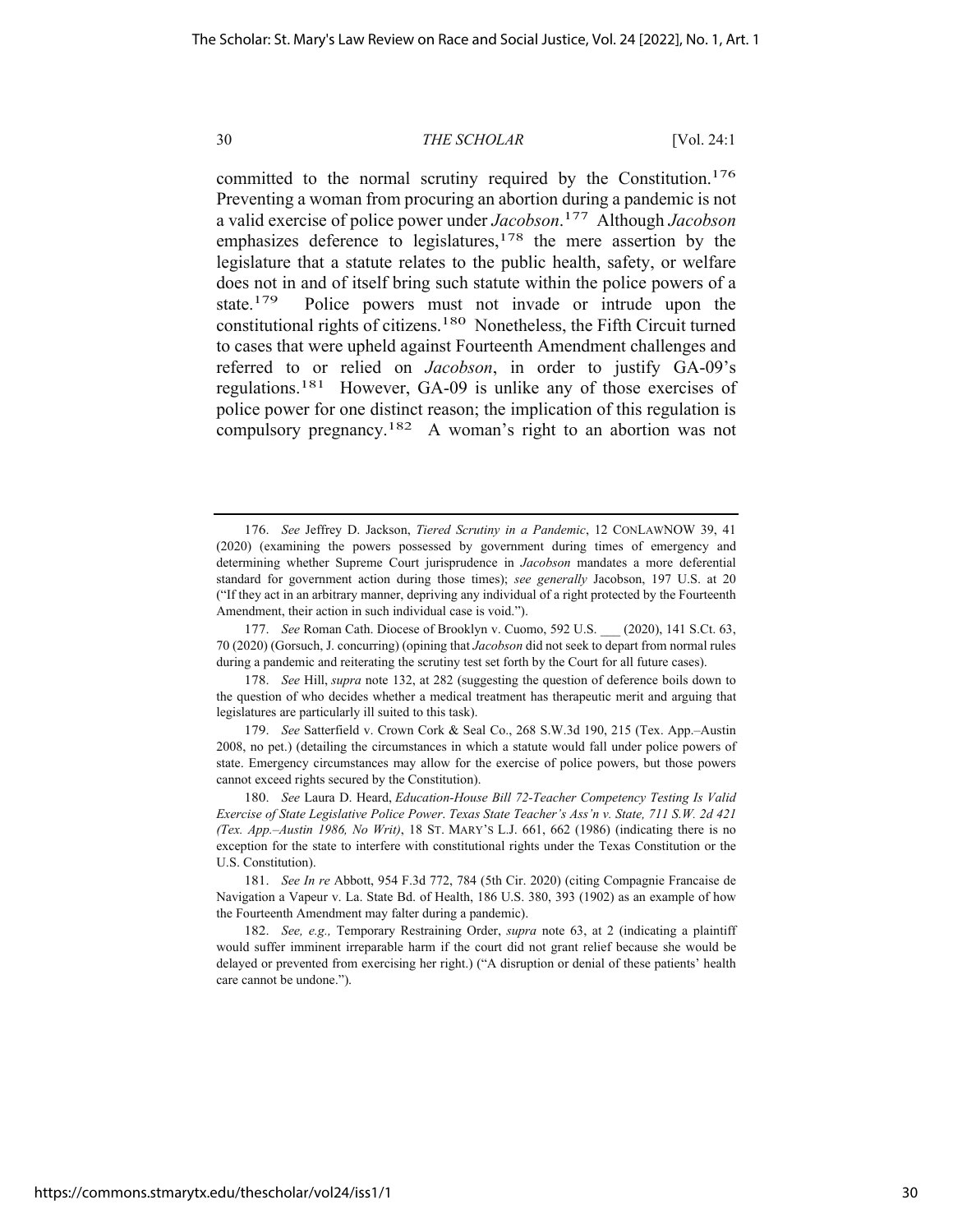afforded to her until  $1973<sup>183</sup>$  Constitutional jurisprudence revolving around bodily autonomy, procreation, and due process has evolved immensely since *Jacobson* was decided in 1905.<sup>184</sup> GA-09 prevents a woman from abortion access in Texas<sup>185</sup> and attempts to disguise itself as a valid exercise of police power by focusing on the exception set out by its construction.<sup>186</sup> This order forces a woman into a position where her only options are to: (1) travel out of state to get an abortion, (2) carry the baby to term, or (3) find the means to procure an abortion in an illegal and unsafe manner.<sup>187</sup> GA-09 is nothing more than a ruse intended to convince us that the state can impinge on a woman's constitutional right.<sup>188</sup> "This effective denial of the Fourteenth Amendment right to abortion access represents the type of 'plain, palpable invasion of rights' identified in *Jacobson* as beyond the reach of even the considerable powers allotted to a state in a public health emergency."<sup>189</sup> The order is neither appropriate nor reasonable to accomplish the purpose within the scope of the police powers.<sup>190</sup> *Jacobson* does not grant a plenary

al., *supra* note 94 (implying women could resort to dangerous methods to induce abortions on their own).

190. *See* Jacobson v. Massachusetts, 197 U.S. 11, 25 (1905) (establishing the police power and its limit in relation to rights and privileges protected by the Constitution of the United States).

<sup>183.</sup> *See* Roe v. Wade, 410 U.S. 113 (1973) (holding women have a constitutional right to abortion), *modified*, 505 U.S. 833 (1992).

<sup>184.</sup> *See generally* Hill, *supra* note 132, at 306–10 (exploring the line of bodily autonomy cases beginning with *Griswold* to show the advancement of jurisprudence in these areas).

<sup>185.</sup> *See generally* Medically Unnecessary Surgeries, *supra* note 14 (proclaiming GA-09 requires all medically unnecessary procedures, including abortions of any kind, immediately cease).

<sup>186.</sup> *See* Jacobson v. Massachusetts, 197 U.S. 11, 26 (1905) ("It will always be presumed that the legislature intended exceptions to its language which would avoid results of this character."); *see also In re* Abbott, 954 F.3d 772, 788 (5th Cir. 2020) ("GA-09 includes an emergency exception for the mother's life and health based on the determination of the administering physician.").

<sup>187.</sup> Chantal Da Silva, *Pregnant Women in Texas Considering Home Abortions, Traveling Out of State After Coronavirus Ban*, NEWSWEEK (Apr. 3, 2020, 11:35 AM), https://www.newsweek.com/pregnant-women-texas-considering-home-abortions-traveling-outstate-after-coronavirus-ban-1495989 [https://perma.cc/2QUF-R9YM] (reporting the harrowing requests one doctor received for at-home and alternative abortion remedies); *see also* Bayefsky et

<sup>188.</sup> *Cf.* Robinson v. Marshall, 450 F.Supp.3d 1293, 1297 (M.D. Ala.), *stay granted, order amended,* No. 2:19CV365-MHT, 2020 WL 1659700 (M.D. Ala. 2020) ("[I]n evaluating a *ban* on pre-viability abortion, no state interest can prevail: 'Before viability, the State's interests are not strong enough to support a prohibition of abortion . . . '.").

<sup>189.</sup> Temporary Restraining Order, *supra* note 63, at 5.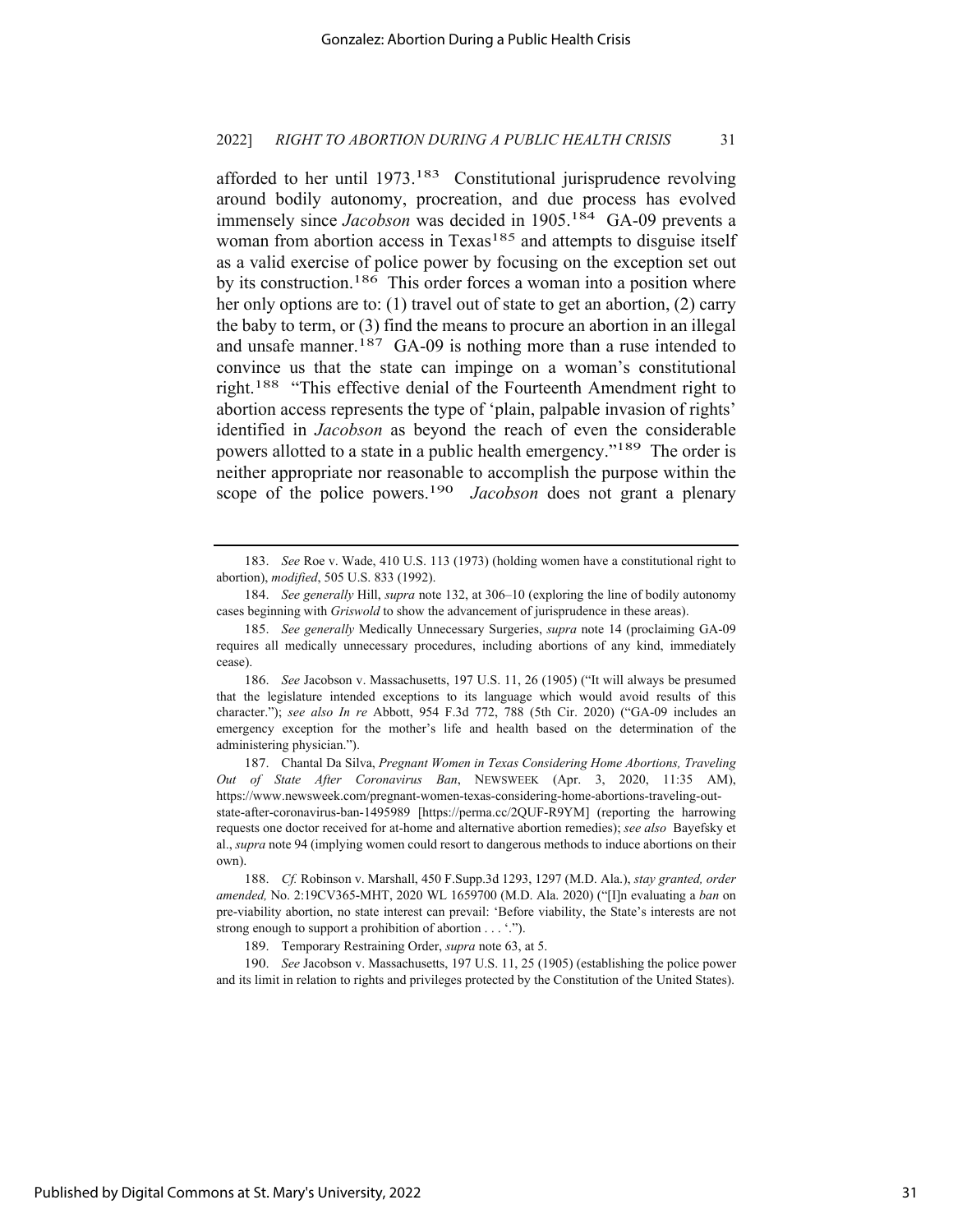override of rights protected by the Constitution even though there is a valid state interest in public health and safety.<sup>191</sup>

Even if this order was within the state's police powers, GA-09 accomplishes the opposite of its purported interests.192 Individuals with ongoing pregnancies require more in-person healthcare at each stage of pregnancy than individuals who have pre-viability abortions.193 Therefore, delaying access to abortion will not conserve PPE.194 Individuals with ongoing pregnancies are also more likely to seek treatment in a hospital for various conditions than individuals who have pre-viability abortions.195 Although GA-09 was arguably wellintentioned to preserve PPE, hospital capacity, and reduce the spread of COVID-19, the regulation was far from a reasonable restriction.196 Days before GA-09 was set to expire, the Texas legislature passed another executive order on April 17, 2020, which eased restrictions on surgical procedures and allowed for operations to be performed in facilities that certified in writing that they would reserve at least twenty-five percent of their capacity for COVID-19 patients and would not request PPE from any public source.<sup>197</sup> Why was this order their last resort and not their first?198

196. *See* Jackson, *supra* note 176, at 46 (stating that although an act may be purported to be for the greater good of public safety, if it is a palpable invasion of rights, it is unreasonable, and the courts must step in to correct the error).

197. *See* GA-09, *supra* note 10, at 2271, 2272 (detailing new policies for surgical procedures).

<sup>191.</sup> *See* Roman Cath. Diocese of Brooklyn, 141 S.Ct. at 70 (Gorsuch, J. concurring) (questioning the attempt to use *Jacobson* to justify departing from the normal scrutiny required for First Amendment rights).

<sup>192.</sup> *Compare* GA-09, *supra* note 10, at 2271 (listing PPE preservation as a reason to limit abortion procedures and surgeries), *with* Young, *supra* note 75 (rejecting the notion that abortions require extensive amounts of PPE).

<sup>193.</sup> *See* Young, *supra* note 75 (noting the amount of PPE needed throughout a person's pregnancy and delivery is much greater than the amount of PPE used by individuals who elect previability abortions).

<sup>194.</sup> *See id.* (providing reasons why delaying abortion will deplete, rather than conserve, PPE in the long run).

<sup>195.</sup> *See* Order Granting Plaintiffs' Second Motion for a Temporary Restraining Order at 9, *In re* Abbott, 954 F.3d 772 (5th Cir. 2020), (No. A-20-CV-323-LY), 2020 WL 1815587 (listing reasons why a woman who has a full-term pregnancy might require more frequent doctor and hospital visits than a woman who elects to terminate her pregnancy.).

<sup>198.</sup> *See* Executive Orders by Governor Greg Abbott, LEGIS. REFERENCE LIBR., https://lrl.texas.gov/legeLeaders/governors/displayDocs.cfm?govdoctypeID=5&governorID=45 [https://perma.cc/P7ZN-JUCB] (notifying the general public of the changes and restrictions on non-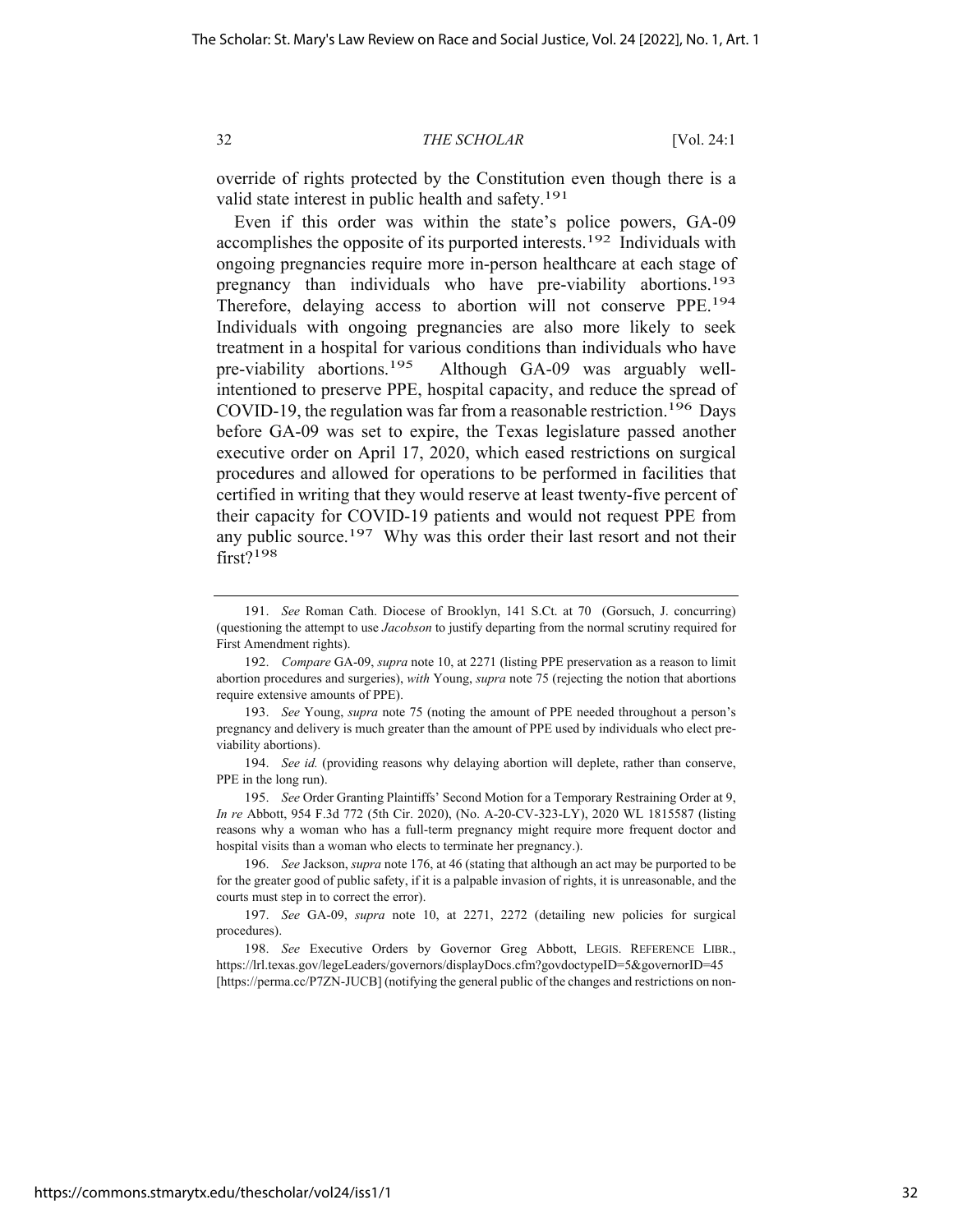Despite GA-09's purported purpose of public safety, health, and the conservation of hospital capacity and PPE, the order was inappropriate, unnecessary, arbitrary, unjust, and so unduly harsh that it cannot be viewed as a proper exercise of police powers.199

#### *C. Classifying* Jacobson: *Rational Basis or Something More?*

The Fifth Circuit articulated how the *Jacobson* framework would apply to the *Casey* undue burden analysis and explained that this analysis would consider whether GA-09 imposes burdens on abortion that, beyond question, exceed its benefits in combating the epidemic Texas faced.<sup>200</sup> The Fifth Circuit attempted to use three principal abortion cases' (*Roe*, *Casey*, and *Carhart*) mention of *Jacobson* to suggest no rights including fundamental rights—are completely free from state intervention.201

[All] cite *Jacobson* with approval and without suggesting that abortion rights are somehow exempt from its framework. In *Roe*, the Supreme Court cited *Jacobson* as one example of the Court's refusal to recognize an 'unlimited right to do with one's body as one pleases.' The Court reasoned that the right to abortion 'is not unqualified and must be considered against important state interests in regulation.' Similarly, in *Casey*, the plurality cited *Jacobson* as one example of the Court's balance between 'personal autonomy and bodily integrity' on one hand and 'governmental power to mandate medical treatment or to bar its rejection' on the other. Finally, in the course of upholding a federal restriction on certain abortion methods in *Carhart*, the Court cited *Jacobson* to show it had 'given state and federal legislatures wide discretion to pass legislation in areas where there is medical and scientific uncertainty.'202

202. *Id.* 

essential surgical procedure including abortions); *see also* GA-09, *supra* note 10, at 2271, 2272 (removing some of the restrictions on non-essential surgical procedures by placing policies for conservation of PPE into place).

<sup>199.</sup> *Cf.* Jacobson v. Massachusetts, 197 U.S. 11, 28–29 (1905) (requiring emergency measures enacted by the state during a public health crisis be reasonably related to the state's interest).

<sup>200.</sup> *See In re* Abbott, 954 F.3d 772, 790 (5th Cir. 2020) (discussing the district court's failure to apply right analysis to GA-09 in light of the COVID-19 pandemic).

<sup>201.</sup> *See id.* at 785 (recognizing the abortion right in all three cases but noting that none of the cases involved postponement of procedures in response to a public health crisis).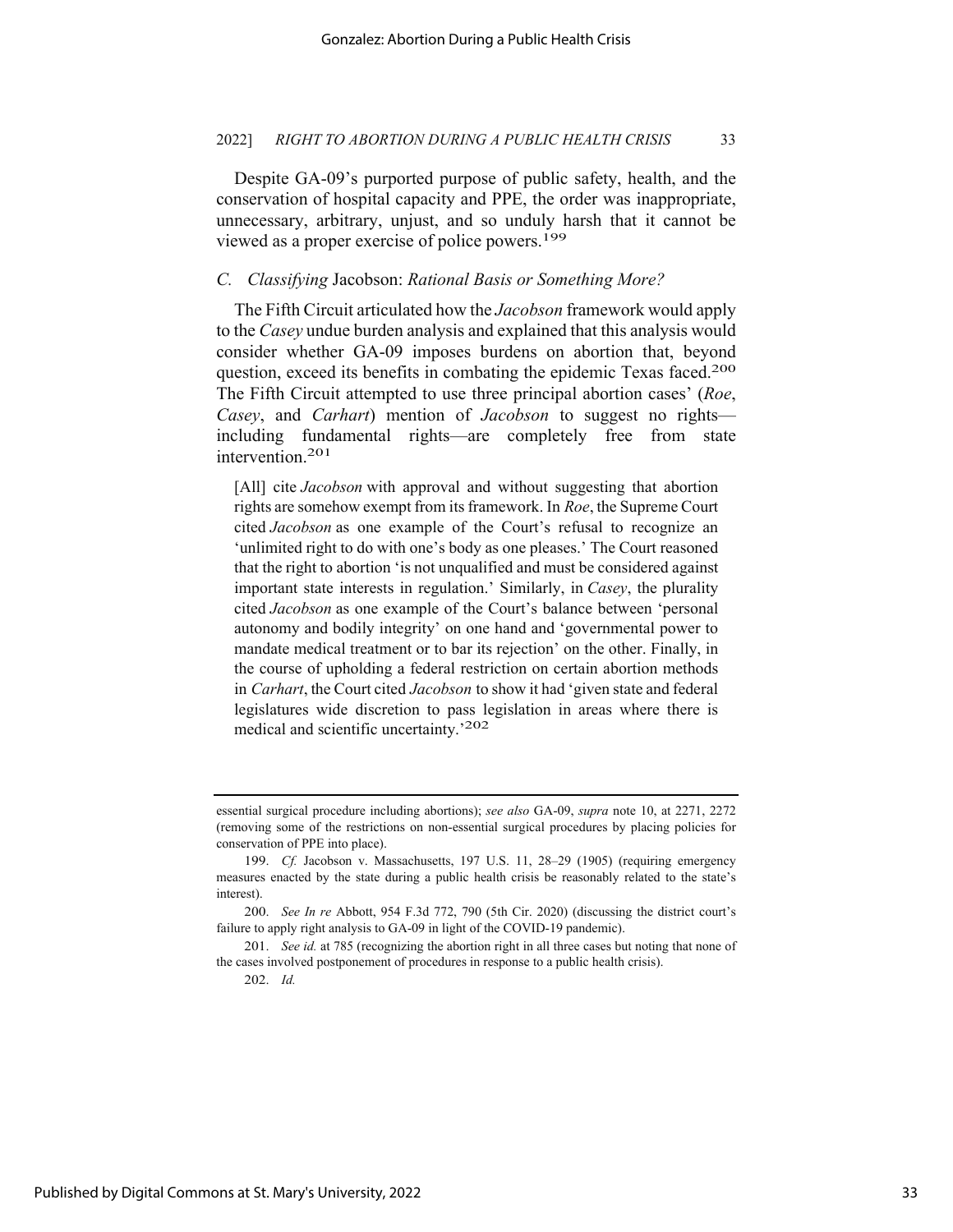The scrutiny applied to the vaccination law in *Jacobson* was arguably stricter than its deferential language indicates and is often treated as precedent that places limitations on state powers rather than a vindication of unlimited state powers.203 The Court in *Jacobson* used arbitrariness as a guidepost—a standard associated with rational basis scrutiny.204

The standard for abortion cases is not strict scrutiny, nor is it the rational basis test.205 The constitutional test for abortion is the *undue burden* standard.206 To read *Jacobson* as the Fifth Circuit did takes the standard used in that case out of context and ignores decades of constitutional jurisprudence relating to fundamental rights.207

Because COVID-19 tested boundaries of state interference into constitutional liberties, it was clear that other liberties, aside from abortion, would also be tested.208 In *South Bay Pentecostal Church v. Newsom*, the Governor of California issued an executive order which attempted to limit the spread of COVID-19 by placing temporary restrictions on public gatherings, including limiting attendance at places of worship to twenty-five percent of building capacity or a maximum of

<sup>203.</sup> B. Jessie Hill, *Essentially Elective: The Law and Ideology of Restricting Abortion During the Covid-19 Pandemic*, 106 VA. L. REV. ONLINE 99, 106 (2020) (noting the central question in *Jacobson*, "was decided long before the Court recognized an individual right to bodily integrity and decisional autonomy.").

<sup>204.</sup> *See, e.g., id.* at 107 (implying a lack of fundamental comprehension regarding the application of *Jacobson).*

<sup>205.</sup> *See generally* Planned Parenthood of Southeastern Pennsylvania v. Casey, 505 U.S. 833, 874–76 (1992) ("In our view, the undue burden standard is the appropriate means of reconciling the State's interest with the woman's constitutionally protected liberty.").

<sup>206.</sup> *See id.* (identifying the undue burden standard as a new level of scrutiny, focusing on a woman's fundamental right instead of the government's interest).

<sup>207.</sup> *See* Jackson, *supra* note 176, at 41 ("The bottom line is this: when faced with a societythreatening epidemic, a state may implement emergency measures that curtail constitutional rights so long as the measures have at least some "real or substantial relation" to the public health crisis and are not "beyond all question, a plain, palpable invasion of rights secured by the fundamental law.").

<sup>208.</sup> *See* Food and Drug Admin. v. Am. Coll. of Obstetricians & Gynecologists, 592 U.S. (2021), 141 S.Ct. 10 (2020) (concerning contraception availability and FDA regulations during the COVID-19 pandemic); *see also* Republican Nat'l. Comm. v. Democratic Nat'l. Comm., 589 U.S.\_\_\_ (2020), 140 S.Ct. 1205 (2020) (Ginsburg, J., dissenting) (addressing the 2020 presidential election and voting rights during the COVID-19 crisis); *see also* S. Bay Pentecostal Church v. Newsom, 590 U.S. (2020), 140 S.Ct. 1613 (2020) (challenging religious freedom during the COVID-19 pandemic as officials limited the number of individuals allowed into religious establishments).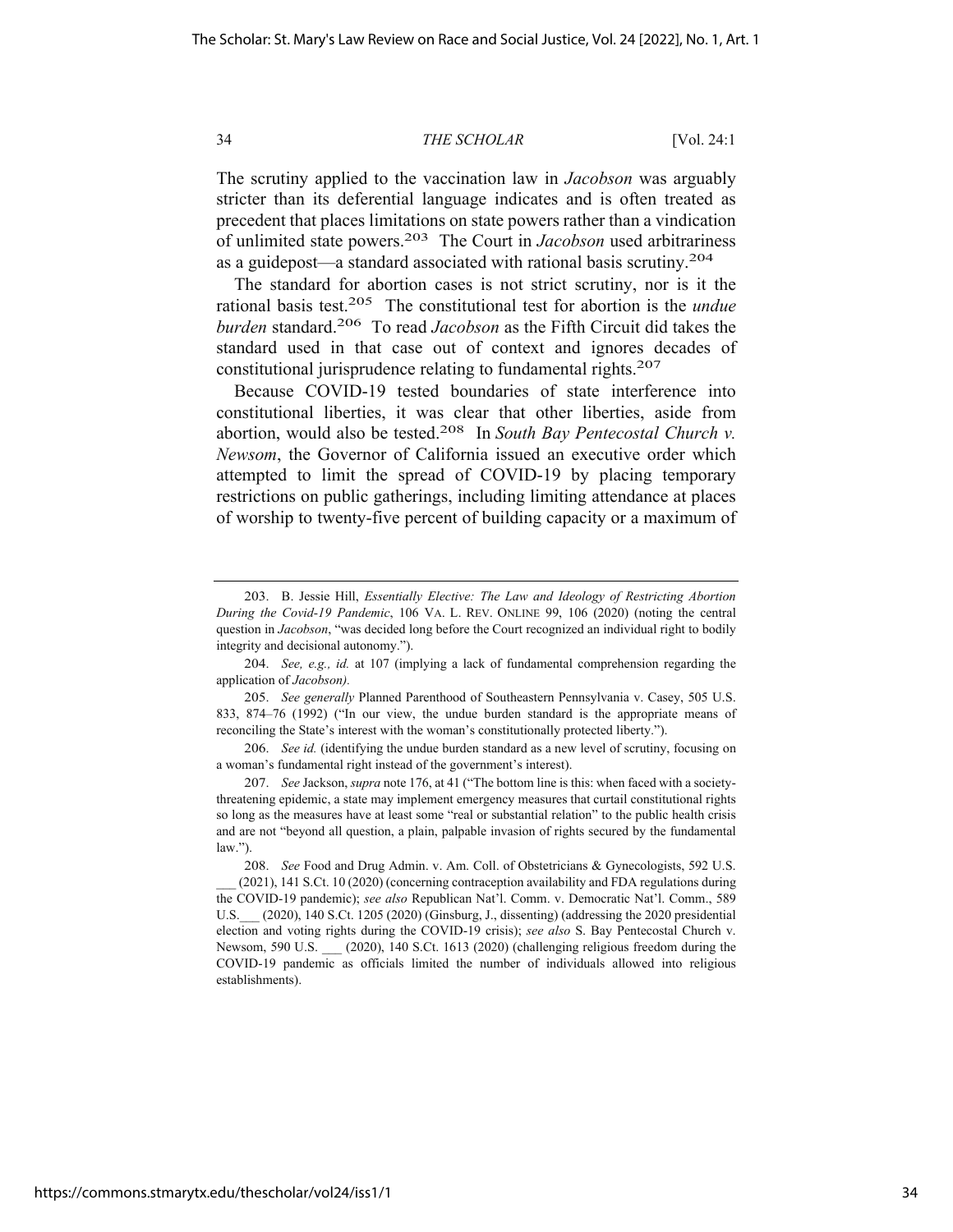one hundred attendees.209 There, the applicants sought to enjoin enforcement of the Governor's executive order.<sup>210</sup> In denying the order, Chief Justice Roberts cited *Jacobson* and stated the, "Constitution principally entrusts '[t]he safety and the health of the people' to the politically accountable officials of the states to 'guard and protect."<sup>211</sup> But six months later, in *Roman Cath. Diocese of Brooklyn v. Cuomo*, a New York church and synagogue filed a civil action against Governor Cuomo's emergency executive order that similarly imposed occupancy restrictions on houses of worship during the pandemic claiming the order violated the Free Exercise Clause of the Constitution.212 Although the church and synagogue sought temporary restraining orders and preliminary injunctions, the district court denied both.213 On appeal, the Supreme Court held: (1) both houses of worship were likely to succeed on their merits, (2) both houses would be irreparably harmed in the absence of injunctive relief, and (3) the public interest favored injunctive relief.<sup>214</sup> The Supreme Court granted the injunction in part because the restrictions were not neutral and did not meet the strict scrutiny requirements.215 In his concurring opinion, Justice Gorsuch stated that the opinion in *South Bay* was "mistaken from the start," and that *Jacobson*, *"*hardly supports cutting the Constitution loose during a pandemic."216 Justice Gorsuch further questioned why some have mistaken the Court's decision in *Jacobson* for a towering authority that overshadows the Constitution during a pandemic and went on to state:

<sup>209.</sup> *See* S. Bay Pentecostal Church, 140 S.Ct. at 1613 (imposing blanket restrictions on all places of gathering including, but not limited to, factories, offices, supermarkets, and restaurants).

<sup>210.</sup> *See id.* (clarifying that injunctions are solely used in the context of exigent circumstances where the legal rights are "indisputably clear").

<sup>211.</sup> *Id.* (providing state officials with broad deference not "subject to second-guessing"); Jacobson v Massachusetts, 197 U.S. 11, 38 (1905).

<sup>212.</sup> *See* Roman Cath. Diocese of Brooklyn, 141 S.Ct. at 63 (referencing the state's decision to cap the number of people who could attend religious services based on the house of worships' location within a designated zone).

<sup>213.</sup> *See id.* (Breyer, J., dissenting) (asserting religious services are not "essential businesses").

<sup>214.</sup> *Cf. id.* (proving the restrictions violated the Free Exercise Clause of the First Amendment).

<sup>215.</sup> *Cf. id.* at 67 (noting that the challenged restrictions and categorizations treated stores and other establishments less harshly than the Diocese's churches and Agudath Israel's synagogues).

<sup>216.</sup> *Id.* at 70 (Gorsuch, J., concurring).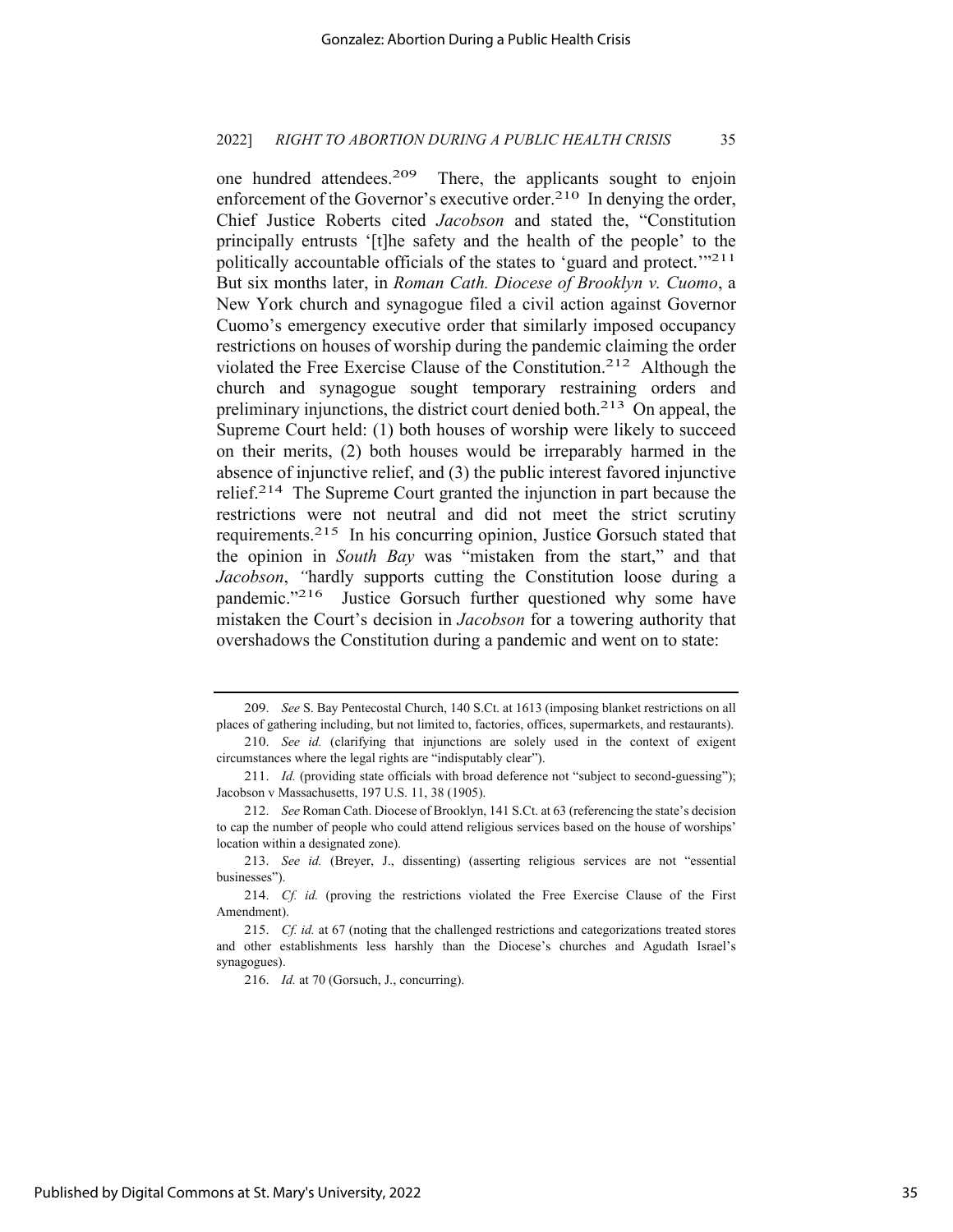Although *Jacobson* pre-dated the modern tiers of scrutiny, this Court essentially applied rational basis review to Henning Jacobson's challenge to a state law that, in light of an ongoing smallpox pandemic, required individuals to take a vaccine, pay a \$5 fine, or establish they qualified for an exemption. Rational basis review is the test this Court *normally* applies to Fourteenth Amendment challenges . . . Put differently, *Jacobson* didn't seek to depart from normal legal rules during a pandemic, and it supplies no precedent for doing so. Instead, *Jacobson* applied what would become the traditional legal test associated with the right at issue—exactly what the court does today.217

Justice Gorsuch discerns *Jacobson* to convey that states do not necessarily have more authority or deference during a pandemic when determining to restrict certain rights, but rather *Jacobson* reinforces what we already know.218 A state must meet the corresponding level of judicial scrutiny depending on the constitutional freedom in question.219 Put simply, the judicial scrutiny that must be applied when a state attempts to interfere with a constitutional liberty depends on the liberty in question.220 Justice Gorsuch indicates even if judges may impose emergency restrictions on rights found in the Constitution's penumbras, it does not follow that the same fate should befall the textually explicit right to religious exercise because religious rights are subject to a heightened level of scrutiny.<sup>221</sup> Accordingly, abortion would not all of a sudden be subject to the less stringent rational basis test.222 The Court and its individual Justices have repeatedly utilized the "unduly burdensome" standard in abortion cases.<sup>223</sup>

<sup>217.</sup> *Id.*

<sup>218.</sup> *Cf. id.* ("[*J*]*acobson* hardly supports cutting the Constitution loose during a pandemic.").

<sup>219.</sup> *Accord id.* (insisting strict scrutiny apply due to the infringement on a fundamental right).

<sup>220.</sup> *See id.* (emphasizing how strict scrutiny must be narrowly tailored to satisfy a compelling state interest when applied to religious liberty).

<sup>221.</sup> *See id.* at 70–71 (Gorsuch, J., concurring) (distinguishing the bodily integrity right in *Jacobson* with the fundamental right to religious exercise).

<sup>222.</sup> *Cf. id.* at 70 (stating *Jacobson* does not stand for the proposition that the level of scrutiny depends on whether there is a public health crisis, but instead depends on the constitutional right in question).

<sup>223.</sup> *E.g.,* Akron v. Akron Ctr. for Reprod. Health, Inc., 462 U.S. 416, 453 (1983), overruled by Planned Parenthood of Southeastern Pennsylvania v. Casey, 505 U.S. 833 (1992) (O'Connor, J., dissenting) ("Irrespective of what we may believe is wise or prudent policy in this difficult area,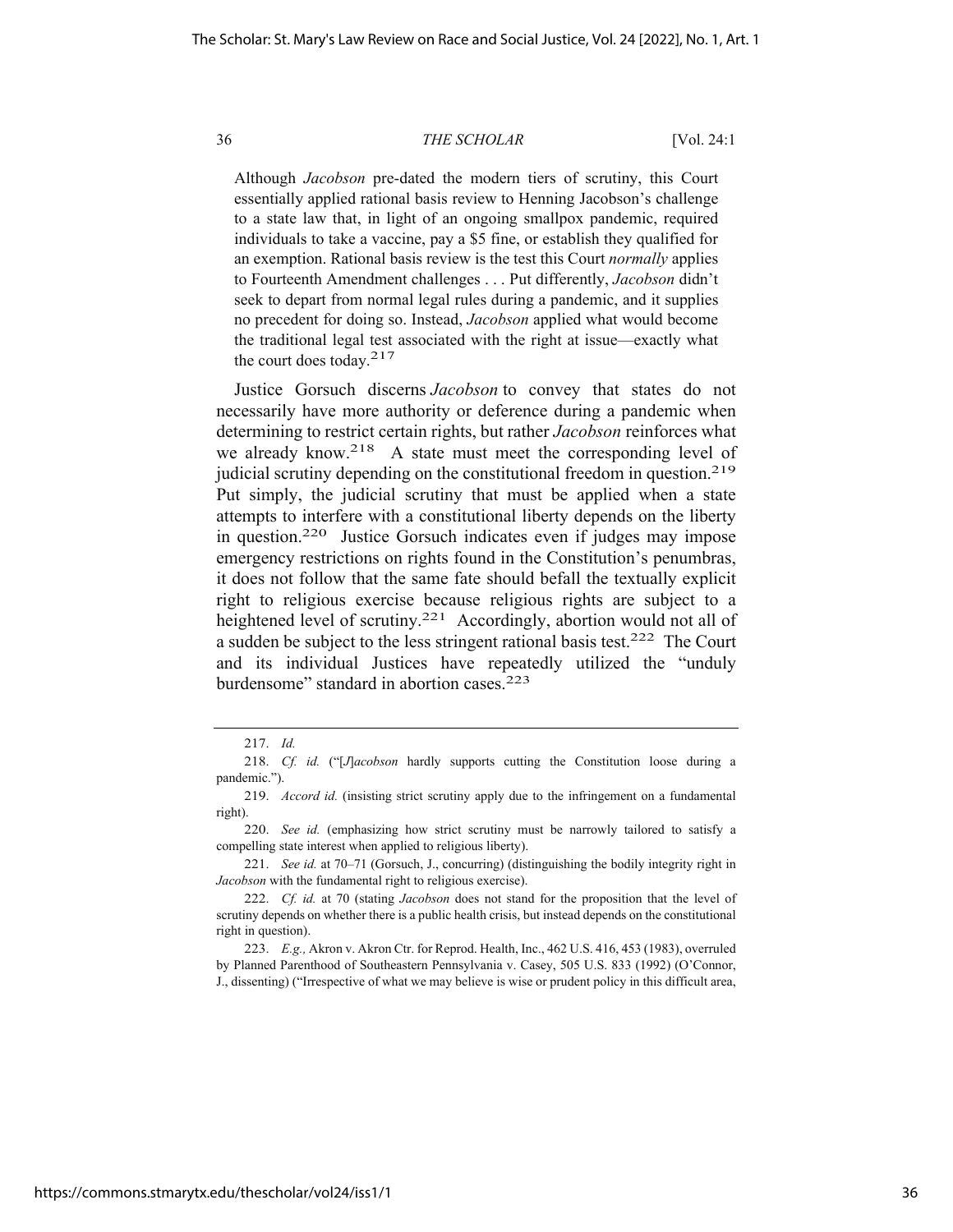Therefore, the framework in *Jacobson* does not permit a state's police powers to impose blanket infringements on fundamental rights.224 Instead, it explicitly sets out an exception to prevent arbitrary abuse.<sup>225</sup> Nonetheless, while it is true that no right is absolute, a statute or regulation enacted which attempts to impede on a fundamental right must be met with the highest level of judicial scrutiny.<sup>226</sup> In order to satisfy strict scrutiny requirements, a rule or regulation must be narrowly tailored to serve a compelling state interest.227 Even though the Court in *Roe* recognized a woman's right to an abortion as fundamental,228 *Casey* and constitutional jurisprudence surrounding abortion rights have failed to uphold this classification and have stopped applying strict scrutiny.229

Instead, the Court in *Casey* appeared to strip the designation of a right to abortion as fundamental and instead devised the undue burden test to determine whether a state infringes on a woman's right.<sup>230</sup> If our laws recognize the right of an individual to be free from unwarranted

226. *See generally* Reno v. Flores, 507 U.S. 292, 301–02 (1993) ("'Substantive due process' analysis must begin with a careful description of the asserted right, for 'the doctrine of judicial selfrestraint requires us to exercise the utmost ground in this field.'").

227. *See, e.g.,* Washington v. Glucksberg, 521 U.S. 702, 767 (1997) ("This approach calls for a court to assess the relative 'weights' or dignities of the contending interests, and to this extent the judicial method is familiar to the common law.").

<sup>&#</sup>x27;the Constitution does not constitute us as 'Platonic Guardians' nor does it vest in this Court the authority to strike down laws because they do not meet our standards of desirable social policy. 'wisdom' or 'common sense.''").

<sup>224.</sup> *See* Roman Cath. Diocese of Brooklyn, 141 S.Ct. at 70 (Gorsuch, J., concurring) (questioning why some have mistaken the Court's decision in *Jacobson* as towering authority that overshadows the Constitution during a pandemic).

<sup>225.</sup> *See* Jacobson v. Massachusetts, 197 U.S. 11, 28 (1905) (reiterating that police powers could be used in an arbitrary and unreasonable manner that would authorize courts to interfere. The Court recognizes there could be necessities of a case that require protecting citizens, but it cannot go beyond what is reasonable.).

<sup>228.</sup> *See* Roe v. Wade, 410 U.S. 113, 155 (1973) (recognizing that regulations of fundamental rights may be justified only by a compelling state interest. The Court proceeds to apply this level of judicial scrutiny and concludes that the regulations in question swept too broadly and that the compelling state interest began at the end of the first trimester, not before.), *modified*, 505 U.S. 833 (1992).

<sup>229.</sup> *Cf.* Lawrence v. Texas, 539 U.S. 558, 585 (2003) (noting the Court has since rejected *Roe's* holding that abortion regulations must be narrowly tailored to serve a compelling state interest, and therefore rejected the notion that the right abortion is a fundamental right).

<sup>230.</sup> *See* Planned Parenthood of Southeastern Pennsylvania v. Casey, 505 U.S. 833, 874–76 (1992) (urging courts to recognize not all regulations are unwarranted when a state has a substantial interest; therefore, not all burdens are undue when deciding the right to terminating a pregnancy).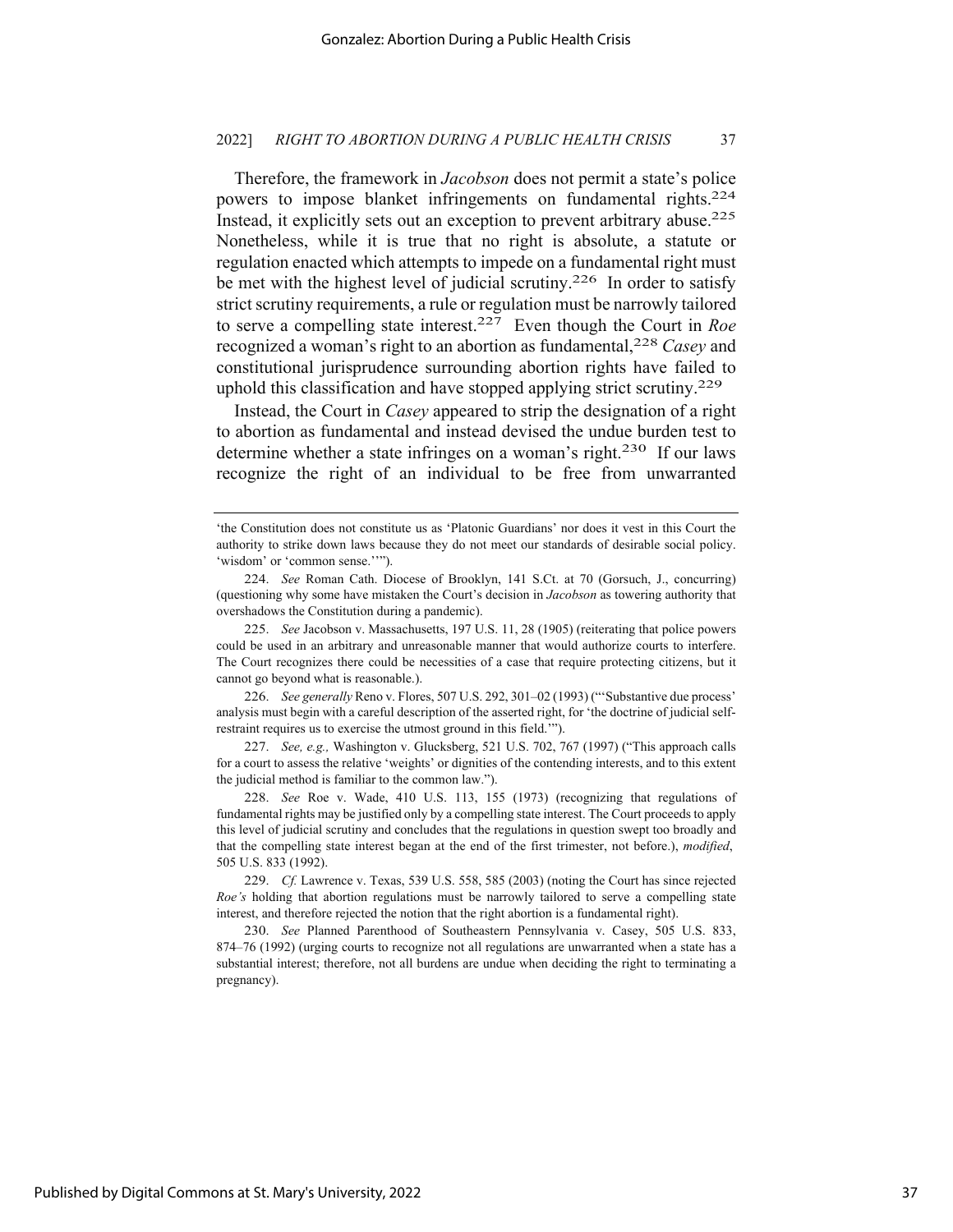governmental intrusion into matters that fundamentally affect a person, including the decision whether to bear or beget a child, $231$  why is a woman's constitutional right to an abortion deemed any different from other fundamental rights protected under the rubric of personal privacy and reproductive autonomy?<sup>232</sup> Should this designation be reinstated so that a state cannot easily reattempt to pass regulations under the guise of public health?<sup>233</sup> Why is this particular branch of reproductive autonomy not afforded equal protection under the law?234

#### V. REPRODUCTIVE AUTONOMY AS A FUNDAMENTAL RIGHT

If a right is deemed fundamental, the government only prevails if it meets strict scrutiny.<sup>235</sup> But when is a right deemed fundamental?<sup>236</sup> According to the Supreme Court in *Lawrence v. Texas*, the Court in *Roe* failed to establish the right to abortion was 'deeply rooted' in this nation's history and tradition, but instead simply based its conclusion on the Fourteenth Amendment's concept of personal liberty being broad enough to encompass a woman's decision on whether or not to terminate

<sup>231.</sup> *Cf.* Eisenstadt v. Baird, 405 U.S. 438, 453 (1972) (disregarding marital status as a consideration when evaluating unwarranted governmental intrusion on privacy).

<sup>232.</sup> *Compare* Casey, 505 U.S. at 926 (applying the undue burden analysis in matters concerning whether to bear or beget a child), *with* Skinner v. Oklahoma *ex rel*. Williamson, 316 U.S. 535, 541 (1942) (emphasizing marriage and procreation as fundamental and assigning strict scrutiny as the proper test for evaluating sterilization laws).

<sup>233.</sup> *Compare* Casey, 505 U.S. at 926–27 (prohibiting the government from intruding into intimate matters including procreation) *with* Skinner, 316 U.S. at 541 (upholding a sterilization law under the guise of public safety).

<sup>234.</sup> *Compare* Casey, 505 U.S. at 928 (utilizing the undue burden standard), *with* Skinner, 316 U.S. at 542 (applying strict scrutiny), *and* Griswold v. Connecticut, 381 U.S. 479, 485 (1965) (concluding legislation prohibiting contraception conflicted with fundamental human rights and therefore warranted strict scrutiny).

<sup>235.</sup> *E.g.,* Reno v. Flores, 507 U.S. 292, 301–02 (1993) (reaffirming due process under the Fifth and Fourteenth Amendments forbids the government from infringing on certain fundamental liberty interests unless the government's infringement is narrowly tailored to serve a compelling state interest).

<sup>236.</sup> *See* Washington v. Glucksberg, 521 U.S. 702, 720–21 (1997) (recognizing the established method of substantive due process analysis has two primary features. First, the Due Process Clause protects fundamental rights which are objectively deeply rooted in this nation's history and tradition. Second, substantive due process cases must have a "careful description" of asserted fundamental liberty interest.).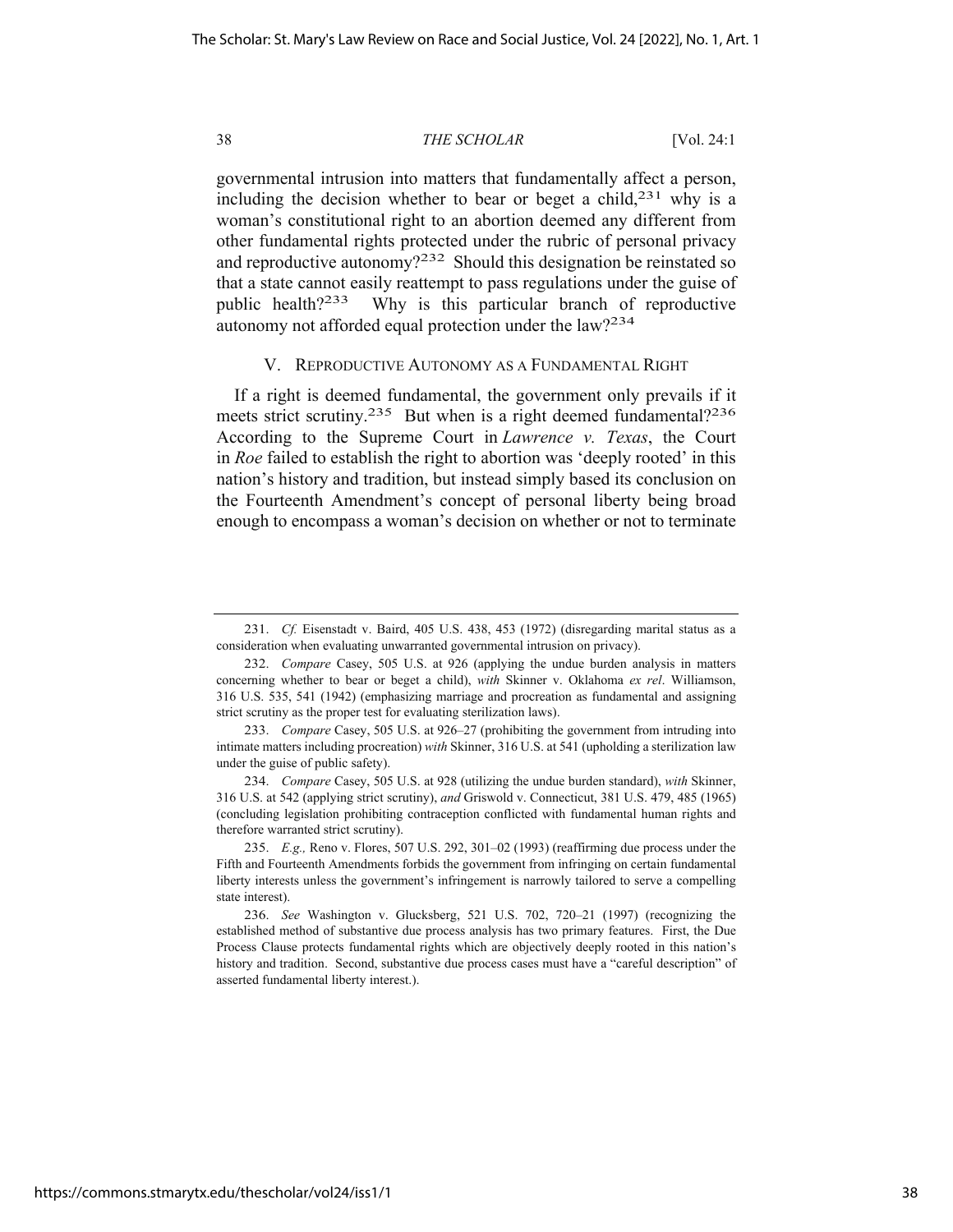her pregnancy.237 However, the Court in *Roe* discusses at length the history of abortion in English common law and in America, and notes the criminal abortion laws in effect at the time *Roe* was decided were of "relatively recent vintage."<sup>238</sup>

## *A. A History of Abortion*

In America, the law in effect in all but a few states reflected the English common law until the mid-nineteenth century.<sup>239</sup> At common law, abortions performed before 'quickening'—the point at which a pregnant woman could feel the movements of the fetus (approximately four months)—were not a crime.<sup>240</sup>

The common law's attitude toward pregnancy and abortion was based on an understanding of pregnancy and human development as a process rather than an absolute moment . . . Quickening was a moment recognized by women and by law as a defining moment in human development. Once quickening occurred, women recognized a moral obligation to carry the fetus to term. This age-old idea underpinned the practice of abortion in America . . . By the mid-eighteenth century, the most common means of inducing abortion–—by taking drugs—was commercialized . . . Furthermore, abortifacients were a profitable product sold by doctors, apothecaries, and other healers. The first statutes governing abortion in the United States ... were poison control measures designed to protect pregnant women . . . by controlling the sale of abortifacient drugs which often killed women who took them.

By the 1840s, the market for abortions "boomed."<sup>241</sup> Abortifacients were advertised and available for purchase, despite laws forbidding the

<sup>237.</sup> Lawrence v. Texas, 539 U.S. 558, 595 (2003) (acknowledging that although the Court in *Roe* found abortion was not "deeply rooted" in history, a woman's right to abortion was nonetheless protected under the Fourteenth Amendment).

<sup>238.</sup> *See* Roe v. Wade, 410 U.S. 113, 129–47 (1973) (discussing at length the history and development of abortion and regulations on abortion in the United States), *modified*, 505 U.S. 833 (1992).

<sup>239.</sup> *See id.* at 138 (illustrating the approaches several states took regarding the implementation of abortion laws and how those approaches compared to the English common law).

<sup>240.</sup> *See* LESLIE J. REAGAN, WHEN ABORTION WAS A CRIME 8 (U.C. Press ed., 1998) (tracing the criminalization of abortion to the eighteenth and early nineteenth century English common law).

<sup>241.</sup> *See id.* (demonstrating the growth of the abortion business despite efforts to curtail it).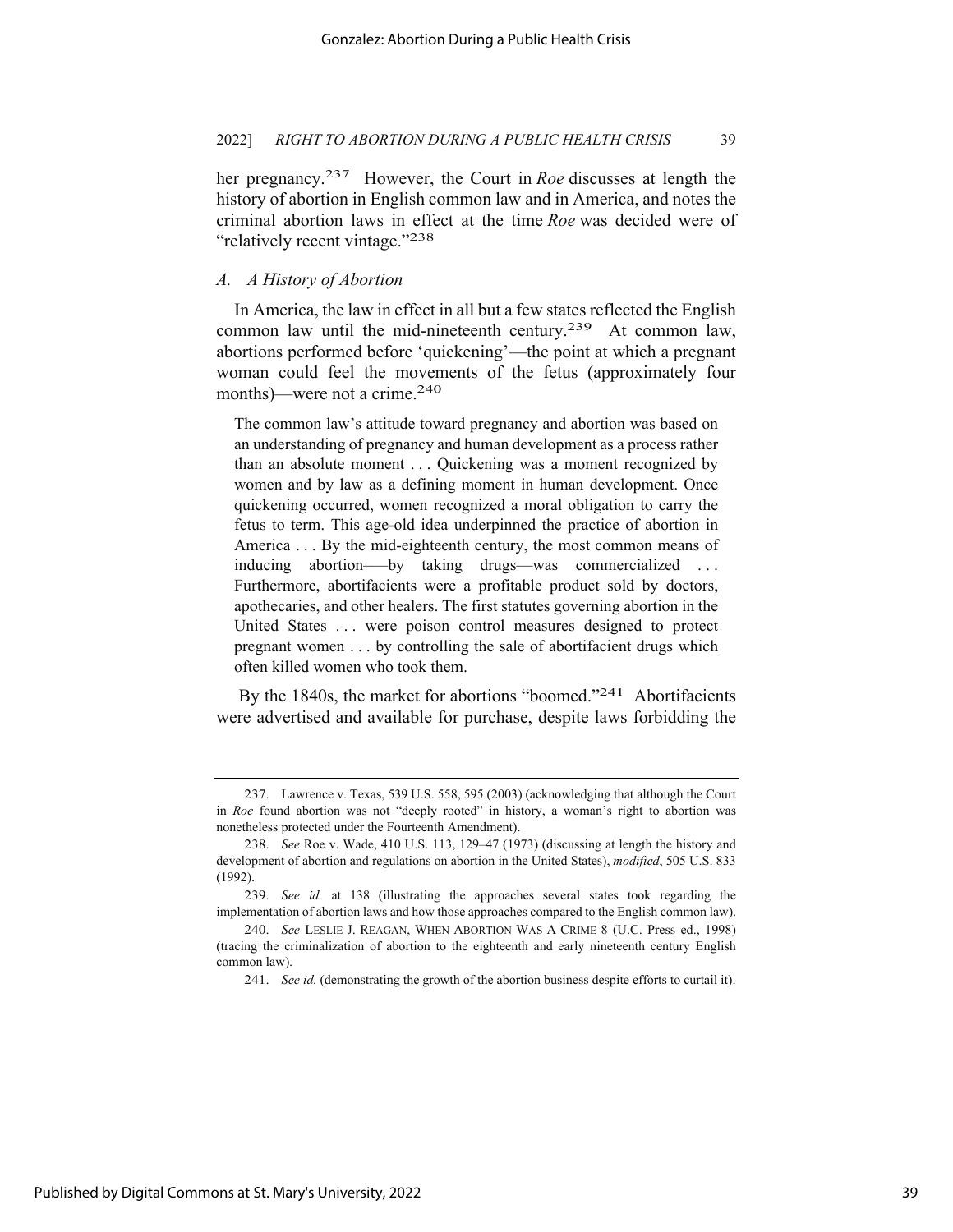sale.<sup>242</sup> If abortifacients failed, women could obtain instrumental abortions through practitioners and midwives who specialized in the procedure.243

In 1857, the American Medical Association led a crusade to make abortion illegal at every stage.<sup>244</sup> The campaign was due in large part to physicians' desires to control medical practice and restrict their competitors.245 Dr. Horatio R. Storer, the leader of the medical campaign against abortion, aimed to sway public opinion against abortion, pushed for increased legal restrictions, and argued that life *must* begin at conception rather than at quickening.246 According to the Court in *Roe*, "it is thus apparent that at common law, at the time of the adoption of our Constitution, and throughout the major portion of the nineteenth century . . . a woman enjoyed a substantially broader right to terminate a pregnancy than she does in most states today."247 The option to choose whether to have an abortion was present well into the nineteenth century.248 Accordingly, the history and origin of abortion was not

245. *See id.* at 10 (indicating regular physicians had come under attack as elitist and faced competition from a variety of practitioners including midwives and homeopaths).

246. *See* Richa Venkatraman, *Horatio Robinson Storer (1830-1922),* THE EMBRYO PROJECT ENCYC. (Sept. 21, 2020), https://embryo.asu.edu/pages/horatio-robinson-storer-1830- 1922 [https://perma.cc/JL2W-QPRQ] ("[Storer] argued that the fetus could not be considered dead before quickening and therefore must be considered alive, and that abortion was murder because it involved willingly terminating a life in its early stages of existence.").

247. *See* Roe v. Wade, 410 U.S. 113, 140 (1973) ("It is thus apparent that at common law, at the time of the adoption of our Constitution, and throughout the major portion of the nineteenth century, abortion was viewed with less disfavor than under most American statutes currently in effect. Phrasing it a different way, a woman enjoyed a substantially broader right to terminate a pregnancy than she does in most states today."), *modified*, 505 U.S. 833 (1992).

248. *See id.* at 140 (stating women had the choice to get an abortion without interference by the state for the majority of the nineteenth century. Even after the nineteenth century, women still faced less punitive consequences for obtaining an abortion.).

<sup>242.</sup> *See id.* (proving laws passed to prevent the sale of these medicines did not stop them from being sold).

<sup>243.</sup> *E.g., id.* (listing abortion alternatives available to women if abortifacient drugs did not work).

<sup>244.</sup> *See id.* at 10–11 (explaining the antiabortion campaign was created partially as an attempt to make up for the decline in birth rates among the Yankee class. Dr. Horatio R. Storer, the leader of the antiabortion campaign, envisioned the spread of civilization west and south by native born white Americans and suggested that those regions should be filled by their "own" children not those of aliens. Reagan asserts therefore, white male patriotism demanded maternity be enforced among white Protestant women.).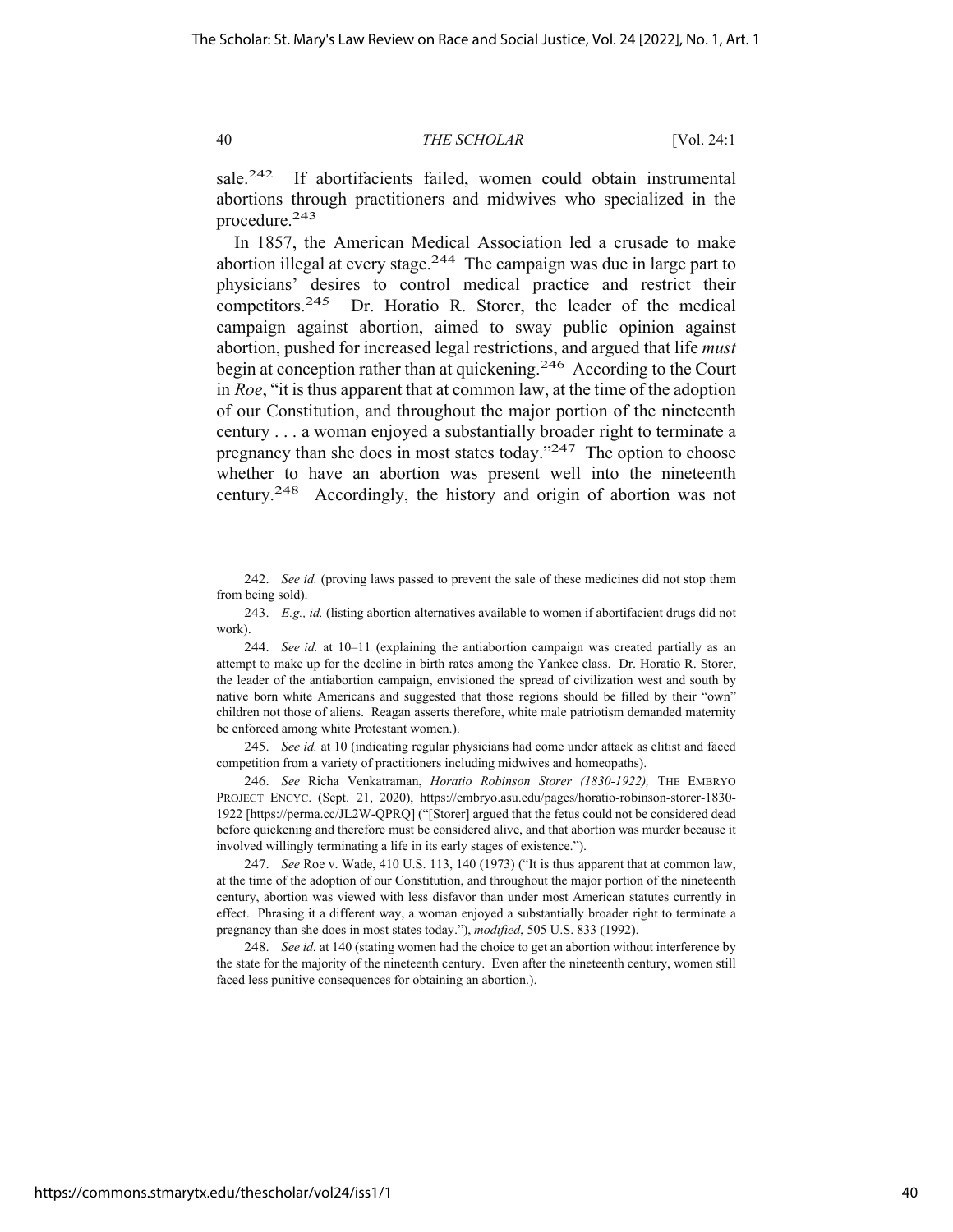always deemed immoral.249

### *B. Procreation, Contraception, & Abortion: One of These Things is Not Like the Other. Or is It?*

Procreation is defined as the decision to bear or beget a child and is deemed fundamental to the very existence of the human race.<sup>250</sup> In *Griswold v. Connecticut*, the Supreme Court held matters concerning contraception are subject to strict scrutiny because they involve the decision whether to have a child.251 In *Skinner v. Oklahoma*, the Supreme Court held government-imposed sterilization is subject to strict scrutiny because it deprives an individual of the right to have a child.<sup>252</sup> What is abortion but another personal decision regarding whether to have a child? $253$  How do these three reproductive autonomy rights procreation, contraception, and abortion—differ, and how are they alike?254

According to the Supreme Court, abortion is inherently different from sterilization and contraception because abortion involves the purposeful

252. *See* Skinner, 316 U.S. at 541 (instituting a statute allowing government-imposed sterilization will necessarily require review under strict scrutiny, otherwise, invidious discriminations may be made against groups or individuals).

Published by Digital Commons at St. Mary's University, 2022

<sup>249.</sup> *See* Reagan,*supra* note 240, at 6 (dispelling the idea that hostility to abortion is almost an absolute value in history. Reagan asserts that the illegality of abortion has hidden the existence of an unarticulated, alternative, popular morality which supported women who had abortions despite it being against the law.).

<sup>250.</sup> *See* Skinner v. Oklahoma *ex rel*. Williamson, 316 U.S. 535, 541 (1942) (defining procreation and claiming marriage and procreation are both fundamental to the existence and survival of the human race).

<sup>251.</sup> *See* Griswold v. Connecticut, 381 U.S. 479, 485 (1965) ("Such a law cannot stand in light of the familiar principle, so often applied by this Court, that a 'governmental purpose to control or prevent activities constitutionally subject to state regulation may not be achieved by means which sweep unnecessarily broadly and thereby invade the area of protected freedoms.'").

<sup>253.</sup> *See, e.g.,* Roe v. Wade, 410 U.S. 113, 169–70 (1973) ("[W]e recognized 'the right to the individual, married or single, to be free from unwarranted governmental intrusion into matters so fundamentally affecting a person as the decision whether to bear or beget a child.' That right necessarily includes the right of a woman to decide whether or not to terminate her pregnancy."), *modified*, 505 U.S. 833 (1992); *see also* Planned Parenthood of Southeastern Pennsylvania v. Casey, 505 U.S. 833, 840 (discussing that ultimately a woman must make the decision as to whether or not to have an abortion and finding there to be no undue burden where a state requires her to make a fully informed decision).

<sup>254.</sup> *See generally* Susan Bernstein, *What Are Reproductive Rights?*, WEBMD (May 25, 2021), https://www.webmd.com/sex/what-are-reproductive-rights [https://perma.cc/SQM5-6JVG] (detailing reproductive rights as including all decisions concerning whether or not to have children).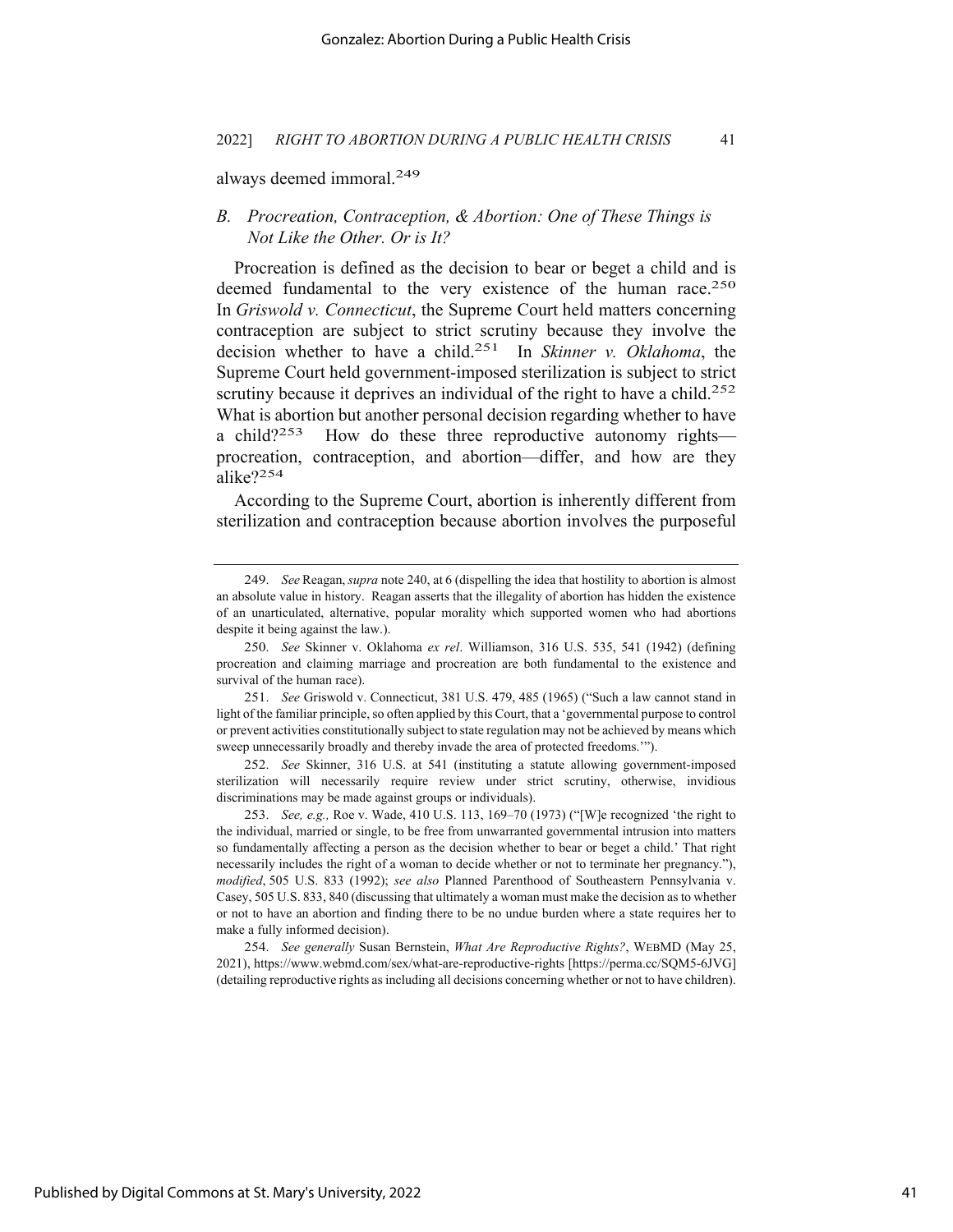termination of a potential life.<sup>255</sup> But when we examine the root cause of why these three rights are similar, we find they all concern the fundamental decision on whether to bear a child.256 Executive Order GA-09 effectively prevented a woman from procuring an abortion and, in essence forced her to seek refuge in another state, obtain an abortion later in pregnancy (after lifting the order), or compel her into a pregnancy she did not want.<sup>257</sup> If we compare the forced sterilization of a man to a woman forced to carry a pregnancy to term, don't we find both are deprived of the fundamental right to decide whether to have a child?<sup>258</sup> Yet, in this instance, only the man's sterilization would be afforded heightened scrutiny.<sup>259</sup>

That is not to say that women cannot be forcibly sterilized.<sup>260</sup> But there is a natural difference between men and women; only women have the capacity to bear children.261 In *Bell v. Low Income Women of Texas*, the Supreme Court of Texas held that the biological truism that abortions can only be performed on women does not necessarily mean that governmental action restricting abortion discriminates on the basis of gender.262 Similarly, in *Bray v. Alexandria Women's Health* 

258. *See generally* Skinner v. Oklahoma *ex rel*. Williamson, 316 U.S. 535 (1942) (holding procreation and the decision whether to bear a child to be a fundamental right); *see generally* Casey, 505 U.S. at 833 (stripping abortion of its designation as a fundamental right under *Roe*).

<sup>255.</sup> *See* Casey, 505 U.S. at 952 (Rehnquist, C.J., concurring in part, dissenting in part) (noting the abortion decision must be recognized as *sui generis*, different in kind from the rights protected in the earlier cases under the rubric of personal or family privacy and autonomy); *see also*  Roe, 410 U.S. at 159 ("The situation therefore is inherently different from marital intimacy, or bedroom possession of obscene material, or marriage, or procreation, or education . . . ).

<sup>256.</sup> *See generally* Bernstein, *supra* note 244 (highlighting reproductive rights to include access to more than just abortion services and include the legal ability to make decisions on having children).

<sup>257.</sup> *See* Medically Unnecessary Surgeries, *supra* note 14 (threatening all abortion providers to postpone procedures not immediately medically necessary to preserve the life or health of the mother); *see also* Glenza, *supra* note 15 (describing the choices women are forced to make when the ability to obtain an abortion is removed locally).

<sup>259.</sup> *Compare* Skinner, 316 U.S. at 541 (utilizing strict scrutiny to determine whether the sterilization is constitutional), *with* Casey, 505 U.S. at 874 (protecting a woman's right to abortion where a state regulation imposes an undue burden on a woman's ability to decide).

<sup>260.</sup> *See* Buck v. Bell, 274 U.S. 200, 207 (1927) (holding society can prevent those who are manifestly "unfit" from continuing their kind by sustaining compulsory sterilization).

<sup>261.</sup> Hodgson v. Minnesota, 497 U.S. 417, 434 (1990) (emphasizing the fact that only women are able to give birth).

<sup>262.</sup> *See* Bell v. Low Income Women of Tex., 95 S.W.3d 253, 260 (Tex. 2002) (failing to acknowledge abortion regulations discriminate based on gender).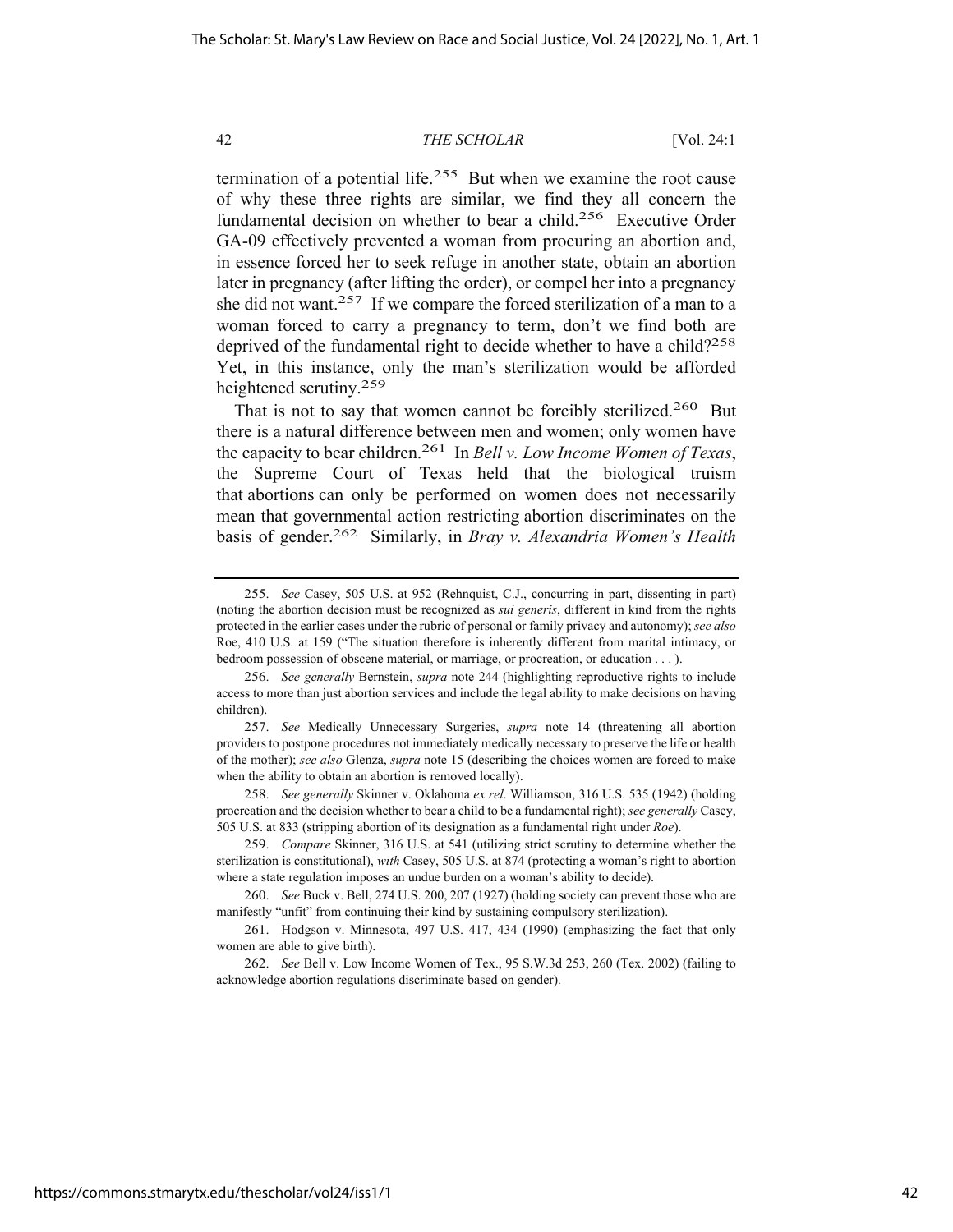*Clinic*, the Supreme Court held the goal of preventing abortion does not qualify as an invidiously discriminatory animus directed at women in general.263 They went on to state:

Opposition to abortion cannot reasonably be presumed to reflect a sexbased intent; there are common and respectable reasons for opposing abortion other than a derogatory view of women as a class. This Court's prior decisions indicate that the disfavoring of abortion, although only women engage in the activity, is not ipso facto invidious discrimination against women as a class.264

According to the Court in *Casey*, the decision in *Roe* undervalued the state's interest in the potential life within the woman, and the very notion that a state has a substantial interest in potential life leads to the conclusion that not all regulations must be deemed unwarranted.265 The Court went on to say, "[a] woman's liberty is not so unlimited, however, that from the outset the State cannot show its concern for the life of the unborn, and at a later point in fetal development the State's interest in life has sufficient force so that the right of the woman to terminate the pregnancy can be restricted."<sup>266</sup> If the reason for hostility towards abortion is not due to a derogatory view of women, but instead due to opposition of termination of potential life, then why are women seeking IVF not given the same amount of resistance when excess embryos not used in the process are destroyed?<sup>267</sup>

266. *Id.* at 869.

<sup>263.</sup> *See* Bray v. Alexandria Women's Health Clinic, 506 U.S. 263, 263 (1993) (emphasizing that restrictions on abortion do not meet the elements of class based invidiously discriminatory animus).

<sup>264.</sup> S*ee id.* at 263–64 ("The record indicates that petitioners' demonstrations are not directed specifically at women, but are intended to protect the victims of abortion, stop its practice, and reverse legislation.").

<sup>265.</sup> *See* Planned Parenthood of Southeastern Pennsylvania v. Casey, 505 U.S. 833, 875–76 (1992) (arguing the Court in *Roe* set out a contradiction by recognizing the state's interest yet forbidding any regulation designed to advance that interest before viability).

<sup>267.</sup> *See* Jennifer Wright, *Why Anti-Choice People Are Okay with IVF*, HARPER'S BAZAAR (June 14, 2019), https://www.harpersbazaar.com/culture/politics/a27888471/why-antichoice-people-against-abortion-are-okay-with-ivf/ [https://perma.cc/96JB-Z5XW] (emphasizing that although destroying embryos is not substantially different than an abortion, the latter results in immense rage in the pro-life community); *see also* Andrew Hough, *1.7 Million Human Embryos Created for IVF Thrown Away*, TEL. (Dec. 31, 2012, 6:15 AM), https://www.telegraph.co. uk/news/health/news/9772233/1.7-million-human-embryos-created-for-IVF-thrown-away.html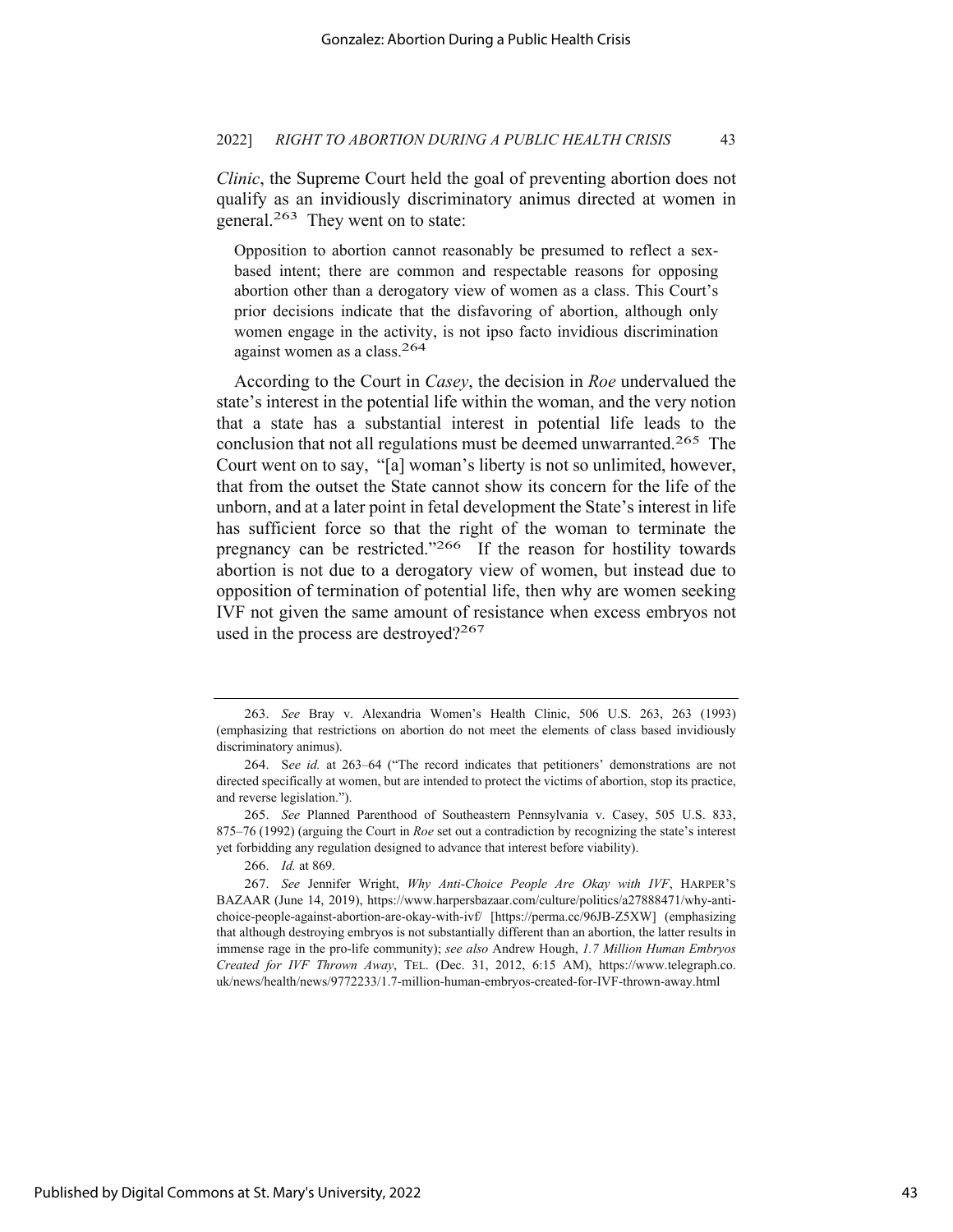In *Davis v. Davis*, the Supreme Court of Tennessee acknowledged, "the United States Supreme Court has never addressed the issue of procreation in the context of *in vitro* fertilization."268 In *Davis*, the Tennessee Supreme Court held that the right of procreational autonomy is composed of two equally significant rights—the right to procreate and the right to avoid procreation.<sup>269</sup> The court balanced the interest of the woman's desire and right to procreate against her divorced husband's right not to procreate and held the party wishing to avoid procreation should prevail.<sup>270</sup> Accordingly, the unused embryos were destroyed.<sup>271</sup>

Similarly, in *J.B. v. M.B.*, a woman became pregnant through the IVF process but later sought to destroy the excess embryos that were cryogenically frozen after she and her husband divorced.272 The husband asserted his right to procreation outweighed his former wife's right not to procreate because her right to bodily integrity was not implicated, and his religious beliefs regarding the protection of potential life superseded her limited interests.273 Nonetheless, the court asserted the woman's right not to procreate could be lost if the embryos were used or donated.274The court further explained compelling biological parenthood would violate public policy.275

<sup>[</sup>https://perma.cc/UGN4-972C] (reporting that almost half of embryos used to help a woman conceive through IVF were thrown away during or after the process).

<sup>268.</sup> *See* Davis v. Davis, 842 S.W.2d 588, 601 (Tenn. 1992) (recognizing the inherent tension between the right to procreate and the right to avoid procreation in the context of IVF).

<sup>269.</sup> *See id.* (acknowledging the two rights in procreational autonomy when a divorced couple could not agree on the disposition of their unused cryopreserved embryos).

<sup>270.</sup> *See id.* at 604 (Tenn. 1992) (assuming the adverse party has a reasonable possibility of achieving parenthood by means other than using the embryos in question, the party wishing to avoid procreation should prevail).

<sup>271.</sup> *See id.* at 605 (Tenn. 1992) (instructing the Knoxville Fertility Clinic to proceed with its normal procedure in dealing with unused embryos).

<sup>272.</sup> *See* J.B. v. M.B., 783 A.2d 707, 711 (N.J. 2001) (finding that the parties engaged in IVF to create a child within the context of their marriage but did not have the same objectives after divorce).

<sup>273.</sup> *See id.* at 712 (considering the two competing interests at stake with regards to the disposition of cryopreserved embryos).

<sup>274.</sup> *See id.* at 719–20 (granting his former wife the right to prevent implantation of the embryos, because the husband was already a father and was capable of fathering additional children without the embryos).

<sup>275.</sup> Wright, *supra* note 267 ("[C]linics that provide IVF (in vitro fertilization) extract eggs, fertilize them in a lab, and then implant them in a womb.").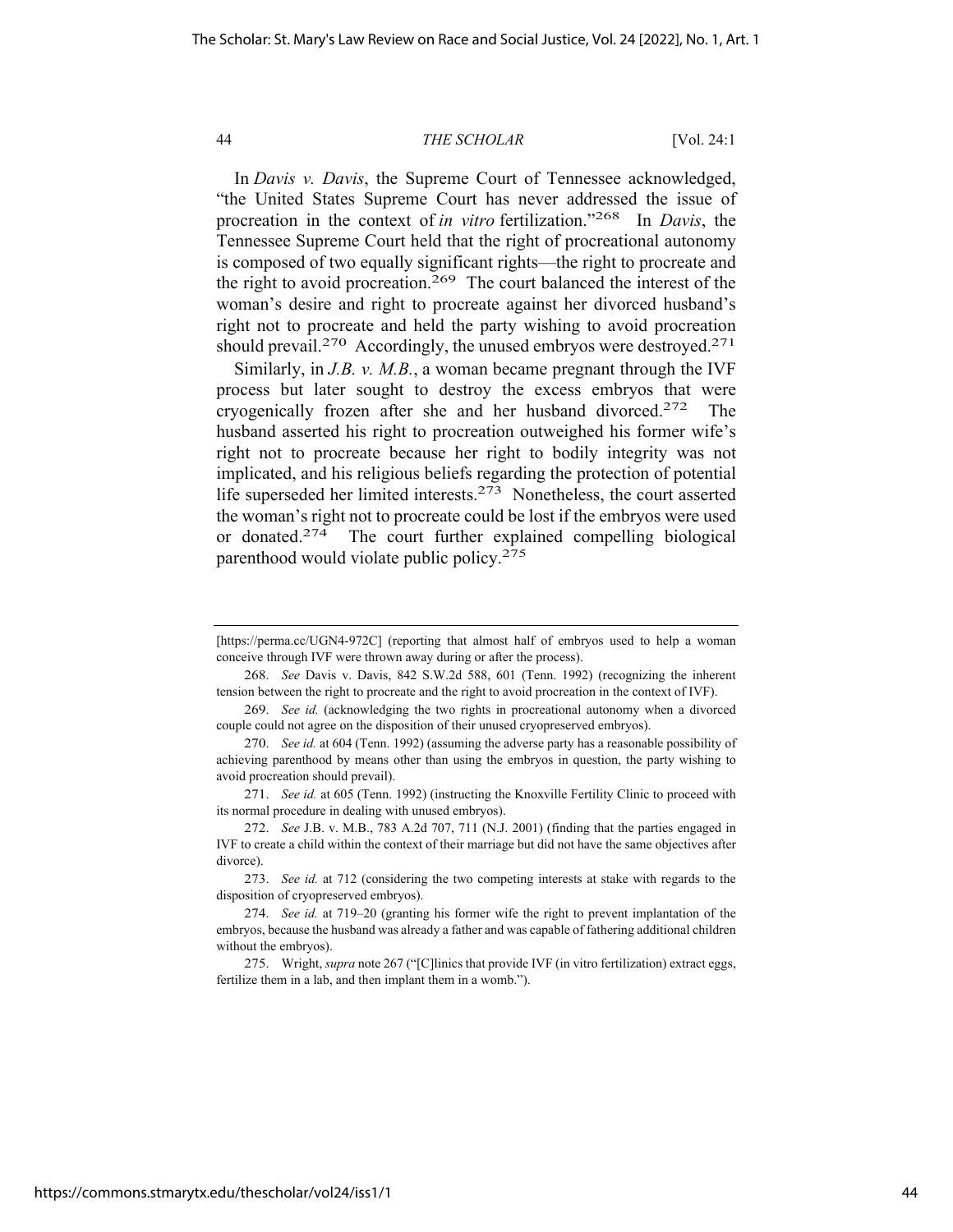Clinics that provide IVF extract eggs, fertilize them in a lab, and then implant them in a womb.<sup>276</sup> Most people generate more than one viable embryo, and those excess embryos can be cryogenically frozen and stored in case IVF implementation does not initially work.<sup>277</sup> When it does work, however, people can choose to donate their excess embryos for scientific research, which often leads to their destruction.<sup>278</sup> If the interest that states repeatedly assert revolves around the theory of life at conception, why is it that destroying embryos is acceptable when it comes to IVF but otherwise wicked and immoral when it comes to abortion?279 When it comes to IVF, a person seeking to avoid procreation is given higher deference than one wanting to procreate.<sup>280</sup> In effect, one set of rules applies to those attempting to avoid procreation through IVF than those trying to avoid procreation through abortion.<sup>281</sup> This disparity reveals a great deal about whose bodies our laws restrict.<sup>282</sup> Thus, "unlike IVF patients, who are primarily wealthy and white, women who have abortions are disproportionately poor and women of color."<sup>283</sup>

Could it be that IVF patients make less attractive targets because they do not challenge the expectation that women want to be mothers?284

<sup>276.</sup> *See id.* (listing the steps in vitro fertilization clinics take).

<sup>277.</sup> *Id.* ("Most people produce more than one viable embryo. Those excess embryos can be saved in case IVF implementation doesn't work the first time.").

<sup>278.</sup> *See id.* (noting alternative ways to get rid of the excess embryos, such as donating them for scientific research, keeping them for future use, or offering them to other couples).

<sup>279.</sup> *Compare* Gonzales v. Carhart, 550 U.S. 124, 145 (2007) ("[T]he State has legitimate interests from the outset of the pregnancy in protecting the health of the woman and the life of the fetus that may become a child."), *with* Davis v. Davis, 842 S.W.2d 588, 604 (1992) (allowing embryos that were produced during IVF to be discarded when a person did not want to procreate).

<sup>280.</sup> *See generally* J.B. v. M.B., 783 A.2d 707, 718 (2001) (finding that compelling parenthood was against public policy); *see also* Davis, 842 S.W.2d at 604 (holding that the party wishing to avoid procreation should prevail).

<sup>281.</sup> *Compare* Davis, 842 S.W.2d at 604–05 (favoring a person who wants to avoid procreation by ordering embryos be discarded), *with* Gonzales, 550 U.S. at 145 (asserting that a state has an interest at the outset of a pregnancy).

<sup>282.</sup> *See* Margo Kaplan, *Fertility Clinics Destroy Embryos All the Time. Why Aren't Conservatives After Them?*, WASH. POST (Aug. 14, 2015), https://www.washingtonpost.com/ opinions/fertility-clinics-destroy-embryos-all-the-time-why-arent-conservatives-after-them/2015/ 08/13/be06e852-4128-11e5-8e7d-9c033e6745d8\_story.html [https://perma.cc/2VDY-J8PF] (suggesting abortion restrictions are often less about protecting life and more about controlling women's bodies).

<sup>283.</sup> *Id.*

<sup>284.</sup> *See id.* (recounting one woman's personal experience of donating her excess embryos to research. The woman realized the huge disparity between how the law treats IVF patients and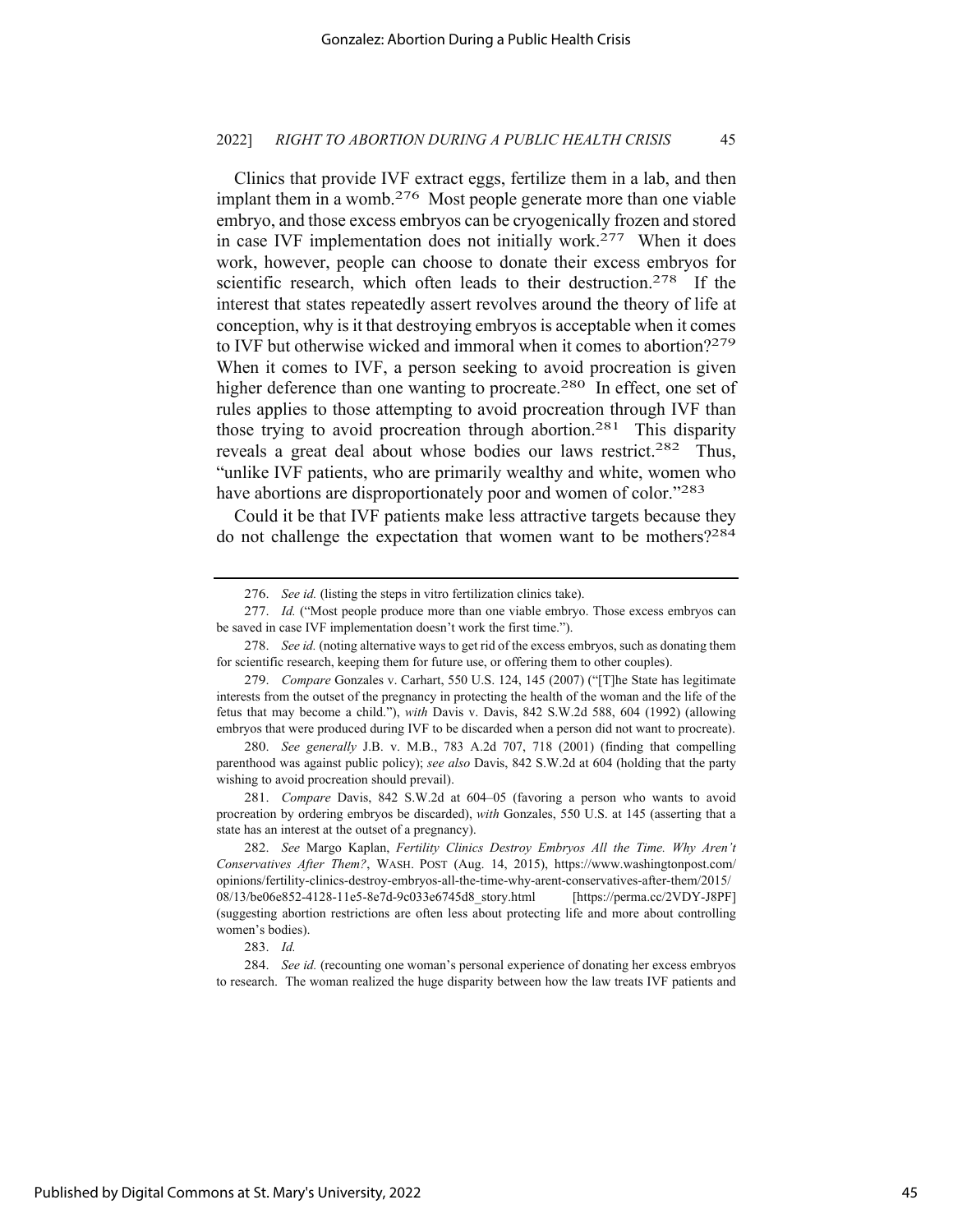Abortion, on the other hand, challenges conservative ideals regarding a woman's proper role as a wife and mother.<sup>285</sup> "[T]his way of thinking reflects ancient notions about women's place in the family and under the constitution—ideas that have long since been discredited."286 If the state truly had an interest in potential life, it would treat all embryos, IVF and abortion, alike.<sup>287</sup> Instead, it favors the destruction of embryos only when a woman is likely to conceive a child.<sup>288</sup> The state assumes women should be forced to accept the "natural" status and incidents of motherhood—an assumption that rests upon a women's role that has triggered the protection of the Equal Protection Clause.<sup>289</sup>

#### VI. EQUAL PROTECTION CLAIM

The Equal Protection Clause of the Fourteenth Amendment instructs that no state shall deny any person within its jurisdiction the equal protection of the laws.<sup>290</sup> In applying the Equal Protection Clause, the Supreme Court has consistently recognized that the Fourteenth Amendment does not deny states the power to behave differently toward

287. *See* Emma Scornavacchi, *The Glaring Exception in the Coming Battle Over Reproductive Rights*, NEW REPUBLIC (Aug. 8, 2018), https://newrepublic.com/article/150545/ glaring-exception-coming-battle-reproductive-rights [https://perma.cc/UT5Y-MLQ5] (showing the embryos being discarded after IVF are the same type being extracted in abortion clinics).

288. *See* Whole Woman's Health v. Smith, 338 F.Supp.3d 606, 641–42 (W.D. Tex. 2018) ("[T]he State chose to draw a line between in vitro tissue cultures (pre-implantation embryos) and post-implantation embryos and thus drew a line between the different types of facilities that handle these embryos.").

290. U.S. CONST. amend. XIV, § 1.

abortion patients and noted all she had to do was sign a form to donate her embryos, whereas women seeking abortions often encounter state-directed counseling, mandatory waiting periods, and medically inaccurate information.).

<sup>285.</sup> *See id.* ("Abortion, on the other hand, thwarts conservative ideals about a woman's proper role as a wife and mother.").

<sup>286.</sup> *See* Gonzales v. Carhart, 550 U.S. 124, 185 (2007) (Ginsburg, J., dissenting) ("[T]he destiny of the woman must be shaped . . . on her own conception of her spiritual imperatives and her place in society[.]").

<sup>289.</sup> *See* Planned Parenthood of Southeastern Pennsylvania v. Casey, 505 U.S. 833, 928 (1992) (Blackmun, J., concurring in part, concurring in the judgment in part, and dissenting in part) (suggesting the state conscribes women's bodies into their service by forcing women to continue their pregnancies, suffer the pains of childbirth, and in most instances, provide years of maternal care).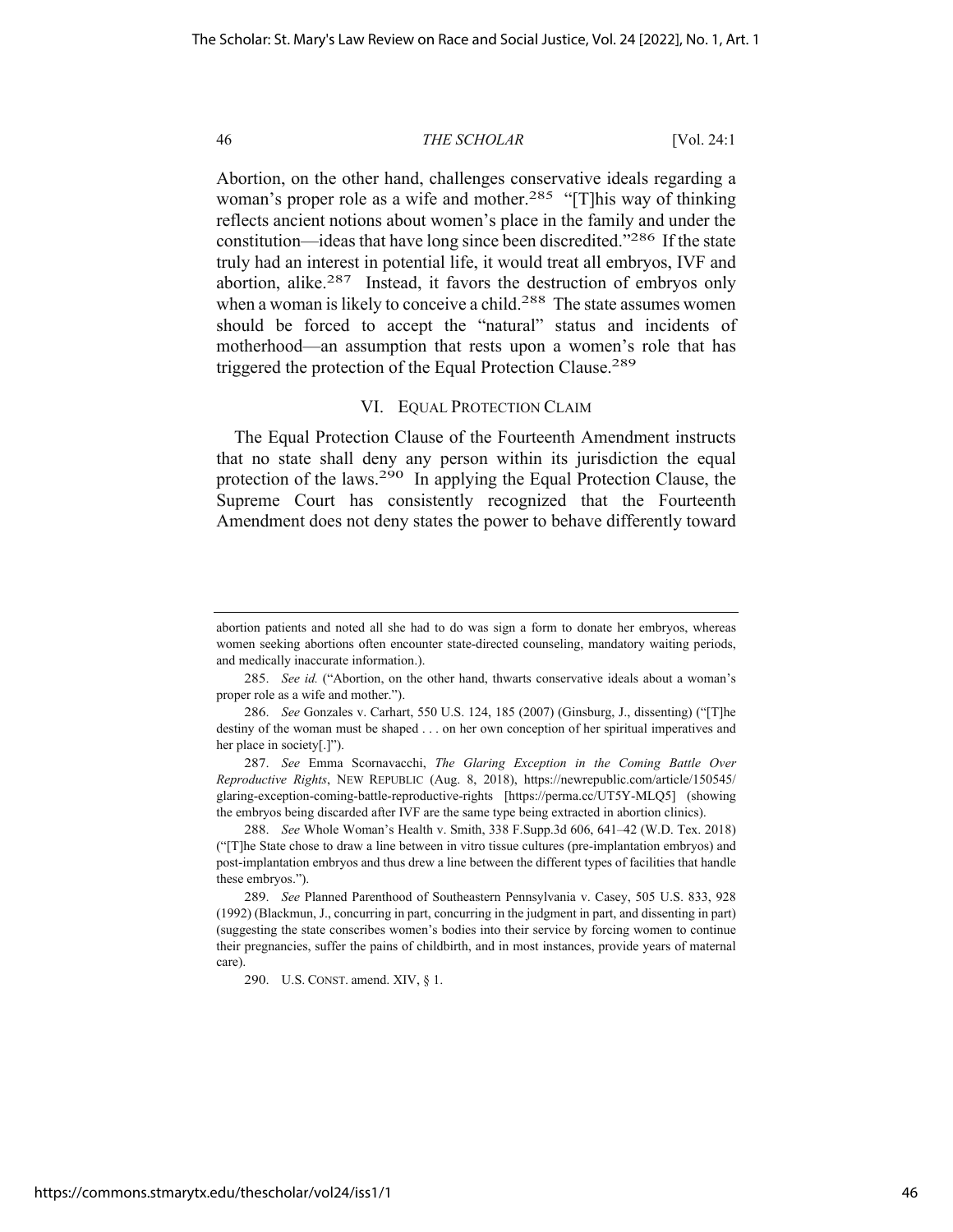various classes of persons.<sup>291</sup> The Equal Protection Clause does, however, deny the state, "the power to legislate that different treatment be accorded to persons, placed by statute into different classes, on the basis of criteria wholly unrelated to the objective of that statute."<sup>292</sup> As such, a plaintiff asserting a violation of the Equal Protection Clause must demonstrate that they have been treated differently from others who are similarly situated.<sup>293</sup>

Is a woman's decision not to bear a child by seeking an abortion treated differently from a similarly situated person who chooses not to bear a child through contraception or sterilization?294 The Supreme Court devotes a great deal of attention insisting abortion is different from other bodily autonomy cases and offers only one justification for why that is.295 In *Casey*, the Court swiftly concludes abortion involves the purposeful termination of potential life and therefore cannot fall under the same rubric as other bodily autonomy cases.296 If abortion differs from contraception and sterilization because it involves the termination of potential life, then a fortiori, abortion and IVF are the same because both involve the purposeful termination of embryos.<sup>297</sup> Then, the question is whether a woman deciding not to bear a child by seeking an abortion is treated differently from a woman deciding not to bear all excess embryos produced during in vitro fertilization.298

295. *See* Planned Parenthood of Southeastern Pennsylvania v. Casey, 505 U.S. 833, 839 (1992) (clarifying the Court in *Roe* reached too far when it determined abortion was a fundamental, all-encompassing right of privacy).

296. *Id.*

298. *See* Reed, 404 U.S. at 77 ("By providing dissimilar treatment for men and women who are thus similarly situated, the challenged section violates the Equal Protection Clause.").

<sup>291.</sup> Reed v. Reed, 404 U.S. 71, 75 (1971).

<sup>292.</sup> *Id.* at 75–76.

<sup>293.</sup> *Id.* at 77 (ruling the treatment regarding sex violated the Equal Protection Clause).

<sup>294.</sup> *See id.* at 75 (holding that an Idaho statute, which provided that as between persons equally qualified to administer estates, males were preferred to females, was based solely on discrimination prohibited by and violative of the Equal Protection Clause of the Fourteenth Amendment); *see also* Wienberger v. Wiesenfeld, 420 U.S. 636, 645 (1975) (invalidating a statute that failed to grant a woman worker the same protection a "similarly situated" male worker would have received).

<sup>297.</sup> *See* Scornavacchi, *supra* note 287 (posing the puzzling challenge conservative groups face when confronted with the following question: "How do organizations that liken embryos to people reckon with a technology that creates babies for families but destroys embryos along the way?").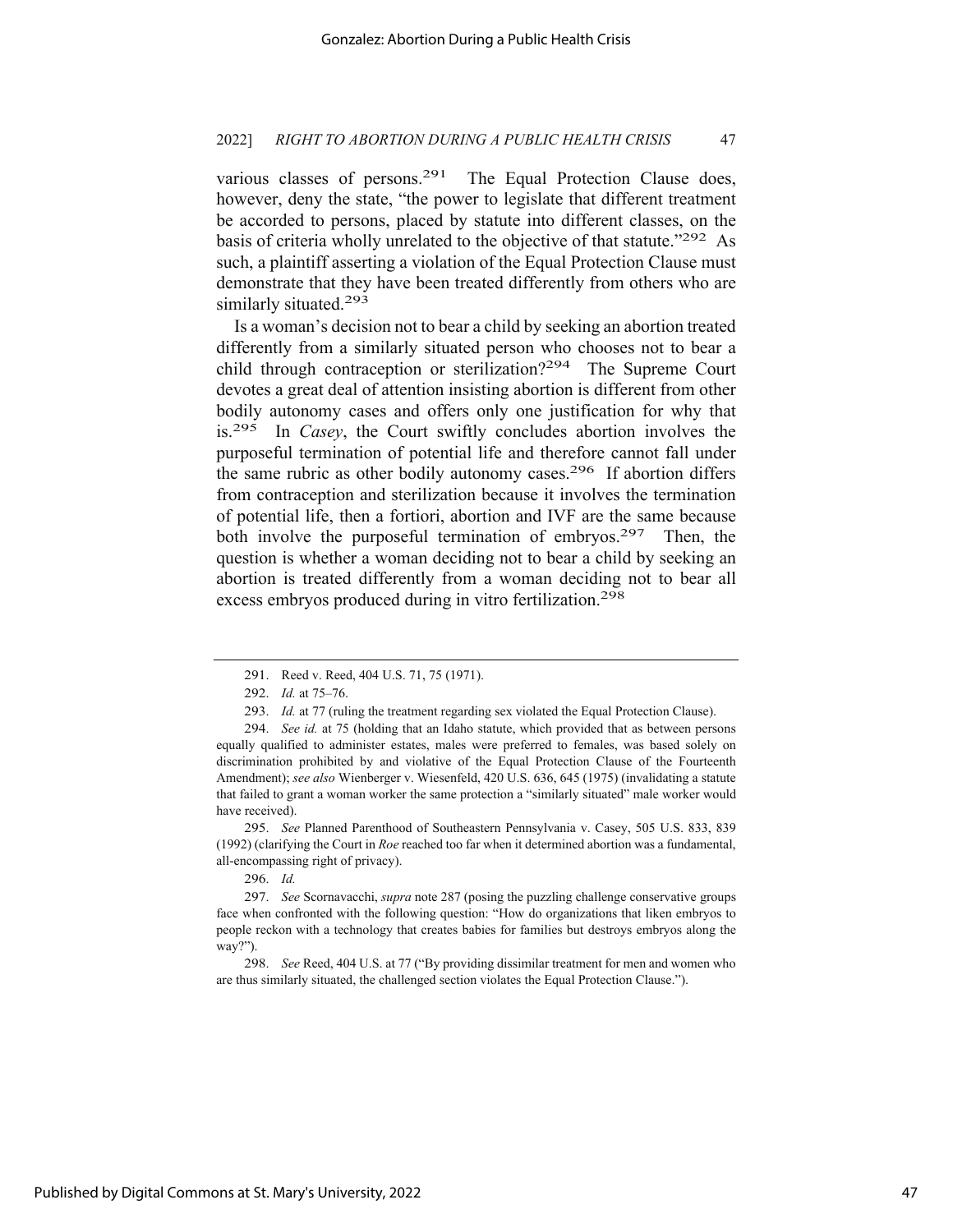## *A. Whether Women Who Seek to Procure Abortions Are a Subclass of Women Discriminated Against*

In *Bray v. Alexandria Women's Health Clinic*, the Supreme Court reasoned abortion opposition cannot reasonably be presumed to reflect a sex-based intent, and the disfavoring of abortion is not ipso facto invidious discrimination against women as a class.<sup>299</sup> But the court's decision in *Bray* fails to question whether discrimination is aimed against a subclass of women as opposed to women as a class.300 While abortions are only performed on women, that does not preclude discrimination against a subclass of women because subclasses of women have experienced discrimination on numerous occasions.<sup>301</sup>

In *Arnett v. Aspin*, a woman brought a Title VII gender discrimination claim alleging the defendant maintained a hiring policy of rejecting women over the age of forty in favor of younger women.<sup>302</sup> Title VII of the 1964 Civil Rights Act prohibits employers from discriminating against employees because of their race, color, religion, sex, or national origin.303 The defendant asserted the plaintiff could not establish a prima facie case of gender discrimination because the person ultimately selected for the position was a woman.304 Rejecting this argument, the United States District Court for the Eastern District of Pennsylvania held the plaintiff could bring a Title VII claim for "sex-plus" discrimination if she establishes discrimination against a subclass of women based on either

302. *See* Arnett v. Aspin, 846 F. Supp. 1234, 1236 (E.D. Pa. 1994) (referencing the employer's answer in the suit that all women hired were under the age forty, while all men hired for the same position were over the age of forty).

304. Arnett, 846 F. Supp. at 1237.

<sup>299.</sup> *See* Bray v. Alexandria Women's Health Clinic, 506 U.S. 263, 263–64 (1993) (holding there are "common and respectable" reasons for opposing abortion that do not reflect "animus" against women based on their gender).

<sup>300.</sup> *See id.* at 264 (dismissing "women seeking abortion" as a qualifying class under 42 U.S.C. §1958(3) because the record shows the demonstrations in question are not directed at women by reason of their sex).

<sup>301.</sup> *See* Plyler v. Doe, 457 U.S. 202, 207, 213 (1982) (examining a state's decision to identify subclasses of persons whom it would define as beyond its jurisdiction. The Court held that a state's attempt to do so would undermine the principal purpose for which the Equal Protection Clause was incorporated).

<sup>303.</sup> *See* Eric Bachman, *What Is "Sex-Plus" Discrimination and Why Are These Employment Claims on the Rise?*, FORBES (July 30, 2020, 11:53 AM), https://www.forbes.com/ sites/ericbachman/2020/07/30/what-is-sex-plus-discrimination—and-why-are-these-employmentclaims-on-the-rise/?sh=716541e37357 [perma.cc/YYX8-GRMC] (defining the purpose of Title VII and who it aims to protect).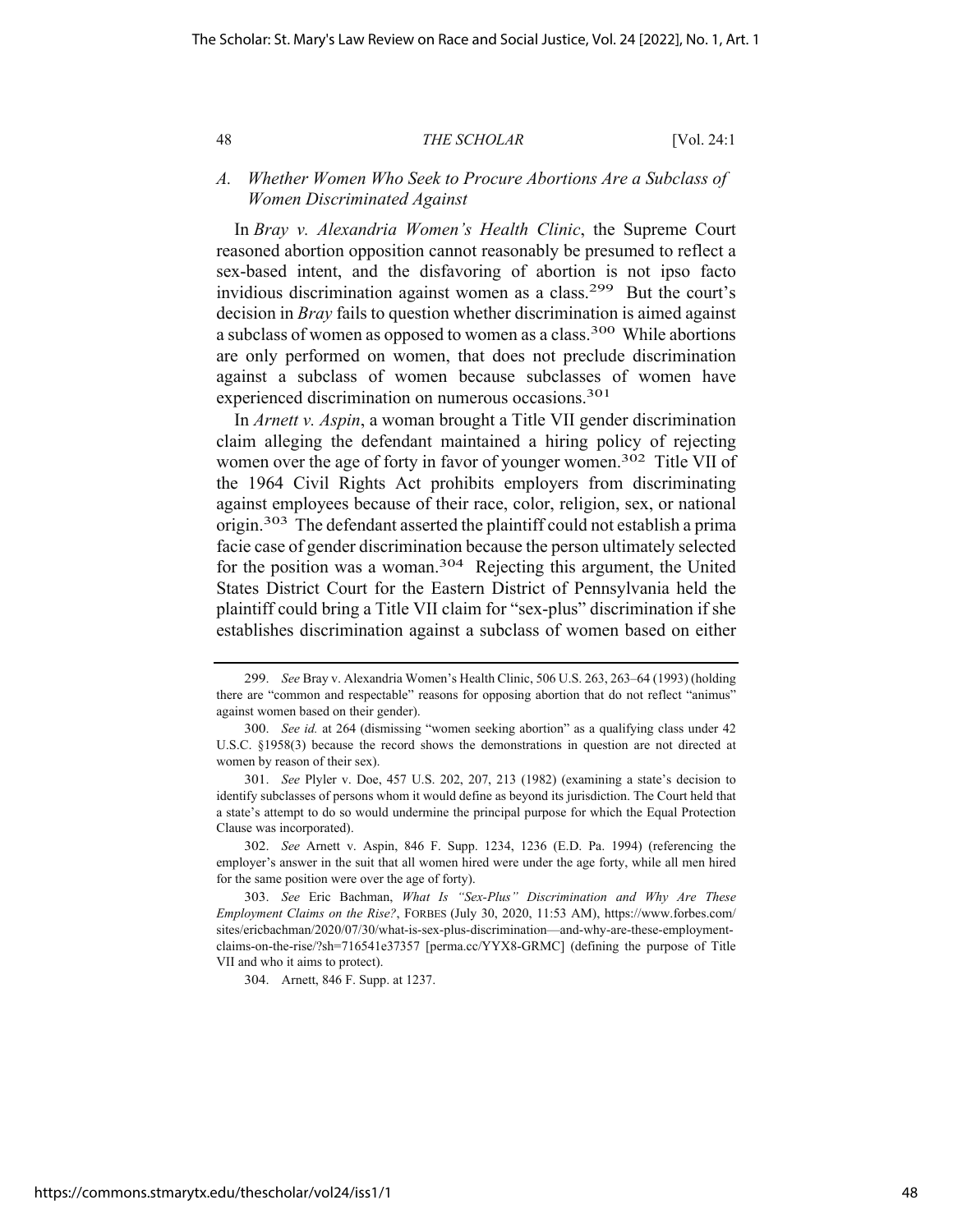an immutable characteristic or the exercise of a fundamental right.<sup>305</sup> Sex-plus discrimination claims expand Title VII to protect a subgroup of employees suffering discrimination based on multiple characteristics.<sup>306</sup> The rationale behind this "sex-plus" theory of gender discrimination is to enable Title VII plaintiffs to survive summary judgment where an employer does not discriminate against all members of the same sex.<sup>307</sup>

In addition to recognizing subclasses could be subject to discrimination, the Supreme Court has also recognized discrimination on the basis of "gender stereotypes" as invalid.308 In *Nev. Dep't of Hum. Res. v. Hibbs*, the Supreme Court faced an Equal Protection challenge and upheld legislation enacted to combat the stereotype that women's family duties trump those of the workplace.<sup>309</sup> The Court noted the state's continued reliance on invalid gender stereotypes in the employment context could not justify the state's gender discrimination.<sup>310</sup>

Women seeking in vitro fertilization destroy multiple excess embryos.<sup>311</sup> Yet, these women are not subjected to the same mandatory counseling, waiting periods, visits, or pamphlets discussing the

308. *See* Nev. Dep't of Hum. Res. v. Hibbs, 538 U.S. 721, 754 (2003) ("The application of heightened scrutiny is designed to ensure gender-based classifications are not based on the entrenched and pervasive stereotypes which inhibit women's progress in the workplace.") (reviewing a case concerning gender stereotypes and discrimination in the workplace).

<sup>305.</sup> *See id.* at 1239 (describing the requirements necessary for a plaintiff to bring a successful Title VII claim for sex discrimination).

<sup>306.</sup> Bachman, *supra* note 303 (describing the effect sex-plus discrimination claims have on the scope of Title VII's protections and the new subclass of employees who are now protected).

<sup>307.</sup> *See* Arnett, 846 F. Supp. at 1240 ("The reasoning behind the holdings of Phillips and its progeny is that when an employer discriminates against members of one sex, the victims of such discrimination should have a remedy under Title VII which expressly prohibits discrimination on the basis of sex. The point behind the establishment of the sex-plus discrimination theory is to allow Title VII plaintiffs to survive summary judgment when the defendant employer does not discriminate against all members of the sex.").

<sup>309.</sup> *See generally id.* at 732 (observing the history of many state laws which limited women's employment opportunities due to beliefs that women should remain the center of home and family life).

<sup>310.</sup> *See id.* at 730 (claiming the continued reliance by states on unconstitutional discrimination based on gender stereotypes justifies legislation passed by Congress to end this type of discrimination).

<sup>311.</sup> *See* Kaplan, *supra* note 282 ("Conservatives are clearly not concerned about the process of tissue donation; they are targeting Planned Parenthood alone and ignoring the hundreds of fertility clinics that legally destroy and donate embryos that women do not want or are unable to carry to term.").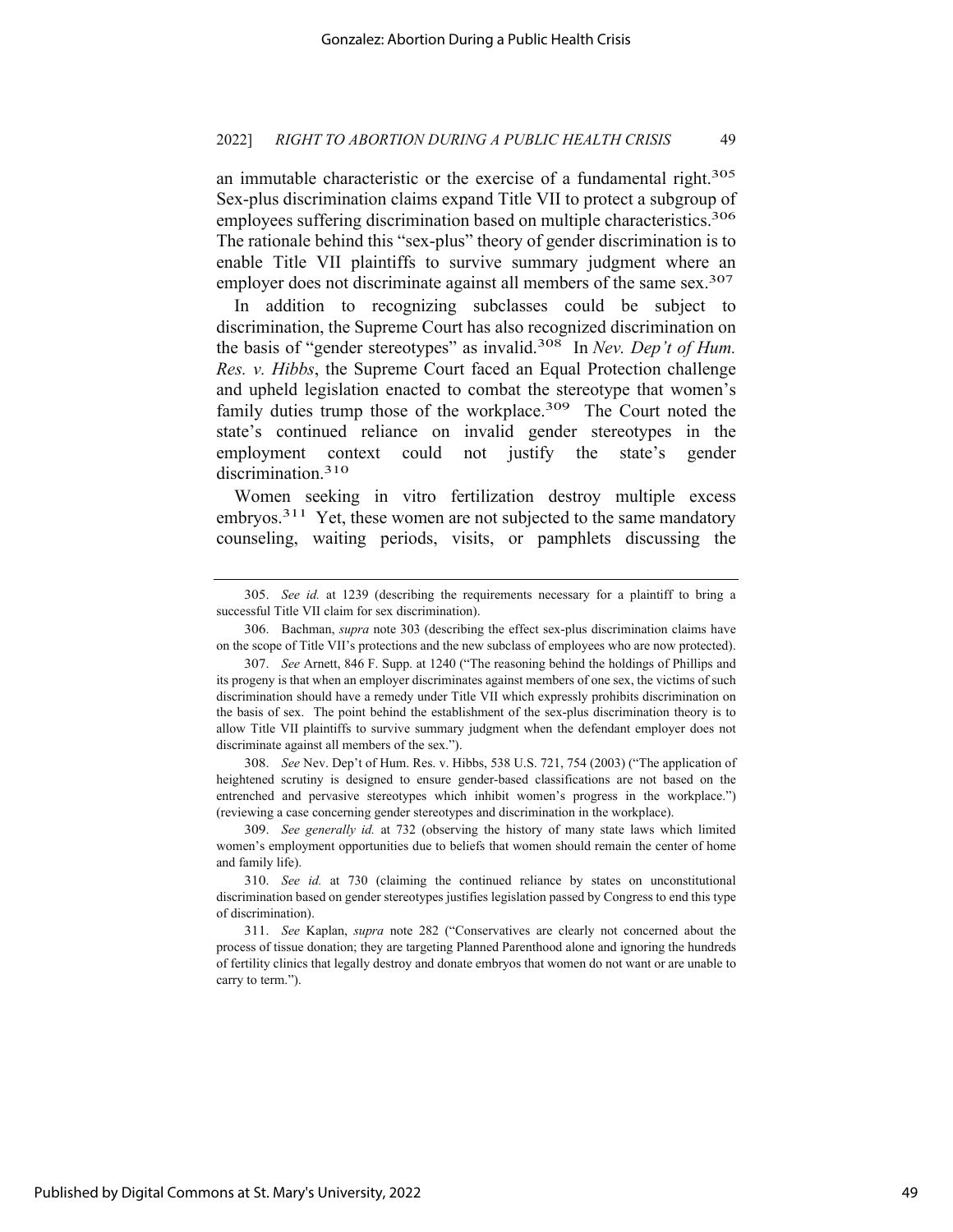implications of their decision to destroy potential life that women who procure abortions are.<sup>312</sup> Could it be social conservatives have no concern for the moral status of the human embryo but rather oppose access to abortion because it threatens traditional and distinctive gender roles?313

The continued hostility toward abortion, even to the earliest form of possible abortion embodied in emergency contraception, coupled with the absence of attacks on IVF, can best be described as a relative indifference to the moral status of the embryo, but rather a great deal of hostility toward economic equality of women, sexual activity outside of marriage, and marriages that are not organized along traditional gender lines. When conservative activists see abortion, they see the destruction of embryos, yes, but they also see women who are insisting on their equality in the workplace and on marriages that are not organized around strong gender roles. When conservatives see IVF, they largely ignore the destruction of embryos, because they see heterosexual married couples going to great lengths to have children. Thus, it appears that the crucial variable in the equation is not the destruction of the embryo, but the behavior and roles and possibilities open to women. Anti-abortion activists claim to be motivated purely by concern for the unborn, but in fact they are motivated primarily by concerns for the shape of society and for the preservation of traditional gender roles.314

The state's insistence that it can insert itself at the outset of pregnancy because it has a legitimate interest in the life of the embryo is hypocritical at most and suspect at the very least.<sup>315</sup> This disparity is further evidence in *Whole Woman's Health v. Smith.*316There, Texas enacted Senate Bill

<sup>312.</sup> *See id.* (describing the various steps a women seeking an abortion must go through to have an abortion).

<sup>313.</sup> *See* Dena S. Davis, *The Puzzle of IVF*, 6 HOUS.J. HEALTH L. & POL'Y 275, 294 (2006) (asserting conservatives are not concerned with what happens to embryos during abortion; rather, they are concerned with how abortion disrupts gender roles in modern society).

<sup>314.</sup> *Id.* at 297.

<sup>315.</sup> *See* Jessica Valenti, *Anti-Abortion Hypocrisy Has Never Been Clearer*, GEN (June 13, 2019), https://gen.medium.com/anti-abortion-hypocrisy-has-never-been-clearer-c7b621db7ab5 [https://perma.cc/2DMV-V6TZ] (quoting a Republican lawmaker's response to being questioned about the failure to punish IVF clinics who discard embryos, "The egg in the lab doesn't apply. It's not in a woman. She's not pregnant.").

<sup>316.</sup> *See generally* Whole Woman's Health v. Smith, 338 F.Supp.3d 606, 606 (W.D. Tex. 2018) (scrutinizing Texas' attempt to implement different standards for IVF clinics and abortion clinics when fetal tissue is disposed).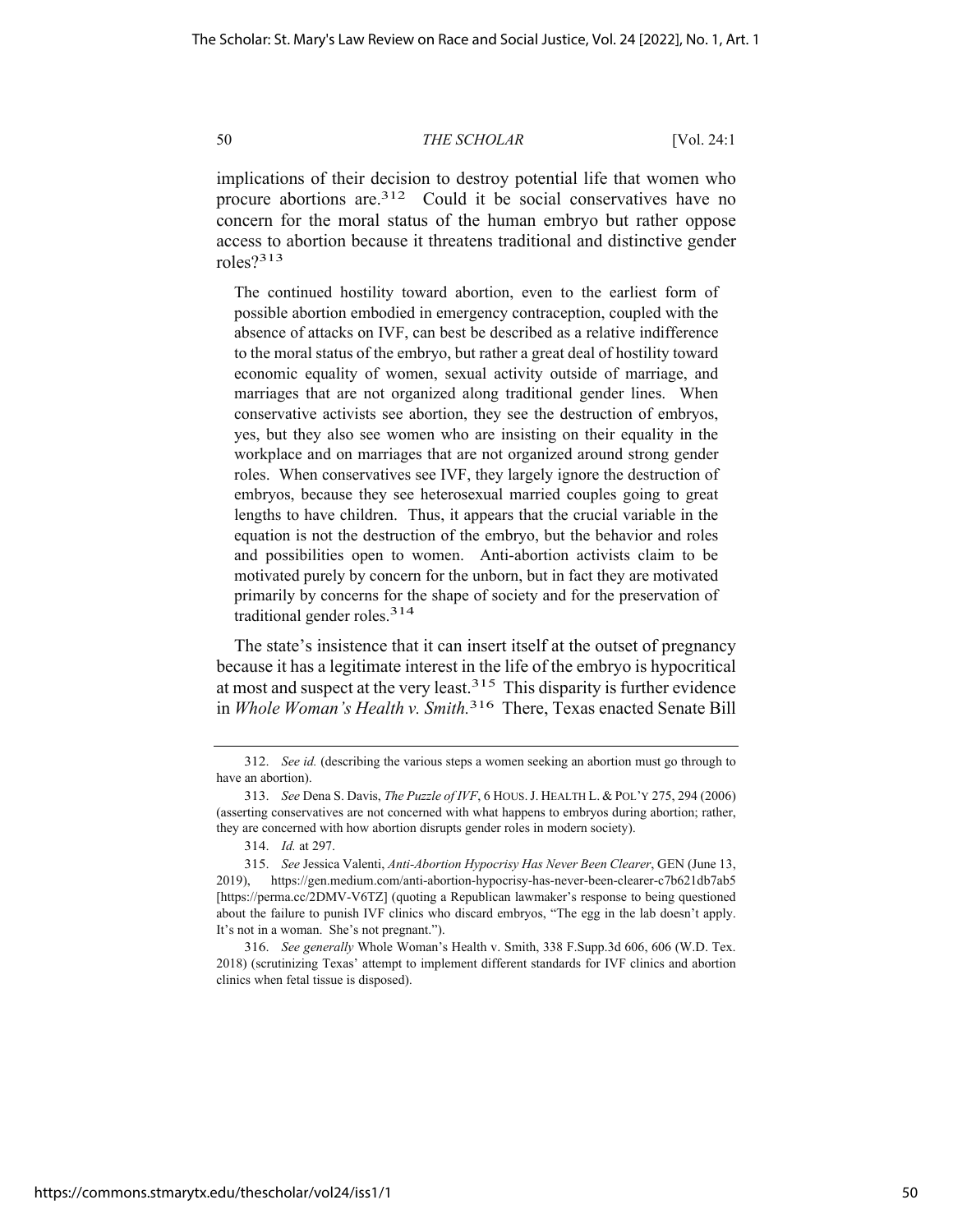8, which created a new chapter in the Texas Health and Safety Code and modified the state's rules for embryonic and fetal tissue disposal.317 The purported purpose of the new chapter was to express the state's profound respect for the life of the unborn by providing for the dignified disposition of embryonic and fetal tissue remains.<sup>318</sup> Four days before the intention of SB 8 taking effect, the Texas Health and Human Services Commission (HHSC) published rules necessary to implement the new chapter.<sup>319</sup> The district court found the state chose to distinguish between in vitro tissue cultures (pre-implantation embryos) and post-implantation embryos.320 The state also drew a line between healthcare facilities and IVF clinics for the purpose of disadvantaging those healthcare clinics that most regularly deal with embryonic and fetal tissue remains (i.e., abortion clinics).321 Texas argued the distinction was rational because the potential for life is more fully realized after implantation, but the court stated they could not discern a legitimate state interest in distinguishing between identical tissue solely because the state believed the tissue in one context had a greater potential for life.<sup>322</sup> "Regardless of a state's ability to express respect for potential life, the state may not compel its philosophical or religious answer concerning the degree of life present in pre-implantation compared to post-implantation embryos under current law."323

319. *See generally* 25 Tex. Admin. Code § 138.1–.7 (Tex. Dep't of State Health Services), *invalidated by* Whole Woman's Health v. Smith, 338 F.Supp.3d 606 (2018) (listing the various definitions, rules, and procedures implemented by HHSC in anticipation of Senate Bill 8).

321. *See id*. at 641–42 (W.D. Tex. 2018) (examining the state's decision to treat healthcare facilities different than IVF clinics and the arguments made by the state to support this distinction).

323. *Id.* at 642.

<sup>317.</sup> *See id.* at 615 (discussing the implementation of Senate Bill 8 and the impacts the bill has on existing laws in Texas).

<sup>318.</sup> *See* Tex. Health & Safety Code Ann. § 697.001, *invalidated by* Whole Woman's Health v. Smith, 338 F.Supp.3d 606 (2018) ("The purpose of this chapter is to express the state's profound respect for the life of the unborn by providing for a dignified disposition of embryonic and fetal tissue remains.")

<sup>320.</sup> *See* Smith, 338 F.Supp.3d at 641 (noting the state's decision to distinguish between in vitro tissue cultures and post-implantation embryos, thereby drawing a line between different types of facilities handling embryos).

<sup>322.</sup> *See id.* ("[T]he Court can discern no legitimate state interests in distinguishing between identical tissue and thus between the facilities that handle that tissue because the State believes the tissue in one context previously had a greater potential for life. The philosophical or religious question of the degree of potential life in an embryo is distinct from the scientific question of whether tissue is an embryo and had the potential for life.").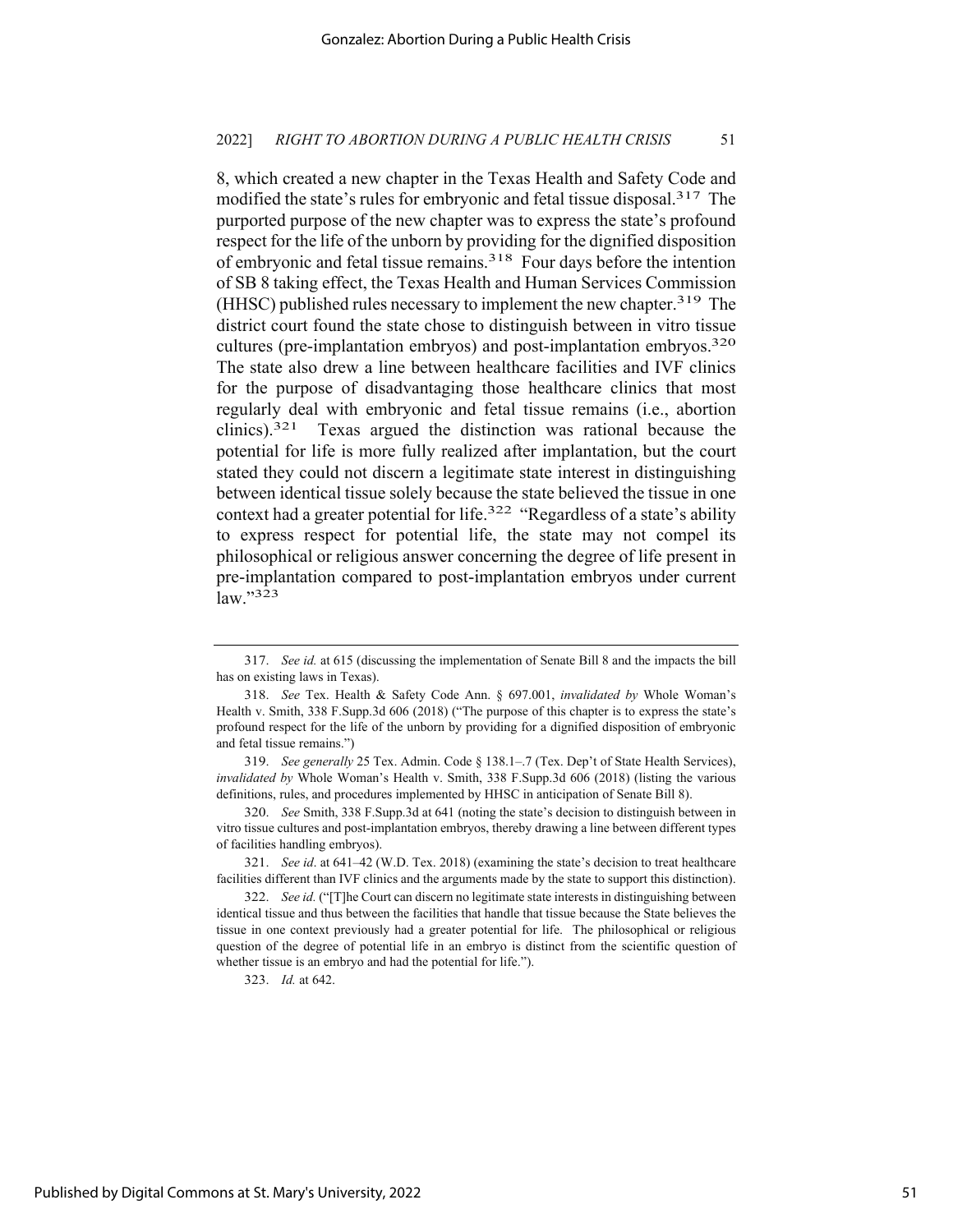If we believe states have an interest at conception, as they often assert, then there is no difference between the embryo disposed of through IVF and the embryo disposed of through abortion.<sup>324</sup> A woman undergoing IVF and a woman obtaining an abortion are similarly situated, yet the latter is subject to strenuous hurdles to accomplish what the former can accomplish with a signature.<sup>325</sup> Therefore, we should classify women attempting to procure an abortion as a subclass of women subjected to discrimination.<sup>326</sup> A policy that classifies on the basis of gender violates the Equal Protection Clause unless the state can provide an "exceedingly persuasive justification" for the classification.<sup>327</sup> The state must show the challenged classification (1) serves important governmental objectives, and (2) the discriminatory means employed are substantially related to achieving those objectives.328

## *B. Whether Allowing for the Destruction of Embryos in the Context of In Vitro Fertilization, But Not in the Context of Abortion, Serves Important Governmental Objectives*

In *Maher v. Roe*, indigent women brought a suit challenging a Connecticut regulation prohibiting the funding of abortions that were not medically necessary.<sup>329</sup> Appellees claimed the state must accord equal treatment to both abortion and childbirth and may not evidence a policy

<sup>324.</sup> *See* Wright, *supra* note 267 (suggesting that if anti-choice protestors truly believed every fertilized egg is a person, they would be protesting "en masse" because IVF clinics donate and destruct embryos); *see also* Valenti, *supra* note 315 ("There is no difference between a fertilized egg in a lab and a fertilized egg in a person . . . ").

<sup>325.</sup> *See* Kaplan, *supra* note 282 (comparing and contrasting the requirements associated with donating embryos which requires nothing more than signing a form to the requirements of women seeking an abortion, which requires waiting periods, ultrasounds, and lectures claiming that personhood begins at conception).

<sup>326.</sup> *See id.* (describing the discrimination those seeking an abortion face compared to those going through IVF treatment).

<sup>327.</sup> *See* United States v. Virginia, 518 U.S. 515, 534 (1996) (holding the Commonwealth of Virginia failed to show an exceedingly persuasive justification for excluding women from citizen-soldier program offered at Virginia military college in violation of equal protection).

<sup>328.</sup> *See id.* at 533 ("The justification must be genuine, not hypothesized or invented post hoc in response to litigation. And it must not rely on overbroad generalizations about the different talents, capacities, or preferences of males and females.").

<sup>329.</sup> *See* Maher v. Roe, 432 U.S. 464, 464 (1977) (summarizing the facts of the suit brought by two indigent women against the state of Connecticut for restricting Medicare benefits for abortions in the first trimester to only those deemed medically necessary).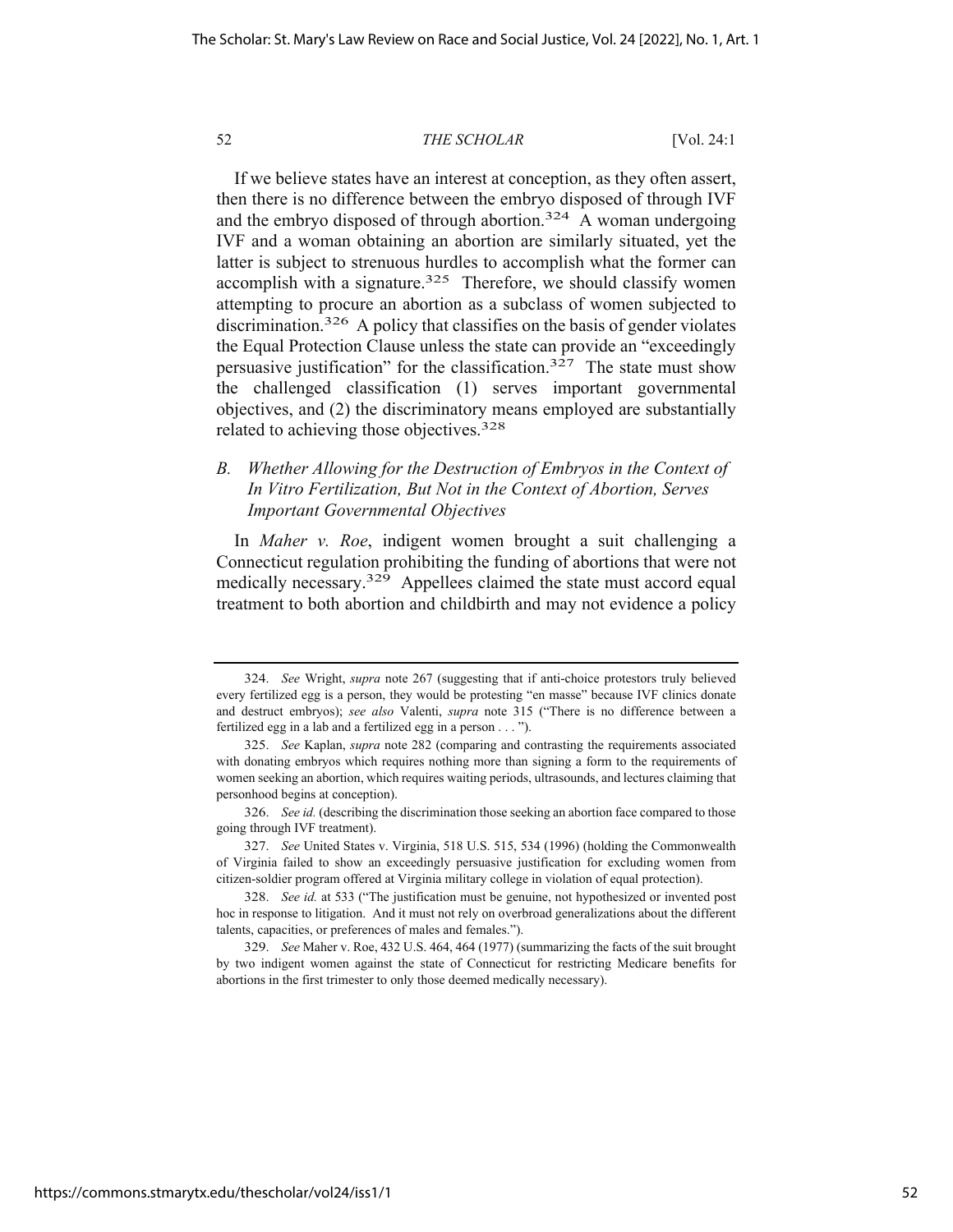preference by funding only medical expenses incident to childbirth.<sup>330</sup> The Court reasoned a woman's right to an abortion did not imply a limitation on a state's authority to make a value judgment favoring childbirth over abortion.<sup>331</sup> According to the Court, Connecticut's regulation was rationally related to furthering its interest in encouraging normal childbirth.<sup>332</sup> The Court held that although Connecticut attempted to make childbirth a more attractive alternative, it had not imposed any restriction on abortion access.<sup>333</sup> But whether the state has an important governmental interest in promoting childbirth is not the issue in question.334 Rather, the issue is whether allowing for the destruction of embryos in the context of IVF but not abortion accomplishes the government's objective of protecting potential life.<sup>335</sup> It appears the state seems to care about the protection of potential life only when a woman is seeking an abortion and not in vitro fertilization.336 Does the state believe some embryos are more valuable than others, *or* does the state suggest that so long as one embryo results in a pregnancy, the excess embryos and their potential for life can be discarded?337

<sup>330.</sup> *See id.* at 470 (advancing the claim to challenge the classification under the Equal Protection Clause of the Fourteenth Amendment).

<sup>331.</sup> *See id.* at 474 (holding the Connecticut regulation did not place an obstacle to a women's access to abortion and did not violate a fundamental right).

<sup>332.</sup> *See id.* 464 ("Roe itself explicitly acknowledged the State's strong interest in protecting the potential life of the fetus.").

<sup>333.</sup> *See id.* 474 (asserting an indigent woman seeking an abortion would not be disadvantaged by the state's decision to fund childbirth because she would continue to be dependent on private sources).

<sup>334.</sup> *Cf.* Roe v. Wade, 410 U.S. 113, 162 (1973) (repeating that the state does have an important and legitimate interest in protecting the potentiality of human life), *modified*, 505 U.S. 833 (1992).

<sup>335.</sup> *Cf. id.* at 159 ("Texas urges that . . . life begins at conception and is present throughout the pregnancy, and that, therefore, the State has a compelling interest in protecting that life from and after conception.").

<sup>336.</sup> *Compare* Planned Parenthood of Southeastern Pennsylvania v. Casey, 505 U.S. 833, 870 (1992) (acknowledging the state's legitimate interest in promoting and protecting potential life) *with* Davis v. Davis, 842 S.W.2d 588, 602 (1992) (allowing a Tennessee fertility clinic to destroy embryos to preserve a spouse's right not to procreate).

<sup>337.</sup> *See* Valenti, *supra* note 315 (suggesting the latter is true because women seeking IVF are not subject to mandatory counseling or a forty-eight-hour waiting period for discarding unused embryos).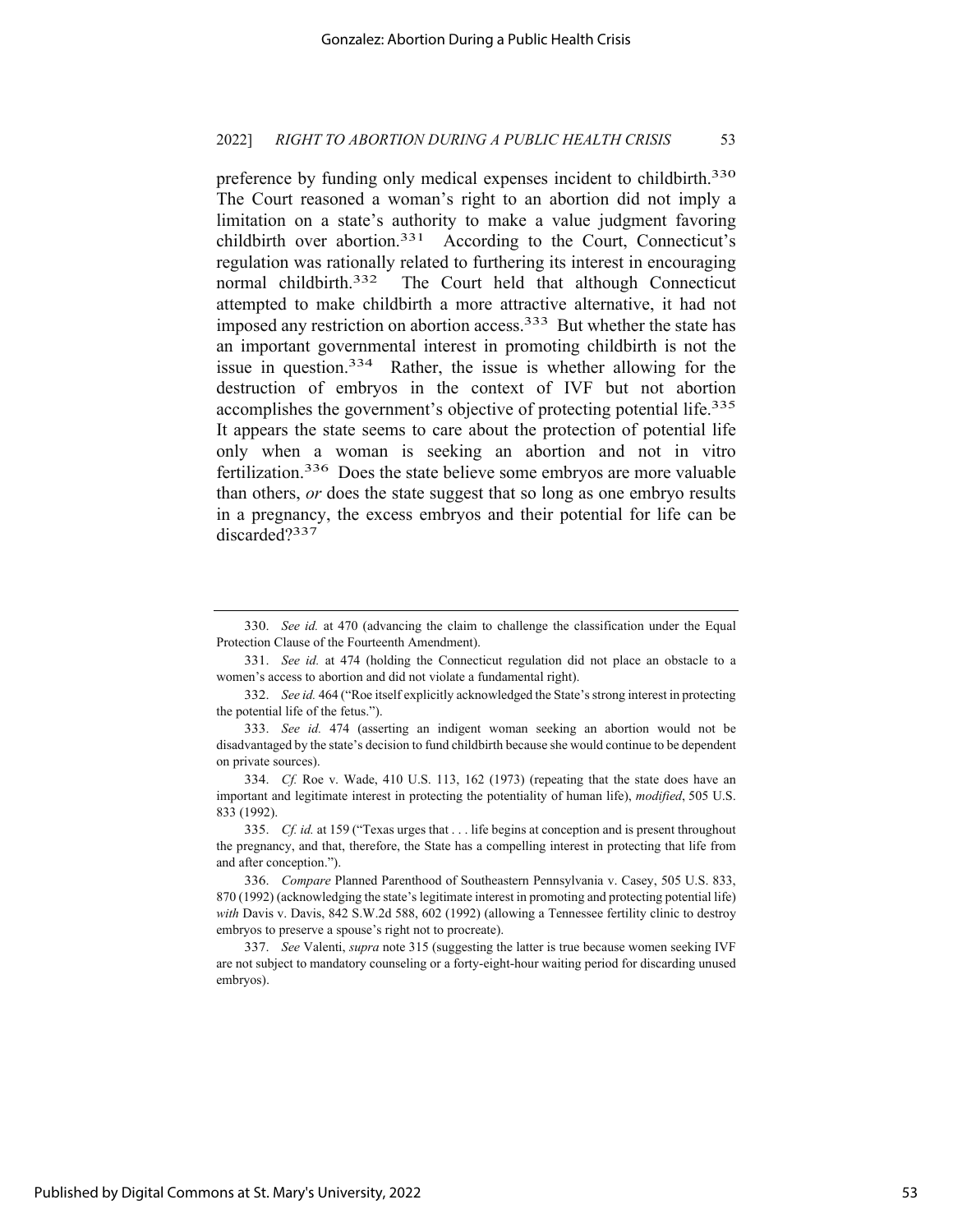## *C. Whether Subjecting a Woman Procuring an Abortion to Different Regulations Than a Woman Seeking IVF is Substantially Related to the Achievement of the Governmental Objective of Protecting Potential Life*

The state relies on a false premise that it is interested in potential life in order to regulate abortion.<sup>338</sup> But the state's insistence that it cares about the potential for life appears to exist *only* when it suits their narrative.339 In *Whole Woman's Health v. Smith*, the state tried to rationalize their decision to differentiate between pre- and postimplantation tissues when determining whether IVF clinics were subject to the same regulations as abortion clinics because they believed the potential for life was more fully realized *after* implantation.340 But this differs from what we've heard from pro-life proponents in the past.<sup>341</sup> Generally, the argument states use to justify interference in the abortion decision is that they consider human life to be present from the moment of conception, and this suffices to constitute a compelling state interest.342 Why, then, are embryos fertilized during IVF less of a compelling state interest?343 It simply does not follow logically. If the state asserts an interest at the outset for potential life, then subjecting a woman obtaining an abortion to different regulations than a woman seeking IVF—when both result in the destruction of embryos—is not

<sup>338.</sup> *See id.* (implying lawmakers don't care when life begins).

<sup>339.</sup> *See id.* (quoting a lawmaker who stated a fertilized egg does not matter when it's in a lab because it's not inside a woman. The writer asserts that the fight to end abortion was never about when life begins but instead was about controlling women.).

<sup>340.</sup> *See* Whole Woman's Health v. Smith, 338 F.Supp.3d 606, 642 (W.D. Tex. 2018) ("Regardless of a state's ability to express respect for potential life via dignified disposition, the State may not compel its philosophical or religious answer concerning the degree of life present in pre-implantation compared to post-implantation embryos under current law.").

<sup>341.</sup> *See The Pro-Life Response to the IVF Dilemma*, STUDENTS FOR LIFE (July 21, 2019), https://studentsforlife.org/2019/07/21/the-pro-life-response-to-the-ivf-dilemma/ [https://perma.cc/ 2MYQ-4DXL] ("A consistent, intellectually-honest stance holds that human life begins at conception/fertilization, which means that destroying embryos is killing human beings at our very earliest phase.").

<sup>342.</sup> *See* Roe v. Wade, 410 U.S. 113, 162 (1973) (reviewing Texas' argument that a fetus is a "person" within the meaning of the Fourteenth Amendment), *modified*, 505 U.S. 833 (1992).

<sup>343.</sup> *See* Valenti, *supra* note 315 (hinting that the government's agenda, and to some extent their governmental objective, isn't about life, but about forced motherhood and returning to traditional gender roles).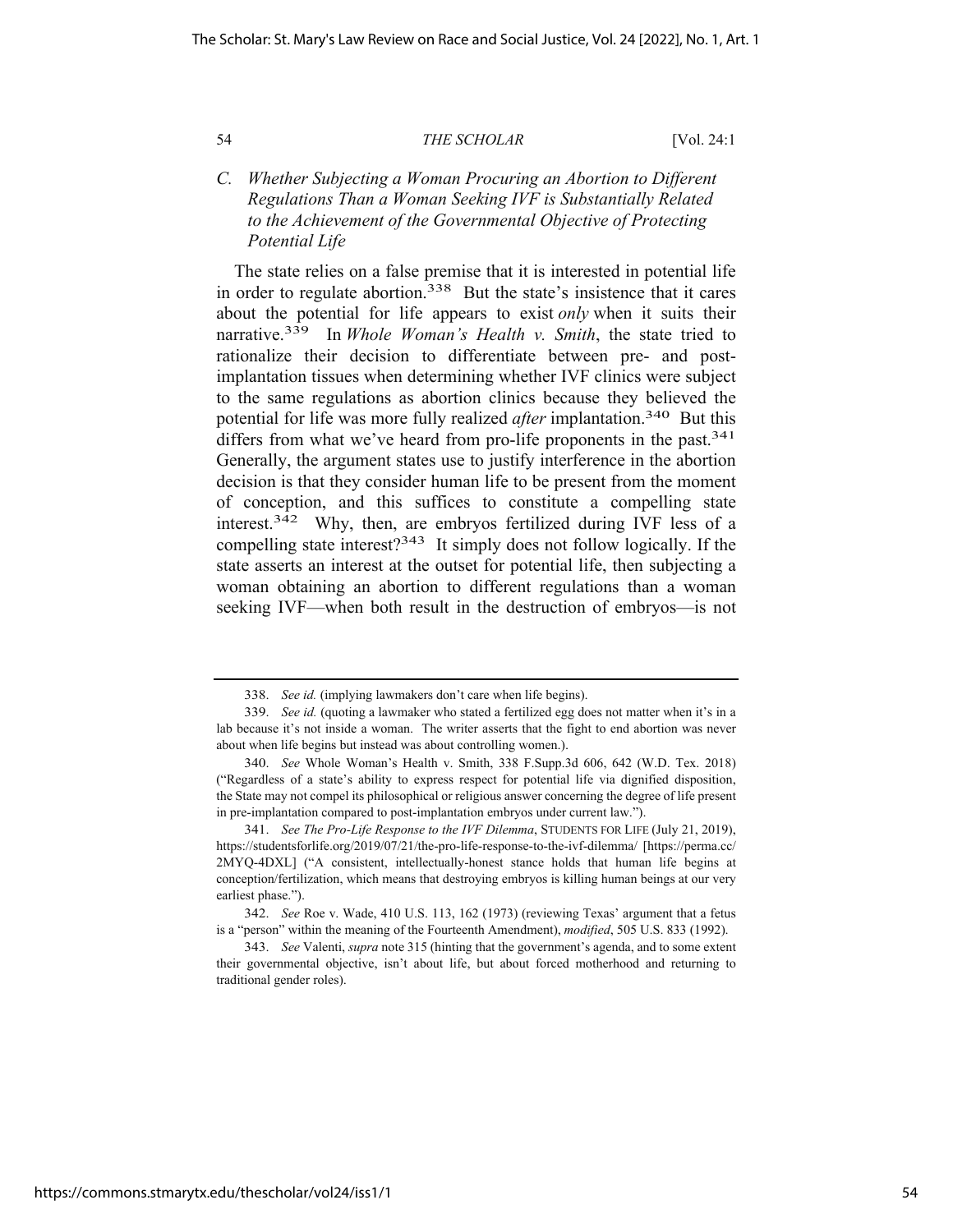substantially related to its objective of protecting potential life.<sup>344</sup> If we permitted states to enact any statute that reasonably furthered its interest in potential life, and if that interest arose at conception, no statute would fail to pass constitutional muster.345

## *D. Whether Women Making the Decision Not to Bear a Child Through Procuring an Abortion Are Afforded Less Protection Than Those Deciding to Do the Same Through Contraception or Sterilization*

Because the state cannot legitimately claim that it has an interest in potential life while allowing IVF clinics to destroy embryos, the abortion decision consisting of whether to bear or beget a child does not differ in kind from other reproductive and bodily autonomy cases.<sup>346</sup> Either the state claims to have an interest in potential life at the outset and uses that supposed interest to regulate abortion but not in vitro fertilization (thereby effectively discriminating against a subclass of women), *or* it does not hold the interest in potential life it claims to have, and abortion should be afforded the designation as a fundamental right alongside contraception and sterilization.347

#### **CONCLUSION**

"Even if the Constitution has taken a holiday during this pandemic, it cannot become a sabbatical."348 The COVID-19 crisis continues to this day and fundamental rights continue to be called into question.<sup>349</sup> The

<sup>344.</sup> *See* Kaplan, *supra* note 282 (suggesting that if lawmakers cared about protecting life, they could promote laws that prevent unwanted pregnancy including insurance coverage for contraception and comprehensive sex education).

<sup>345.</sup> *See* Webster v. Reprod. Health Serv., 492 U.S. 490, 556 (1989) ("It is impossible to read the plurality opinion . . . without recognizing its implicit invitation to every State to enact more and more restrictive abortion laws, and to assert their interest in potential life as of the moment of conception.").

<sup>346.</sup> *Cf.* Planned Parenthood of Southeastern Pennsylvania v. Casey, 505 U.S. 833, 839 (1992) (asserting abortion be recognized as *sui generis*, different in kind than rights protected under the rubric of family privacy and autonomy).

<sup>347.</sup> *E.g.* Kaplan, *supra* note 282 (suggesting if potential life were truly the legitimate interest of the state, anti-choice groups would target IVF embryo destruction at the forefront of their efforts).

<sup>348.</sup> Roman Cath. Diocese of Brooklyn v. Cuomo, 592 U.S. \_\_\_ (2020), 141 S.Ct. 63, 70 (2020) (Gorsuch, J., concurring).

<sup>349.</sup> *See id.* (questioning the validity of an executive order restricting religious services due to the pandemic).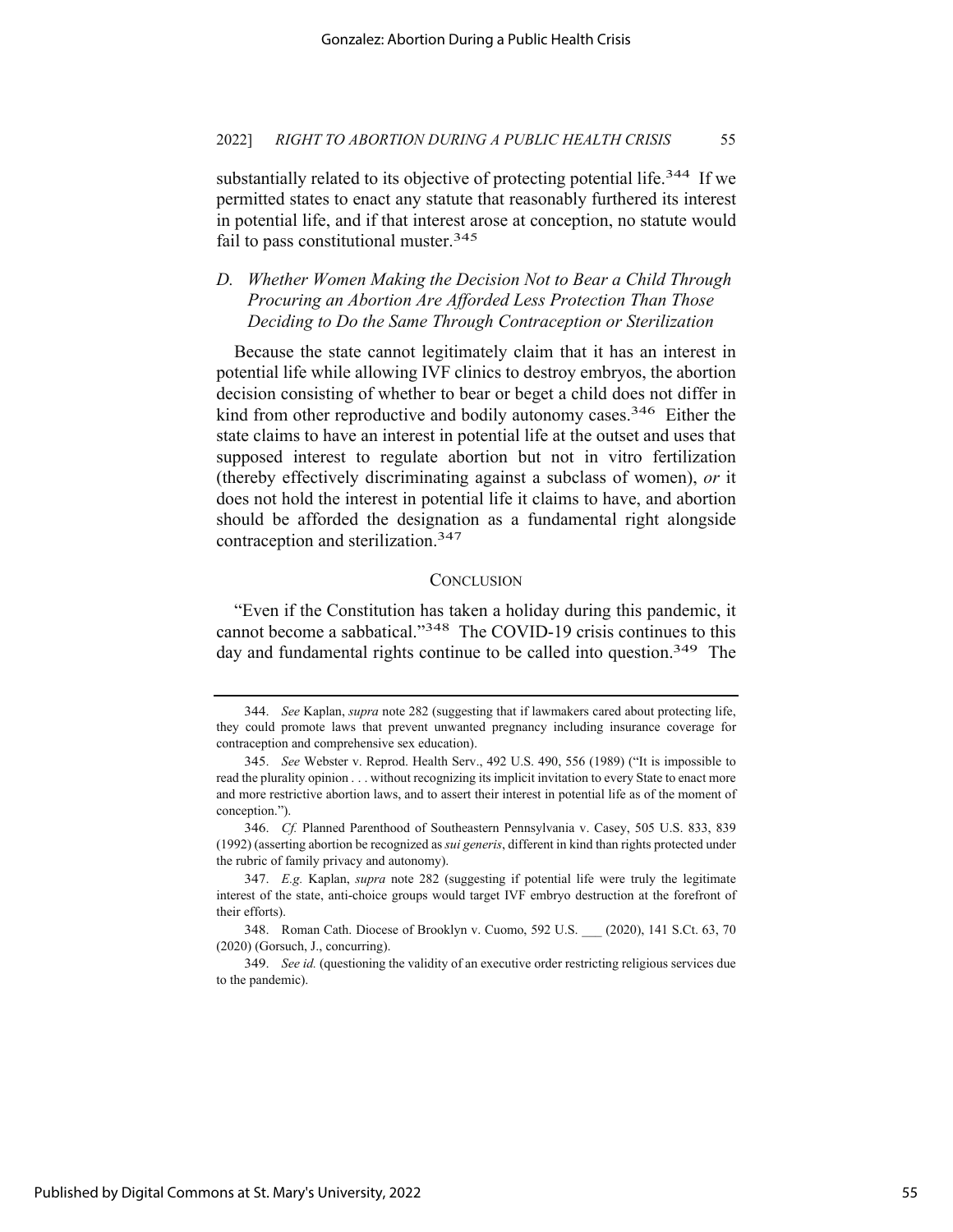Court makes clear that while courts are to give the states' discretion in determining the mode or manner to enact regulations to protect the public health and safety, it may not go beyond the necessity of the case and violate rights secured by the Constitution.350 That is why it is so important to note the disparity and hypocrisy rooted in a woman's right to an abortion.351 The Court in *Roman Catholic Diocese of Brooklyn v. Cuomo* acknowledges that *Jacobson* does not grant a plenary override of the Constitution, and it clarifies that the proper test to apply when assessing whether a state has exerted an improper use of its police power depends on the constitutional right in question.352 And while the constitutional test for abortion is the undue burden set out in *Casey*, the Fifth Circuit was nonetheless able to justify and uphold GA-09 as a legitimate exertion of a state's police power despite it constituting more than an undue burden on a woman.<sup>353</sup> GA-09 fully prevented a woman from obtaining an abortion.<sup>354</sup> The constitutional right to an abortion was not offered the same courtesy or respect that the Free Exercise Clause of the First Amendment right was given when the Court assessed whether the state had impeded on that right.<sup>355</sup> Instead, the COVID-19 crisis was a state's latest attempt in a long line of attacks against a woman's right to bodily integrity and autonomy.<sup>356</sup> That is why it is so important to note

356. Nora Ellmann, *State Actions Undermining Abortion Rights in 2020,* AMERICAN PROGRESS (Aug. 27, 2020, 9:04 AM), https://www.americanprogress.org/issues/women/reports/ 2020/08/27/489786/state-actions-undermining-abortion-rights-2020/ [https://perma.cc/3STJ-38

<sup>350.</sup> *See* Jacobson v. Massachusetts, 197 U.S. 11, 28 (1905) (finding the regulation in question necessary to ensure public health and safety and therefore justified).

<sup>351.</sup> *See generally* Valenti, *supra* note 315 (unveiling the disparity in the concern for embryos in the IVF context as compared to the abortion context).

<sup>352.</sup> *See* Roman Cath. Diocese of Brooklyn, 141 S.Ct. at 70 (Gorsuch, J., concurring) (stating *Jacobson* applied what would become the traditional legal test associated with the right at issue, thus not stepping away from precedent).

<sup>353.</sup> *See In re* Abbott, 954 F.3d 772, 792 (5th Cir. 2020) (indicating it is up to the governing state authorities and not the courts to determine what would be most effective to protect the public against a public health crisis).

<sup>354.</sup> *See* Shannon Najmabadi, *Early in the Pandemic, Texas Banned Most Abortions. After the Ban Lifted, Second-trimester Abortions Jumped, a New Study Shows.*, TEX. TRIB. (Jan. 4, 2021, 2:00 PM), https://www.texastribune.org/2021/01/04/texas-abortions-coronavirus-pandemic/ [https://perma.cc/P43X-F45W] (reporting second-trimester abortions increased sixty-one percent after the GA-09 expired, likely due to care delays, waiting times, and capacity issues).

<sup>355.</sup> *Compare In re* Abbott, 954 F.3d at 788–89 (upholding GA-09 as a permissible exercise of the state's police powers), *with* Roman Cath. Diocese of Brooklyn, 141 S.Ct. at 67 (subjecting the challenged restriction to strict scrutiny and concluding that although stemming the spread of COVID-19 was a compelling interest, the regulation could not be regarded as narrowly tailored).